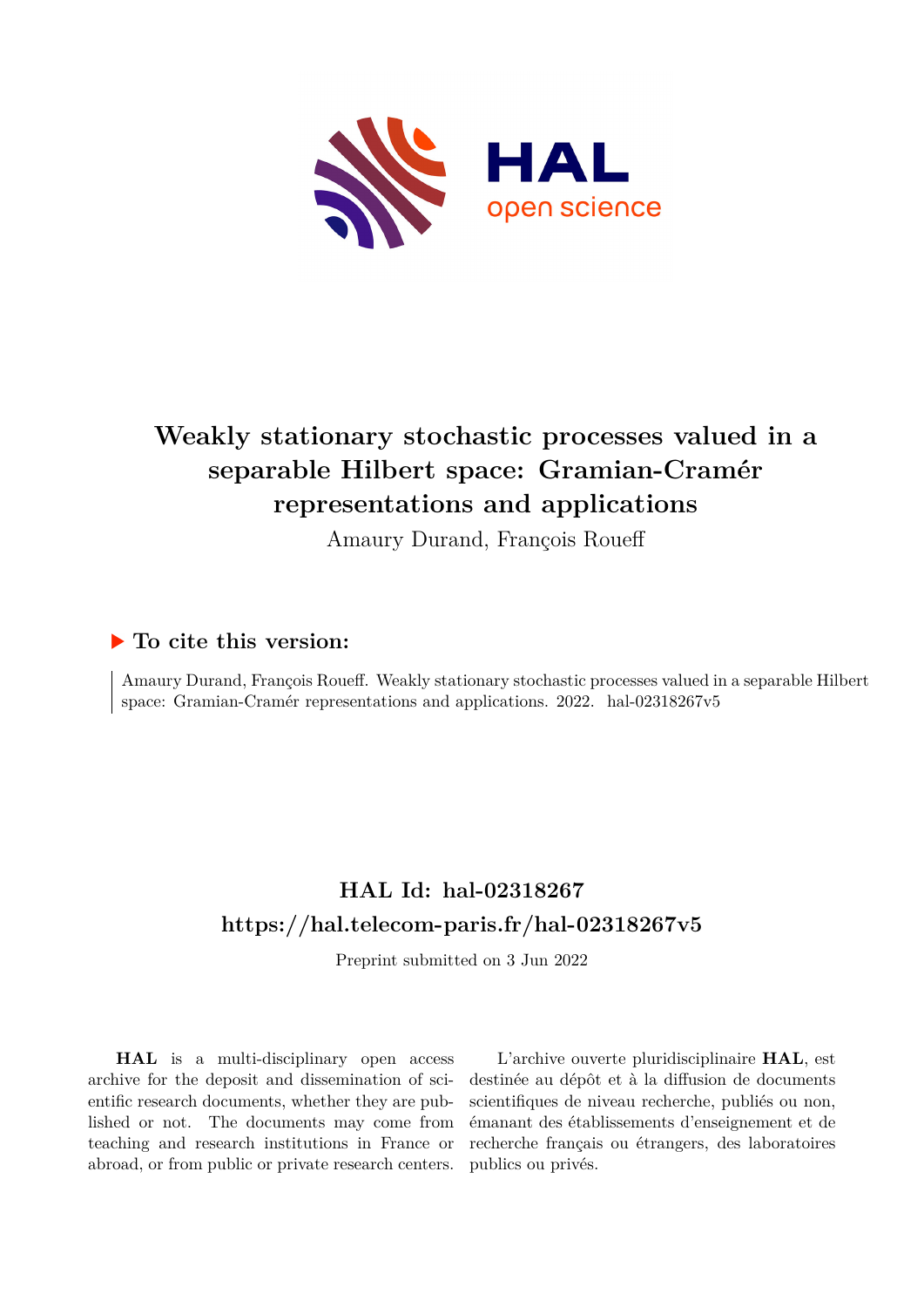# Weakly stationary stochastic processes valued in a separable Hilbert space: Gramian-Cramér representations and applications

Amaury Durand<sup>\*†</sup> François Roueff<sup>\*</sup>

June 3, 2022

#### Abstract

The spectral theory for weakly stationary processes valued in a separable Hilbert space has known renewed interest in the past decade. Here we follow earlier approaches which fully exploit the *normal Hilbert module* property of the time domain. The key point is to build the Gramian-Cram´er representation as an isomorphic mapping from the *modular spectral domain* to the *modular time domain*. We also discuss the general Bochner theorem and provide useful results on the composition and inversion of lag-invariant linear filters. Finally, we derive the Cramér-Karhunen-Loève decomposition and harmonic functional principal component analysis, which are established without relying on additional assumptions.

# 1 Introduction

Spectral theory for weakly stationary time series has been originally developed in a very general fashion, starting from the seminal works by Kolmogoroff, [17], and spanning over several decades, see [13] and the references therein. These foundations include time domain and frequency domain analyses, Cramér (or spectral) representations, the Herglotz theorem and linear filters. In [17, 13] the adopted framework is that of a bi-sequence  $X = (X_t)_{t \in \mathbb{Z}} \in \mathcal{H}^{\mathbb{Z}}$ valued in a Hilbert space  $(\mathcal{H},\langle\cdot,\cdot\rangle_{\mathcal{H}})$  and weakly stationary in the sense that  $\langle X_s, X_t\rangle_{\mathcal{H}}$  only depends on the lag  $s - t$ . In this framework, a linear filter is a linear operator on  $H_X$  onto  $H_X$  which commutes with the lag operator  $U^X$ , where  $H_X$  is the closure in H of the linear span of  $(X_t)_{t\in\mathbb{Z}}$  and  $U^X$  is the operator defined on  $H_X$  by mapping  $X_t$  to  $X_{t+1}$  for all  $t\in\mathbb{Z}$ . As explained in [13, Section 3], a complete description of such a filter is given in the spectral domain by its transfer function. Let us recall the essential formulas which summarize what this means. In [13], the spectral theory follows from and start with the *canonical representation* of the lag operator  $U^X$  above, namely

$$
U^X = \int_{\mathbb{T}} e^{i\lambda} \xi(d\lambda) , \qquad (1.1)
$$

where  $\mathbb{T} = \mathbb{R}/(2\pi\mathbb{Z})$  and  $\xi$  is the spectral measure of  $U^X$  (which is a measure valued in the space of operators on  $H_X$  onto itself). This corresponds to [13, Eq. (8)] with a slightly different notation. Then defining  $\hat{X}$  as  $\xi(\cdot)X_0$  (thus a measure valued in  $H_X$ ), one gets the celebrated Cramér representation (see [13, Eq.  $(13a)$ ] again with a slightly different notation)

$$
X_t = \int_{\mathbb{T}} e^{i\lambda t} \hat{X}(d\lambda), \quad t \in \mathbb{Z} \,. \tag{1.2}
$$

<sup>∗</sup>LTCI, Telecom Paris, Institut Polytechnique de Paris.

<sup>†</sup>EDF R&D, TREE, E36, Lab Les Renardieres, Ecuelles, 77818 Moret sur Loing, France.

Math Subject Classification. Primary: 60G12; Secondary: 47A56, 46G10

Keywords. Spectral representation of random processes. Isometries on Hilbert modules. Functional time series.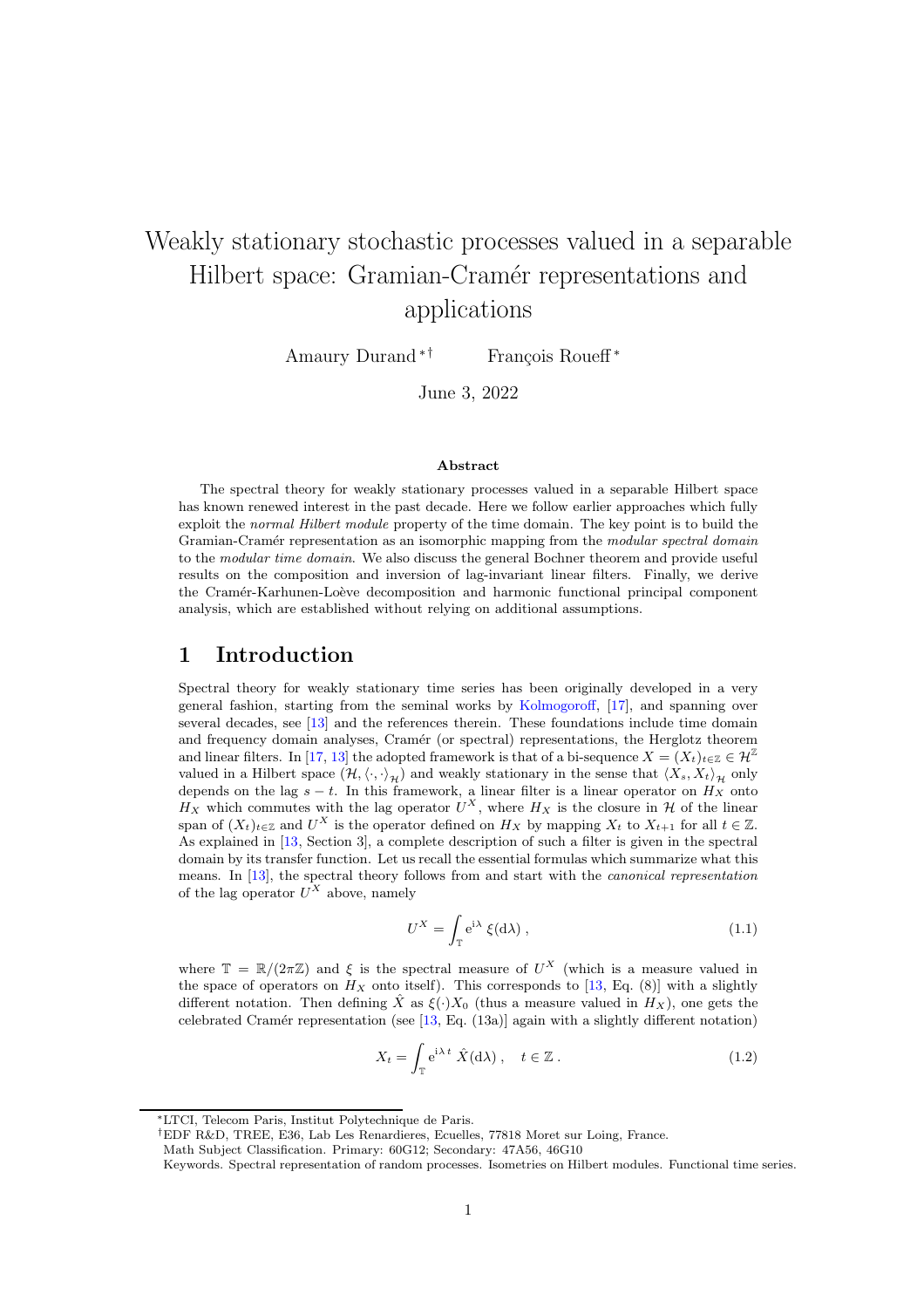An other consequence of  $(1.1)$  is what is called the Herglotz theorem in [13, Eq. (9)], summarized by the formula

$$
\langle X_s, X_t \rangle_{\mathcal{H}} = \int_{\mathbb{T}} e^{i\lambda (s-t)} \mu(d\lambda) , \quad s, t \in \mathbb{Z} ,
$$
 (1.3)

where  $\mu = \langle \xi(\cdot)X_0, X_0 \rangle_{\mathcal{H}}$  is a non-negative measure on  $(\mathbb{T}, \mathcal{B}(\mathbb{T}))$ . Interpreting the right-hand side of (1.3) as the scalar product of the two functions  $e_s : \lambda \mapsto e^{i\lambda s}$  and  $e_t : \lambda \mapsto e^{i\lambda t}$  in  $L^2(\mathbb{T}, \mathcal{B}(\mathbb{T}), \mu)$ , Relation (1.3) is simply saying that the Cramér representation (1.2) mapping  $e_t$  to  $X_t$  is isometric. Following this interpretation, one can extend this isometric mapping to a unitary operator between the two isomorphic Hilbert spaces  $L^2(\mathbb{T}, \mathcal{B}(\mathbb{T}), \mu)$  and  $H_X$ , respectively refered to as the *spectral domain* and the *time domain*. In particular the output of a linear filter with transfer function  $\Phi \in L^2(\mathbb{T}, \mathcal{B}(\mathbb{T}), \mu)$  is given by

$$
Y_t = \int e^{i\lambda t} \Phi(\lambda) \hat{X}(d\lambda), \quad t \in \mathbb{Z},
$$
\n(1.4)

or in other words,  $Y_t$  is the image of the function  $e_t\Phi$  by the extended unitary operator that maps the spectral domain to the time domain.

The spectral theory  $(1.1)$ – $(1.4)$  applies to univariate times series by letting H be the space  $L^2(\Omega, \mathcal{F}, \mathbb{P})$  of C-valued random variables on  $(\Omega, \mathcal{F})$  with finite second order moment. It also applies to multivariate time series by taking  $\mathcal{H} = L^2(\Omega, \mathcal{F}, \mathbb{C}^q, \mathbb{P}) = (L^2(\Omega, \mathcal{F}, \mathbb{P}))^q$  and to functional time series by letting H be the Bochner space  $L^2(\Omega, \mathcal{F}, L^2(0,1), \mathbb{P})$  of measurable mappings  $V: \Omega \to L^2(0,1)$  such that  $\mathbb{E} \left[ ||V||^2_{L^2(0,1)} \right] < \infty$  , where  $|| \cdot ||_{L^2(0,1)}$  here denotes the norm endowing the Hilbert space  $L^2(0,1)$ . However, in [13, Section 7], Holmes argues that important generalizations are needed for multivariate time series. This claim applies even more to functional time series. In this paper, we address such a generalization valid in the functional context. Related issued have been recently considered in [21, 22, 26] where, in particular, the authors derive a functional version of the Cramér representation which relies on a spectral density operator defined under strong assumptions on the covariance structure of the time series. Under the same assumption, [22] introduced filters whose transfer functions are valued in a restricted set of operators and this was latter generalized to boundedoperator-valued transfer functions in [26, Section 2.5] (see also [27, Appendix B.2.3]). An application of this spectral theory to dimension reduction is proposed by the means of a harmonic functional principal components analysis (see [22, 14]). A more general approach is adopted in [28] where the authors provide a definition of operator-valued measures from which they derive a functional version of the Herglotz theorem, the functional Cramér representation, the definition of linear filters with bounded-operator-valued transfer functions and a harmonic functional principal component analysis in the case where the spectral measure has finitely many discontinuities.

To complement these recent works, we here focus on the Gramian structure of the space  $\mathcal{H} = L^2(\Omega, \mathcal{F}, L^2(0, 1), \mathbb{P})$ . This approach extends naturally the results gathered in [20] for the multivariate case and where the Gramian nature of the covariance matrix plays a key role. In particular, in the multivariate case, the lag operator  $U^X$  is not only (scalar product) isometric on  $H_X$  but also Gramian-isometric on the larger space  $\overline{\text{Span}}(QX_t, t \in \mathbb{Z}, Q \in \mathbb{C}^{q \times q})$ . In the functional case, we exhibit the Gramian structure of  $\mathcal{H} = L^2(\Omega, \mathcal{F}, L^2(0, 1), \mathbb{P})$  by making it a *normal Hilbert module*. As a result, the time domain space  $H_X$  of [13] is replaced by the *modular time domain*

$$
\mathcal{H}^X = \overline{\text{Span}}\left(QX_t, t \in \mathbb{Z}, Q \in \mathcal{L}_b(L^2(0,1))\right) ,\qquad (1.5)
$$

where  $\mathcal{L}_b(L^2(0, 1))$  denotes the space of bounded operators on  $L^2(0, 1)$  onto itself. In comparison, in the definition of  $H_X$  used in [13], Q is restricted to be a scalar operator. Thus, while  $H_X$  is a subspace of H seen as a Hilbert space,  $\mathcal{H}^X$  is a submodule of H seen as a normal Hilbert module. Based on this simple fact, a natural path for achieving and fully exploiting a Cramér representation on  $\mathcal{H}^X$  is:

- Step 1) Interpret the representation (1.1) as the one of a Gramian-isometric operator on  $\mathcal{H}^X$ (and not only an scalar product isometric operator on  $H_X$ ).
- Step 2) Deduce that the Cramér representation  $(1.2)$  can effectively be extended as a Gramianisometric operator mapping  $L^2(0,1) \to L^2(0,1)$ -operator-valued functions on  $(\mathbb{T}, \mathcal{B}(\mathbb{T}))$ to an element of  $\mathcal{H}^{X}$ .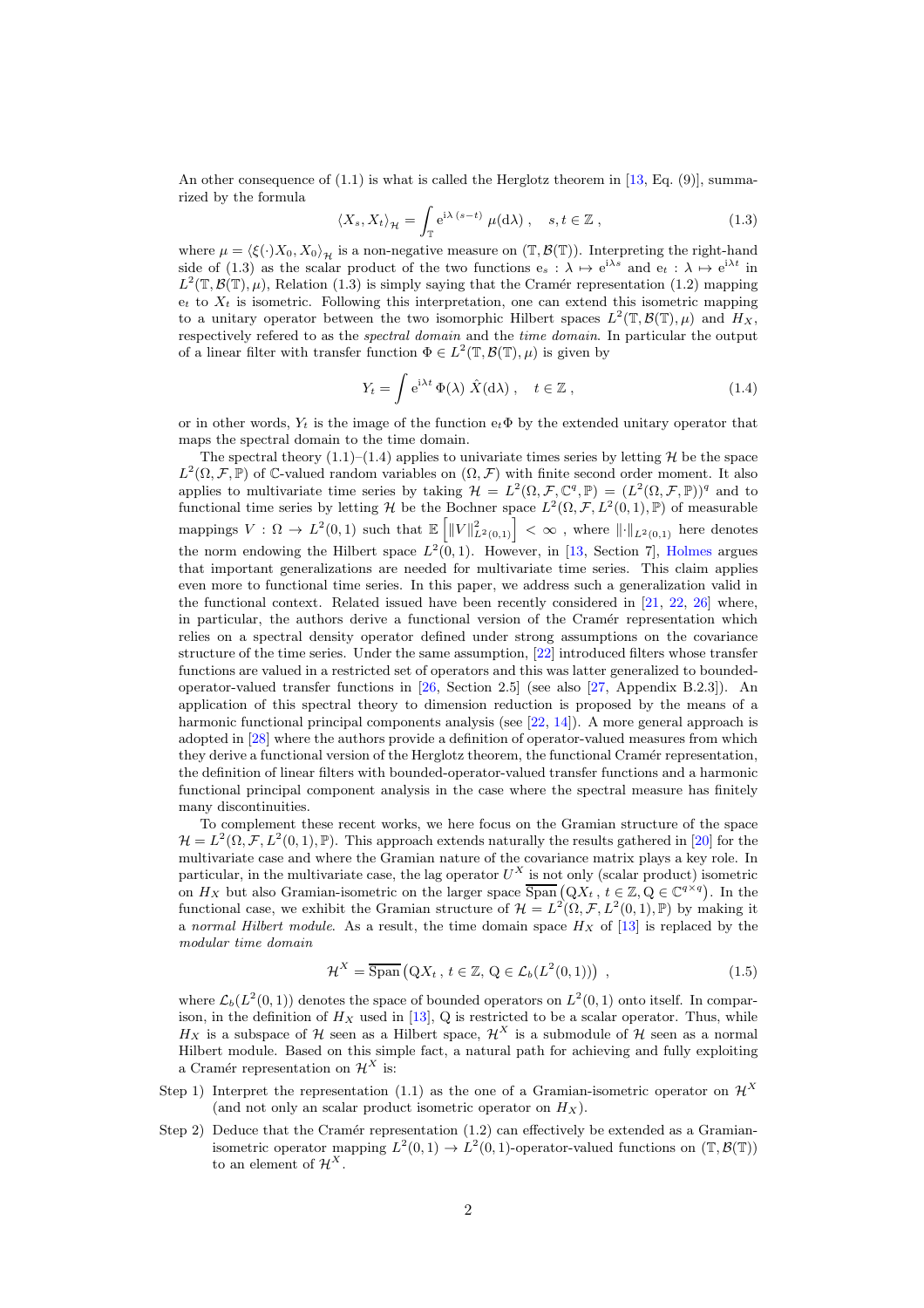Step 3) As a first consequence, the scalar product isometric relation (1.3) is extended to

$$
[X_s, X_t]_{\mathcal{H}} = \int_{\mathbb{T}} e^{i\lambda (s-t)} \nu(d\lambda) , \quad s, t \in \mathbb{Z} ,
$$
 (1.6)

where, here,  $\nu$  is an operator-valued measure on  $(\mathbb{T}, \mathcal{B}(\mathbb{T}))$  and  $[X_s, X_t]_{\mathcal{H}} = \text{Cov}(X_s, X_t)$ . This Gramian-isometric relationship corresponds to what is called the Herglotz theorem in the functional time series case.

- Step 4) As a second consequence, the Cramér representation  $(1.4)$  of a linear filter is extended to the case where the transfer function  $\Phi$  is now an  $L^2(0,1) \to L^2(0,1)$ -operator-valued functions on  $(\mathbb{T}, \mathcal{B}(\mathbb{T}))$  (and not only a scalar valued functions on  $(\mathbb{T}, \mathcal{B}(\mathbb{T}))$ ). This raises the question, in particular, of the precise condition required on the transfer function to replace the condition  $\Phi \in L^2(\mathbb{T}, \mathcal{B}(\mathbb{T}), \mu)$  of the scalar case.
- Step 5) An interesting consequence of Step 4) is to study the composition of linear filters and deduce when and how it is possible to invert them.
- Step 6) An other interesting consequence of Step 2) is to derive the Cramér-Karhunen-Loève decomposition and the harmonic principal component analysis for any weakly stationary functional time series valued in a separable Hilbert space.

In this contribution, we basically follow this path, up to the following slight modifications.

- 1. We treat the more general case of a stochastic process  $(X_t)_{t\in G}$ , where  $(G,+)$  is a locally compact Abelian (l.c.a.) group set of indices and for each  $t \in G$ ,  $X_t$  is a random variable defined on a probability space  $(\Omega, \mathcal{F}, \mathbb{P})$  and valued in a separable Hilbert space  $\mathcal{H}_0$  (endowed with its Borel  $\sigma$ -field). Typical examples for G and  $\mathcal{H}_0$  are the ones of functional time series, namely  $G = \mathbb{Z}$  and  $\mathcal{H}_0 = L^2(0,1)$  but, as far as spectral theory is concerned, the presentation of the results is not only more general (one can *e.g.* take  $G = \mathbb{R}$ ) but also more elegant in this general setting. Of course, in the discrete time case  $G = \mathbb{Z}$ , any continuity condition imposed on a function defined on G is trivially satisfied. Such continuity conditions constitute a small price to pay (and the only one) in order to be able to treat the case of a general l.c.a. group <sup>G</sup> rather than focusing on the discrete time case alone.
- 2. For obvious practical reasons, it is usual to treat the mean of a stochastic process separately. Therefore we will assume that the process  $(X_t)_{t \in G}$  is centered.
- 3. We will consider the case where the separable Hilbert space  $\mathcal{G}_0$  in which the output of the filter is valued is different from  $\mathcal{H}_0$ , the one of the input, that is, we replace  $Q \in \mathcal{L}_b(\mathcal{H}_0)$ in (1.5) by  $Q \in \mathcal{L}_b(\mathcal{H}_0, \mathcal{G}_0)$ , the space of bounded operators from  $\mathcal{H}_0$  to  $\mathcal{G}_0$ . This makes the results directly applicable in the case of different input and output spaces, especially in the case where they have different dimensions (so that they are not isomorphic).

The approach to derive a spectral theory following Step 1)– Step 4) is essentially contained in [16, 19, 15]. Our main contribution concerning these steps is to introduce all the preliminary definitions required to understand them, to select the most important results, to provide detailed proofs of the key points and to bring forward this approach which offers an interesting alternative to the ones recently proposed in [21, 22, 26, 27, 28]. A first benefit of the Gramianisometric approach is that it allows a concrete description of the spectral domain rather than relying on the completion of a pre-Hilbert space or on the compactification of a pointed convex cone as used in [26, Section 2.5] and [28], respectively. A second benefit is to make the Cramér representation much easier to exploit for deriving useful general results. This will be made apparent when establishing the composition and inversion of filters of Step 5), which to our best knowledge, appear to be novel in this degree of generality. Similarly, our versions of the Cram´er-Karhunen-Lo`eve decomposition and harmonic functional principal component analysis are not restricted to the case where the spectral density operator is continuous or the spectral measure has finitely many discontinuities as in [26, 28]. However, it is important to note that, contrary to [21, 22, 26, 14], we do not address the question of statistical estimation in the spectral domain. The spectral theory we present applies to all weakly stationary processes whereas statistical inference results require specific assumptions. As in the univariate setting, the spectral analysis of long memory processes necessitates assumptions and technical developments beyond the ones used for the spectral analysis of short memory processes. In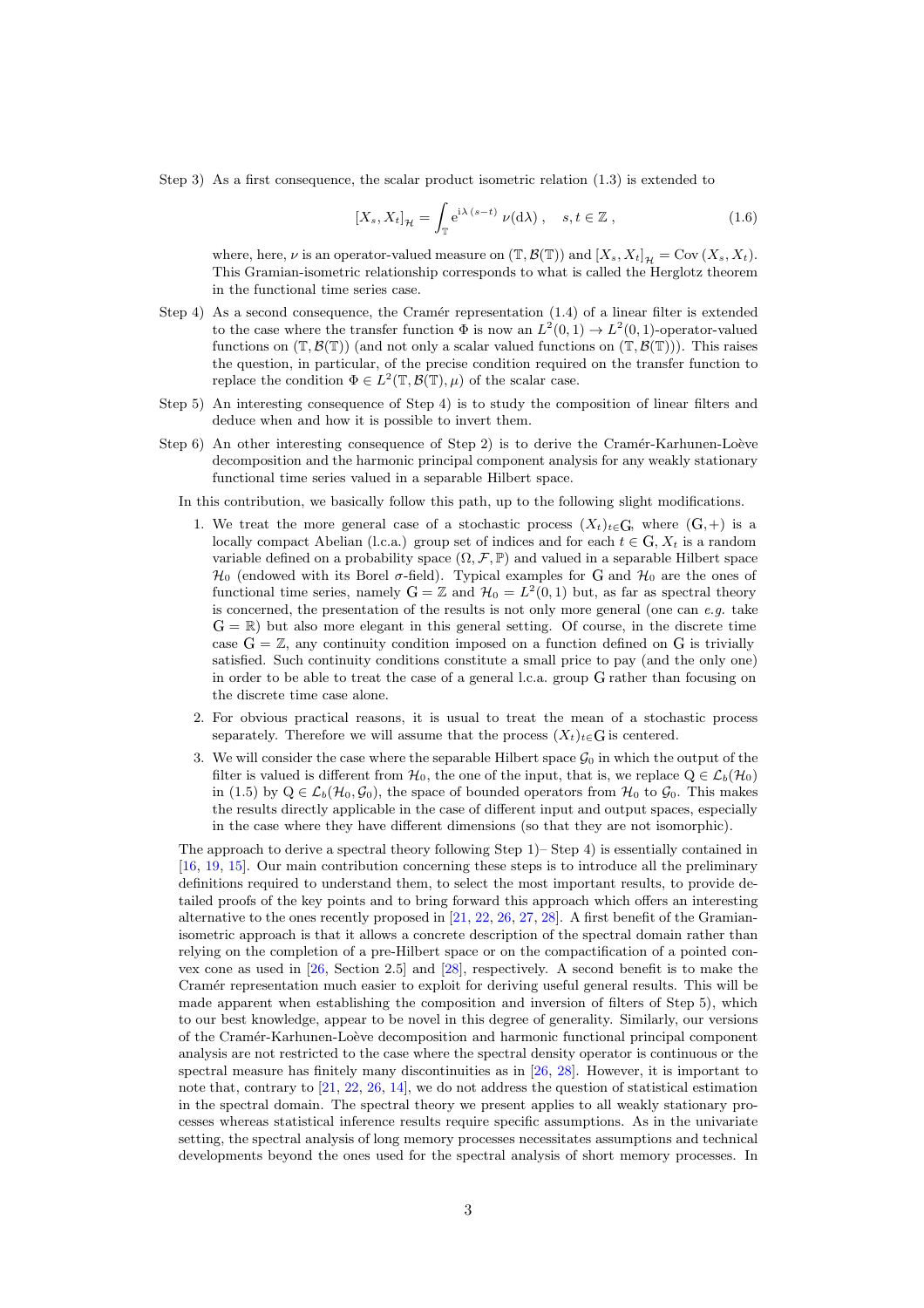the functional setting, up to our knowledge, long memory processes have been mostly studied in the time domain (see e.g.  $[24, 5, 6, 12, 18]$ ). Clarifying the general spectral theory that applies to all functional weakly stationary processes is a first step towards studying functional long memory processes in the spectral domain as classically done for univariate long memory processes (see e.g. [23, Section 2.4] about the celebrated FARIMA processes). Such a study, however, is out of the scope of the present paper.

The paper is organized as follows. Basic definitions of operator-valued measures, operatorvalued functions (and the various notions of measurability related to them) and Gramianisometric operators on normal Hilbert modules are assembled in Section 2. Section 3 contains some preliminaries paving the way for describing the *modular spectral domain*. In particular, we explain how to use normal Hilbert modules for defining Gramian-orthogonally scattered measures. Section 4 contains the main results: 1) we offer a synthesis of the results of [16, 19, 15] providing a natural and complete spectral theory for weakly stationary processes valued in a separable Hilbert space; 2) then, this approach is exploited to address Step 5) and Step 6) above, successively. All the proofs are postponed in Section 5 along with additional useful results.

# Contents

|          | 1 Introduction                                                                                                                                                                     | $\mathbf{1}$          |
|----------|------------------------------------------------------------------------------------------------------------------------------------------------------------------------------------|-----------------------|
| $\bf{2}$ | Basic definitions and notation<br>2.1<br>2.2<br>2.3                                                                                                                                | $\overline{4}$<br>- 6 |
| 3        | Towards the stochastic integral<br>3.1<br>3.2<br>3.3<br>Integration with respect to a random g.o.s. measure $\dots \dots \dots \dots \dots \dots \dots$                            | 8                     |
| 4        | Modular spectral domain of a weakly stationary process and applications 11<br>The Gramian-Cramér representation and general Bochner theorems $\dots \dots$ 11<br>4.1<br>4.2<br>4.3 |                       |
| 5        | Postponed proofs<br>5.1<br>5.2<br>5.3<br>Filtering random g.o.s. measures and proofs of Section 4.2 24<br>5.4<br>5.5                                                               | 16                    |
|          |                                                                                                                                                                                    |                       |

# 2 Basic definitions and notation

#### 2.1 Operators, measurability and integrals

Basic definitions on linear operators can be found, for example, in [29] and we refer the reader to [11, Chapter 1] for a nice overview of measurability and integration on Banach spaces. Throughout this paper, we will denote by  $\mathcal{O}(\mathcal{H}, \mathcal{G})$  the set of linear operators Q from the (complex) Hilbert space  $H$  to the (complex) Hilbert space  $G$  whose domains, denoted by  $\mathcal{D}(Q)$ , are linear subspaces of H. We then denote by  $\mathcal{L}_b(\mathcal{H}, \mathcal{G})$  its subset of continuous operators, by  $\mathcal{K}(\mathcal{H}, \mathcal{G})$  its subset of compact continuous operators and, for all  $p \in [1, \infty)$ , by  $S_p(\mathcal{H}, \mathcal{G})$  the Schatten-p class of compact operators with  $\ell^p$  singular values. Schatten-1 and Schatten-2 operators are usually referred to as *trace-class* and *Hilbert-Schmidt* operators respectively. If  $\mathcal{G} = \mathcal{H}$ , we omit  $\mathcal{G}$  in the notation of these operator sets. For  $Q \in \mathcal{L}_b(\mathcal{H}, \mathcal{G})$ we denote its adjoint by  $Q^H$ . We denote by  $\mathcal{L}_b^+(\mathcal{H})$  the set of *positive* operators i.e. the set of  $Q \in \mathcal{L}_b(\mathcal{H})$  such that  $\langle Qx, x \rangle_{\mathcal{H}} \geq 0$  for all  $x \in \mathcal{H}$ . Similarly,  $\mathcal{K}^+(\mathcal{H})$  and  $\mathcal{S}_p^+(\mathcal{H})$  denote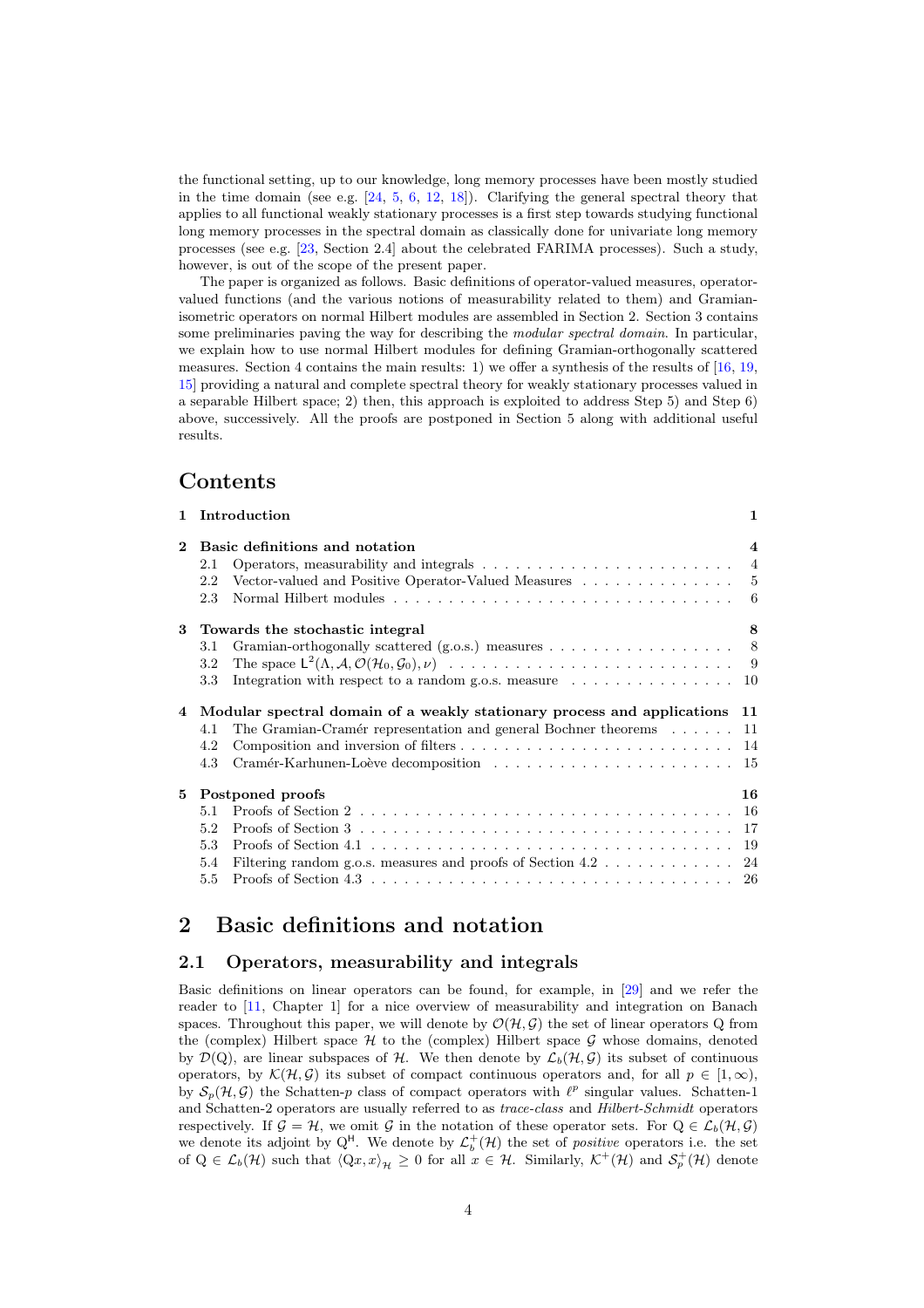respectively the sets of positive compact and positive Schatten-p operators. If  $Q \in \mathcal{K}^+(\mathcal{H})$ ,  $Q^{1/2}$  denote the unique operator of  $\mathcal{K}^+(\mathcal{H})$  which satisfies  $Q = (Q^{1/2})^2$ . The notation  $\|\cdot\|$  is used for the operator norm on  $\mathcal{L}_b(\mathcal{H}, \mathcal{G})$  and  $\lVert \cdot \rVert_p$  is used for the Schatten-p norm on  $\mathcal{S}_p(\mathcal{H}, \mathcal{G})$ . For  $E \subset \mathcal{H}$ , we will used the notation  $\overline{\text{Span}}^{\mathcal{H}}(E)$  for the smallest linear subspace of  $\mathcal{H}$  which contains  $E$  and is closed for the norm topology in  $H$ .

For a measurable space  $(\Lambda, \mathcal{A})$  and a Banach space  $(E, \|\cdot\|_E)$ , we denote by  $\mathbb{F}(\Lambda, \mathcal{A}, E)$  the space of measurable functions from  $(\Lambda, \mathcal{A})$  to  $(E, \mathcal{B}(E))$ , where  $\mathcal{B}(E)$  is the Borel  $\sigma$ -field on E. For a non-negative measure  $\mu$  on  $(\Lambda, \mathcal{A})$  and  $p \in [1, \infty]$ , we denote by  $\mathcal{L}^p(\Lambda, \mathcal{A}, E, \mu)$  the space of functions  $f \in \mathbb{F}(\Lambda, \mathcal{A}, E)$  such that  $\int ||f||_E^p d\mu$  (or  $\mu$ -essup  $||f||_E$  for  $p = \infty$ ) is finite and by  $L^p(\Lambda, \mathcal{A}, E, \mu)$  its quotient space with respect to  $\mu$ -a.e. equality. The corresponding norm is denoted by  $\|\cdot\|_{L^p(\Lambda,\mathcal{A},E,\mu)}$ . The Bochner integral is defined on  $L^1(\Lambda,\mathcal{A},E,\mu)$  by linear and continuous extension of the mapping  $1_{Ax} \to \mu(A)x$  defined for  $x \in E$  and  $A \in \mathcal{A}$  such that  $\mu(A) < \infty$ . In the particular case where E is a space of linear operators between two Hilbert spaces  $H$  and  $G$ , we use the following weaker notion of measurability.

**Definition 2.1** (Simple measurability). A function  $\Phi : \Lambda \to \mathcal{L}_b(\mathcal{H}, \mathcal{G})$  is said to be simply measurable *if for all*  $x \in \mathcal{H}$ ,  $\lambda \mapsto \Phi(\lambda)x$  *is measurable as a*  $\mathcal{G}\text{-valued function}$ . The set of such *functions is denoted by*  $\mathbb{F}_s (\Lambda, \mathcal{A}, \mathcal{H}, \mathcal{G})$  *or simply*  $\mathbb{F}_s (\Lambda, \mathcal{A}, \mathcal{H})$  *if*  $\mathcal{G} = \mathcal{H}$ *.* 

Note that for all Banach spaces  $\mathcal E$  which are continuously embedded in  $\mathcal L_b(\mathcal H, \mathcal G)$  (*e.g.*)  $\mathcal{S}_p(\mathcal{H}, \mathcal{G})$  for  $p \geq 1$  or  $\mathcal{K}(\mathcal{H}, \mathcal{G})$ , the following inclusions hold

$$
\mathbb{F}(\Lambda, \mathcal{A}, \mathcal{E}) \subseteq \mathbb{F}_s(\Lambda, \mathcal{A}, \mathcal{H}, \mathcal{G})
$$
 (2.1)

When H and G are separable, the equality holds for  $\mathcal{E} = \mathcal{K}(\mathcal{H}, \mathcal{G})$  and for  $\mathcal{E} = \mathcal{S}_p(\mathcal{H}, \mathcal{G})$  with  $p \in \{1, 2\}$ , see Lemma 5.1.

## 2.2 Vector-valued and Positive Operator-Valued Measures

Measures valued in a Banach space, and in particular Positive Operator-Valued Measures, are key in the spectral theory of functional times series. This section gathers results on such measures. Details can be found in [10, 2]. First, we recall that a measure  $\mu$  defined on the measurable space  $(\Lambda, \mathcal{A})$  and valued in the Banach space  $(E, \|\cdot\|_E)$  is an  $\mathcal{A} \to E$  mapping such that, for any sequence  $(A_n)_{n\in\mathbb{N}}\in\mathcal{A}^{\mathbb{N}}$  of pairwise disjoint sets,  $\mu\left(\bigcup_{n\in\mathbb{N}}A_n\right)=\sum_{n\in\mathbb{N}}\mu(A_n)$ , where the series converges in  $E$ , that is,

$$
\lim_{N \to +\infty} \left\| \mu\left(\bigcup_{n \in \mathbb{N}} A_n\right) - \sum_{n=0}^{N} \mu(A_n) \right\|_{E} = 0.
$$
\n(2.2)

For such a measure  $\mu$ , the mapping

$$
\|\mu\|_{E}: A \mapsto \sup \left\{ \sum_{i \in \mathbb{N}} \|\mu(A_i)\|_{E} \, : \, (A_i)_{i \in \mathbb{N}} \in \mathcal{A}^{\mathbb{N}} \text{ is a countable partition of } A \right\}
$$

defines a non-negative measure on  $(\Lambda, \mathcal{A})$  called the *variation measure* of  $\mu$ . For instance, if  $E = \mathcal{S}_1(\mathcal{H})$ , we write  $\|\mu\|_1$  since we use  $\|\cdot\|_1$  to denote the Schatten-1 norm. Integrals of functions in  $L^1(\Lambda, \mathcal{A}, \|\mu\|_E)$  with respect to  $\mu$  are discussed in [10, P. 120]. When  $\Lambda$  is a locally compact topological space and A is the Borel  $\sigma$ -field, an E-valued measure  $\mu$  is said to be *regular* if for all  $A \in \mathcal{A}$  and  $\epsilon > 0$ , there exist a compact set  $K \in \mathcal{A}$  and an open set  $U \in \mathcal{A}$ with  $K \subset A \subset U$  such that  $\|\mu(U \setminus K)\|_E \leq \epsilon$ . The special case of operator-valued measures is of particular interest to us and, specifically, Positive Operator-Valued Measures (p.o.v.m.'s). We recall that a sequence  $(Q_n)_{n\in\mathbb{N}}\in\mathcal{L}_b(\mathcal{H})^{\mathbb{N}}$  converges to an operator  $Q\in\mathcal{L}_b(\mathcal{H})$  in *weak operator topology* (w.o.t.) if for all  $x \in \mathcal{H}$ ,  $\lim_{n \to \infty} \langle Q_n x, x \rangle_{\mathcal{H}} = \langle Qx, x \rangle_{\mathcal{H}}$ .

Definition 2.2 (Positive Operator-Valued Measures (p.o.v.m.)). *Let* (Λ, A) *be a measurable space and* H *be a Hilbert space. A Positive Operator-Valued Measure (p.o.v.m.) on* (Λ, A, H) *is a mapping*  $\nu: \mathcal{A} \to \mathcal{L}_b^+(\mathcal{H})$  *such that for all sequences of disjoint sets*  $(A_n)_{n \in \mathbb{N}} \in \mathcal{A}^{\mathbb{N}},$ 

$$
\nu\left(\bigcup_{n\in\mathbb{N}}A_n\right) = \sum_{n\in\mathbb{N}}\nu(A_n) \tag{2.3}
$$

where the series converges in  $\mathcal{L}_b^+(\mathcal{H})$  in w.o.t.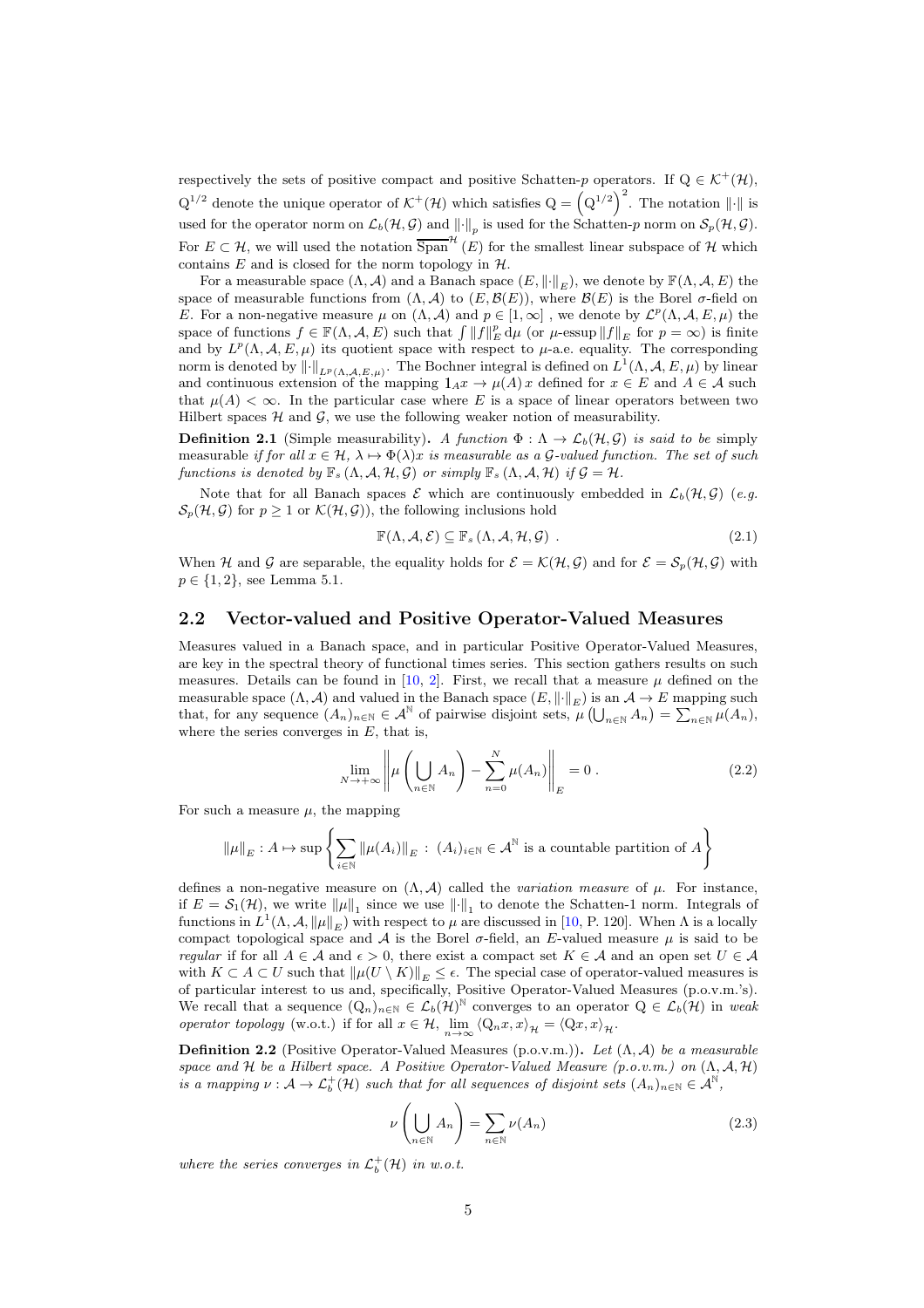Note that the series in (2.3) does not necessarily converge in operator norm which implies that, in this definition, a p.o.v.m. does not need to be an  $\mathcal{L}_b(\mathcal{H})$ -valued measure in the sense of (2.2). Therefore the above definitions of integrals and regularity cannot be applied. This is circumvented by noting that a p.o.v.m. is entirely characterized by the family of non-negative measures  $\{\nu_x : A \mapsto x^{\mathsf{H}} \nu(A)x : x \in \mathcal{H}\}\)$ . We refer to Definition 14 and Theorem 20 in [2] for details about regular p.o.v.m.'s and to Theorem 9 in [2] for details about integration of bounded scalar functions with respect to a p.o.v.m.

When dealing with spectral operator measures of weakly stationary processes valued in a separable Hilbert space, we can rely on the additional trace-class property, which makes all the previous definitions easier to handle and extend.

**Definition 2.3** (Trace-class p.o.v.m.). Let  $(\Lambda, \mathcal{A})$  be a measurable space,  $\mathcal{H}_0$  be a separable *Hilbert space and*  $\nu$  *be a p.o.v.m. on*  $(\Lambda, \mathcal{A}, \mathcal{H}_0)$ *. We say that*  $\nu$  *is a* trace-class-*p.o.v.m. if it* is  $S_1^+(\mathcal{H}_0)$ -valued.

The first advantage of a trace-class p.o.v.m. is that it fits the framework of vector-valued measures, namely, we have the following result, whose proof can be found in Section 5.1.

Lemma 2.1. *Let* (Λ, A) *be a measurable space and* H<sup>0</sup> *be a* separable *Hilbert space. Then a* p.o.v.m.  $\nu$  on  $(\Lambda, \mathcal{A}, \mathcal{H}_0)$  *is trace-class if and only if*  $\nu(\Lambda) \in \mathcal{S}_1(\mathcal{H}_0)$ *. In this case,*  $\nu$  *is an*  $S_1(\mathcal{H}_0)$ -valued measure (in the sense that (2.3) holds in  $\lVert \cdot \rVert_1$ -norm) with finite variation *measure*  $\|\nu\|_1: A \mapsto \|\nu(A)\|_1$ . Moreover,  $\nu$  *is regular if and only if*  $\|\nu\|_1$  *is regular.* 

Another advantage of trace-class p.o.v.m.'s is that they satisfy the Radon-Nikodym property. Namely, if  $\nu$  a trace-class p.o.v.m. on  $(\Lambda, \mathcal{A}, \mathcal{H}_0)$  and  $\mu$  is a  $\sigma$ -finite non-negative measure on  $(\Lambda, \mathcal{A})$ , then  $\|\nu\|_1 \ll \mu$  (*i.e.* for all  $A \in \mathcal{A}$ ,  $\mu(A) = 0 \Rightarrow \|\nu\|_1(A) = 0$ ), if and only if there exists  $g \in L^1(\Lambda, \mathcal{A}, \overline{\mathcal{S}}_1(\mathcal{H}_0), \mu)$  such that  $d\nu = g d\mu$ , *i.e.* for all  $A \in \mathcal{A}$ ,

$$
\nu(A) = \int_A g \, \mathrm{d}\mu \,. \tag{2.4}
$$

In this case, g is unique and is called the density of  $\nu$  with respect to  $\mu$  and we write  $g = \frac{d\nu}{d\mu}$ . This result is a consequence of Theorem 1 in [9, Chapter III, Section 3] because  $S_1(\mathcal{H}_0)$  is the dual of the separable space  $\mathcal{K}(\mathcal{H}_0)$ .

#### 2.3 Normal Hilbert modules

Modules extend the notion of vector spaces to the case where scalar multiplication is replaced by a multiplicative operation with elements of a ring. The case where the ring is  $\mathcal{L}_b(\mathcal{H}_0)$ for a separable Hilbert space  $\mathcal{H}_0$  is of particular interest for  $\mathcal{H}_0$ -valued random variables. In short, a normal Hilbert  $\mathcal{L}_b(\mathcal{H}_0)$ -module is a Hilbert space endowed with a *module action* and a *Gramian*. A Gramian  $[\cdot, \cdot]$  is similar to a scalar product but is valued in the space  $S_1(\mathcal{H}_0)$  and is related to scalar product by the relation  $\langle \cdot, \cdot \rangle = \text{Tr}([\cdot, \cdot])$ . Notions such as sub-modules, Gramian-orthogonality, Gramian-isometric operators are natural extensions of their counterparts in the Hilbert framework. We give such useful definitions hereafter and refer to [15, Chapter 2] for details.

**Definition 2.4** ( $\mathcal{L}_b(\mathcal{H}_0)$ -module). Let  $\mathcal{H}_0$  be a separable Hilbert space. An  $\mathcal{L}_b(\mathcal{H}_0)$ -module *is a commutative group*  $(H, +)$  *such that there exists a multiplicative operation (called the* module action*)*

$$
\begin{array}{rcl}\mathcal{L}_{b}(\mathcal{H}_{0})\times \mathcal{H} & \rightarrow & \mathcal{H} \\
(Q,x) & \mapsto & Q\bullet x\n\end{array}
$$

*which satisfies the usual distributive properties : for all*  $Q, T \in \mathcal{L}_b(\mathcal{H}_0)$ *, and*  $x, y \in \mathcal{H}$ *,* 

$$
Q \bullet (x + y) = Q \bullet x + Q \bullet y,
$$
  
(Q+T) \bullet x = Q \bullet x + T \bullet x,  
(QT) \bullet x = Q \bullet (T \bullet x),  
Id<sub>H<sub>0</sub></sub>  $\bullet$  x = x.

Next, we endow an  $\mathcal{L}_b(\mathcal{H}_0)$ -module with an  $\mathcal{L}_b(\mathcal{H}_0)$ -valued product.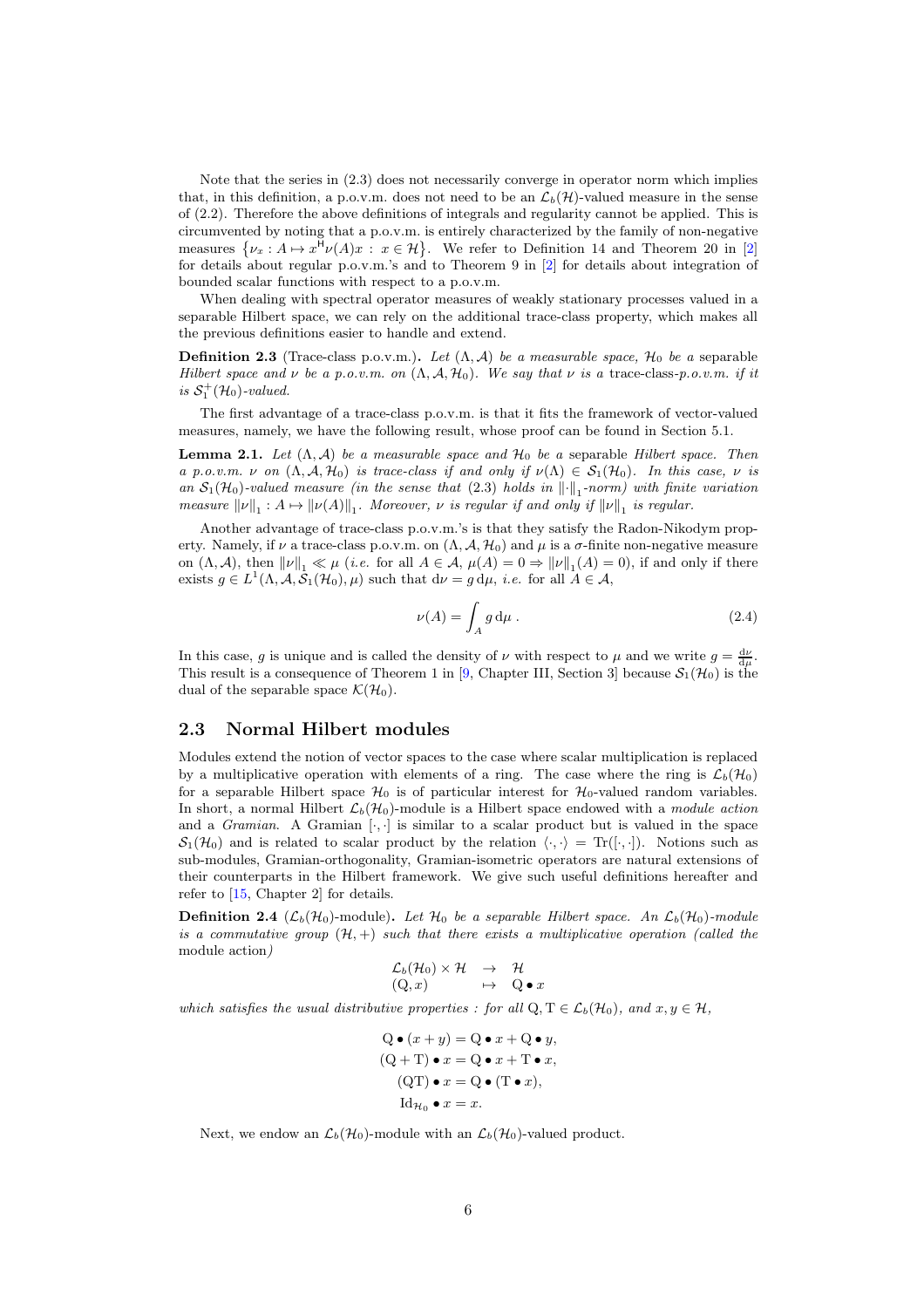**Definition 2.5** ((Normal) pre-Hilbert  $\mathcal{L}_b(\mathcal{H}_0)$ -module). Let  $\mathcal{H}_0$  be a separable Hilbert space. *We say that*  $(H, [\cdot, \cdot]_H)$  *is a pre-Hilbert*  $\mathcal{L}_b(H_0)$ *-module if*  $H$  *is an*  $\mathcal{L}_b(H_0)$ *-module and*  $[\cdot, \cdot]_H$ :  $\mathcal{H} \times \mathcal{H} \to \mathcal{L}_b(\mathcal{H}_0)$  *satisfies, for all*  $x, y, z \in \mathcal{H}$ *, and*  $Q \in \mathcal{L}_b(\mathcal{H}_0)$ *,* 

- $(i)$   $[x, x]_{\mathcal{H}} \in \mathcal{L}_b^+(\mathcal{H}_0)$ *,*
- *(ii)*  $[x, x]_{\mathcal{H}} = 0$  *if and only if*  $x = 0$ *,*
- *(iii)*  $[x + Q \bullet y, z]_{\mathcal{H}} = [x, z]_{\mathcal{H}} + Q[y, z]_{\mathcal{H}}$ ,
- $(iv)$   $[y, x]_{\mathcal{H}} = [x, y]_{\mathcal{H}}^{\mathsf{H}}.$

*If moreover, for all*  $x, y \in H$ *,*  $[x, y]_H \in S_1(\mathcal{H}_0)$ *, we say that*  $[\cdot, \cdot]_H$  *is a* Gramian *and that*  $H$  *is a* normal *pre-Hilbert*  $\mathcal{L}_b(\mathcal{H}_0)$ *-module.* 

Note that an  $\mathcal{L}_b(\mathcal{H}_0)$ -module is a vector space if we define the scalar-vector multiplication by  $\alpha x = (\alpha \mathrm{Id}_{\mathcal{H}_0}) \bullet x$  for all  $\alpha \in \mathbb{C}$ ,  $x \in \mathcal{H}$  and that, in the particular case where  $[\cdot, \cdot]_{\mathcal{H}}$  is a Gramian, then  $\langle \cdot, \cdot \rangle_{\mathcal{H}} := \text{Tr}[\cdot, \cdot]_{\mathcal{H}}$  is a scalar product. Hence a normal pre-Hilbert  $\mathcal{L}_b(\mathcal{H}_0)$ module is also a pre-Hilbert space. A normal pre-Hilbert  $\mathcal{L}_{b}(\mathcal{H}_{0})$ -module is said to be a *normal*  $Hilbert \mathcal{L}_b(\mathcal{H}_0)$ -module if it is complete (for the norm defined by  $||x||^2_{\mathcal{H}} = \langle x, x \rangle_{\mathcal{H}} = ||[x, x]_{\mathcal{H}}||_1$ ). A subset of H is called a *submodule* if it is an  $\mathcal{L}_b(\mathcal{H}_0)$ -module. An operator  $F \in \mathcal{L}_b(\mathcal{H}, \mathcal{G})$ , where H and G are two  $\mathcal{L}_b(\mathcal{H}_0)$ -module, is said to be  $\mathcal{L}_b(\mathcal{H}_0)$ -linear if for all  $Q \in \mathcal{L}_b(\mathcal{H}_0)$  and  $x \in \mathcal{H}$ ,  $F(Q \bullet x) = Q \bullet (Fx)$ . An  $\mathcal{L}_b(\mathcal{H}_0)$ -linear operator U between two pre-Hilbert  $\mathcal{L}_b(\mathcal{H}_0)$ modules H and G is said to be *Gramian-isometric* if for all  $x, y \in H$ ,  $[Ux, Uy]_G = [x, y]_Y$  and *Gramian-unitary* if it is bijective Gramian-isometric. The space H is said to be *Gramianisometrically embedded* in G (denoted by  $\mathcal{H} \subseteq \mathcal{G}$ ) if there exists a Gramian-isometric operator from H to G. The spaces H and G are said to be *Gramian-isometrically isomorphic* (denoted by  $\mathcal{H} \cong \mathcal{G}$ ) if there exists a Gramian-unitary operator from  $\mathcal{H}$  to  $\mathcal{G}$ . The well known isometric extension theorem can be straightforwardly generalized to the case of Gramianisometric operators and is stated in the following proposition for latter reference.

Proposition 2.2 (Gramian-isometric extension). Let  $H_0$  be a separable Hilbert space,  $H$  be *a normal pre-Hilbert*  $\mathcal{L}_b(\mathcal{H}_0)$ *-module, and* G *be a normal Hilbert*  $\mathcal{L}_b(\mathcal{H}_0)$ *-module. Let*  $(v_j)_{j\in J}$ *and*  $(w_j)_{j \in J}$  *be two collections of vectors in* H *and* G *respectively with* J *an arbitrary index set.* If for all  $i, j \in J$ ,  $[v_i, v_j]_{\mathcal{H}} = [w_i, w_j]_{\mathcal{G}}$  then there exists a unique Gramian-isometric *operator*

$$
S: \overline{\mathrm{Span}}^{\mathcal{H}} (\mathrm{Q} \bullet v_j, \mathrm{Q} \in \mathcal{L}_b(\mathcal{H}_0), j \in J) \to \mathcal{G}
$$

*such that for all*  $j \in J$ ,  $Sv_j = w_j$ . If moreover  $H$  *is complete then* 

$$
S\left(\overline{\text{Span}}^{\mathcal{H}}(Q\bullet v_j, Q\in \mathcal{L}_b(\mathcal{H}_0), j\in J)\right) = \overline{\text{Span}}^{\mathcal{G}}(Q\bullet w_j, Q\in \mathcal{L}_b(\mathcal{H}_0), j\in J)
$$

As stated in the introduction, the spectral theory for functional time series relies on the Gramian structure of the space of functional random variables with finite second order moment. The following example exhibits this structure.

**Example 2.1** (Normal Hilbert module  $\mathcal{M}(\Omega, \mathcal{F}, \mathcal{H}_0, \mathbb{P})$ ). Let  $(\Omega, \mathcal{F}, \mathbb{P})$  be a probability space and  $\mathcal{H}_0$  be a separable Hilbert space. The Bochner space  $L^2(\Omega, \mathcal{F}, \mathcal{H}_0, \mathbb{P})$  is the space of  $\mathcal{H}_0$ *valued random variables* Y *such that*  $\mathbb{E} \left[ \left\| Y \right\|_{\mathcal{H}_0}^2 \right] < +\infty$ *. Then the expectation of* Y *is the unique vector*  $\mathbb{E}[Y] \in \mathcal{H}_0$  *satisfying* 

$$
\langle \mathbb{E}[Y], x \rangle_{\mathcal{H}_0} = \mathbb{E}\left[ \langle Y, x \rangle_{\mathcal{H}_0} \right], \text{ for all } x \in \mathcal{H}_0,
$$

and the covariance operator between  $Y, Z \in L^2(\Omega, \mathcal{F}, \mathcal{H}_0, \mathbb{P})$  is the unique linear operator  $Cov(Y, Z) \in \mathcal{L}_b(\mathcal{H}_0)$ *, satisfying* 

$$
\left\langle \mathrm{Cov}\left(Y,Z\right)y,x\right\rangle _{\mathcal{H}_{0}}=\mathrm{Cov}\left(\left\langle Y,x\right\rangle _{\mathcal{H}_{0}},\left\langle Z,y\right\rangle _{\mathcal{H}_{0}}\right),\quad \textit{for all}\;x,y\in\mathcal{H}_{0}~.
$$

*The space*  $\mathcal{M}(\Omega, \mathcal{F}, \mathcal{H}_0, \mathbb{P})$  *of all centered random variables in*  $L^2(\Omega, \mathcal{F}, \mathcal{H}_0, \mathbb{P})$  *is a normal Hilbert*  $\mathcal{L}_b(\mathcal{H}_0)$ -module for the module action defined for all  $Q \in \mathcal{L}_b(\mathcal{H}_0)$  and  $X \in$  $\mathcal{M}(\Omega, \mathcal{F}, \mathcal{H}_0, \mathbb{P})$  *by*  $Q \bullet X = QX$ *, and the Gramian* 

$$
[X,Y]_{\mathcal{M}(\Omega,\mathcal{F},\mathcal{H}_0,\mathbb{P})} = \text{Cov}(X,Y) .
$$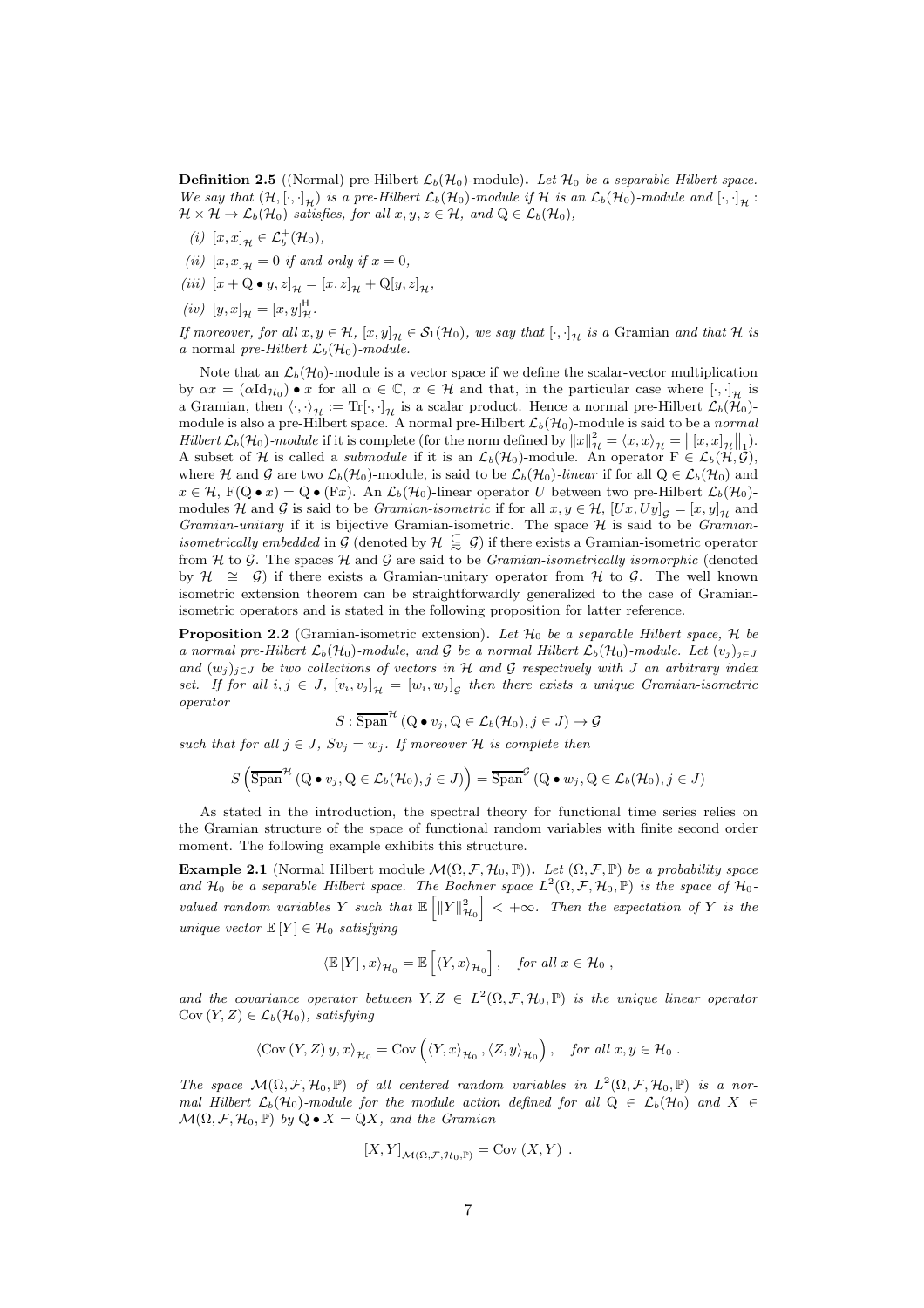# 3 Towards the stochastic integral

### 3.1 Gramian-orthogonally scattered (g.o.s.) measures

In this section, we introduce the notion of random g.o.s. measures which will have an important role in the construction provided by [16, 19, 15]. The terminologies o.s. and g.o.s. are borrowed from Definition 3 in [15, Section 3.1]

**Definition 3.1** ((Random) o.s. measures). Let H be a Hilbert space and  $(\Lambda, \mathcal{A})$  be a mea*surable space. We say that*  $W: \mathcal{A} \to \mathcal{H}$  *is a* countably additive orthogonally scattered (*o.s.*) *measure on*  $(\Lambda, \mathcal{A}, \mathcal{H})$  *if it is an*  $\mathcal{H}$ *-valued measure on*  $(\Lambda, \mathcal{A})$  *such that for all*  $A, B \in \mathcal{A}$ *,* 

$$
A \cap B = \emptyset \Rightarrow \langle W(A), W(B) \rangle_{\mathcal{H}} = 0.
$$

*In this case, the mapping*

$$
\nu_W: A \mapsto \langle W(A), W(A) \rangle_{\mathcal{H}}
$$

*is a finite non-negative measure on* (Λ, A) *called the* intensity measure *of* W *and we have that, for all*  $A, B \in \mathcal{A}$ *,* 

$$
\nu_W(A \cap B) = \langle W(A), W(B) \rangle_{\mathcal{H}} . \tag{3.1}
$$

*We say that W is regular if*  $\nu_W$  *is regular. When*  $\mathcal{H}$  *is the space*  $\mathcal{M}(\Omega, \mathcal{F}, \mathcal{H}_0, \mathbb{P})$  *of Example 2.1, we say that* W *is an*  $\mathcal{H}_0$ *-valued* random o.s. measure *on*  $(\Lambda, \mathcal{A}, \Omega, \mathcal{F}, \mathbb{P})$ *.* 

The generalization to a normal Hilbert module is straightforward.

**Definition 3.2** ((Random) g.o.s. measures). Let  $\mathcal{H}_0$  be a separable Hilbert space,  $\mathcal{H}$  be a *normal Hilbert*  $\mathcal{L}_b(\mathcal{H}_0)$ *-module and*  $(\Lambda, \mathcal{A})$  *be a measurable space. We say that*  $W : \mathcal{A} \to \mathcal{H}$ *is a* countably additive Gramian-orthogonally scattered *(g.o.s.) measure on* (Λ, A, H) *if it is an* H-valued measure on  $(\Lambda, \mathcal{A})$  *such that for all*  $A, B \in \mathcal{A}$ *,* 

$$
A \cap B = \emptyset \Rightarrow [W(A), W(B)]_{\mathcal{H}} = 0.
$$

*In this case, the mapping*

$$
\nu_W: A \mapsto [W(A), W(A)]_{\mathcal{H}}
$$

*is a trace-class p.o.v.m. on* (Λ, A, H0) *called the* intensity operator measure *of* W *and we have that, for all*  $A, B \in \mathcal{A}$ *,* 

$$
\nu_W(A \cap B) = [W(A), W(B)]_{\mathcal{H}}.
$$
\n(3.2)

*We say that W is regular if*  $\|\nu_W\|_1$  *is regular. When*  $\mathcal{H} = \mathcal{M}(\Omega, \mathcal{F}, \mathcal{H}_0, \mathbb{P})$  *of Example 2.1, we say that* W *is an*  $\mathcal{H}_0$ *-valued* random g.o.s. measure *on*  $(\Lambda, \mathcal{A}, \Omega, \mathcal{F}, \mathbb{P})$ *.* 

It is easy to show that a o.s. measure  $W$  as in Definition 3.1 can be equivalently seen as the restriction of an isometric operator I from  $L^2(\Lambda, \mathcal{A}, \nu_W)$  onto H by setting

$$
W(A) = I(1_A) , \qquad A \in \Lambda .
$$

This simply follows by interpreting the left-hand side of (3.1) as the scalar product between  $1_A$  and  $1_B$  in  $L^2(\Lambda, \mathcal{A}, \nu_W)$  so that I above can be defined as the unique isometric extension from  $L^2(\Lambda, \mathcal{A}, \nu_W)$  to H of the isometric mapping defined by  $1_A \mapsto W(A)$  for  $A \in \Lambda$ . This observation gives a rigorous meaning to the integral in the Cramér representation  $(1.2)$  where X is o.s. (see [13, Section 2]). Similarly, if W is a g.o.s. measure as in Definition 3.2 and  $\mathcal{H}_0 = \mathbb{C}^q$ , the mapping defined by  $1_A \mathbb{Q} \mapsto \mathbb{Q}W(A)$  for  $A \in \Lambda$  and  $\mathbb{Q} \in \mathbb{C}^{q \times q}$  is Gramianisometric from a normal pre-Hilbert module of matrix-valued functions onto  $\mathcal{H}$  (see [20]). This observation is a key step to derive a Cramér representation of the type (1.2) where  $(X_t)_{t\in\mathbb{Z}}$ is a multivariate time series and  $\hat{X}$  is g.o.s. In the infinite dimensional case, the Gramianisometric property of the mapping defined by  $1_A\text{Q} \mapsto \text{Q}W(A)$  for  $A \in \Lambda$  and  $\text{Q} \in \mathcal{L}_b(\mathcal{H}_0)$  can also be established. This is done in [26, Section 2.5] where the author uses the completion of  $L^2(\Lambda, \mathcal{A}, \mathcal{L}_b(\mathcal{H}_0), \|\nu\|_1)$  under an appropriate norm. These ideas are in fact very similar to the ones of [16, 19, 15] with the exception that the latter references provide a more general framework and lead to a modular spectral domain which is an explicit set of operator-valued functions defined on  $\Lambda$ . We follow this approach in the next section.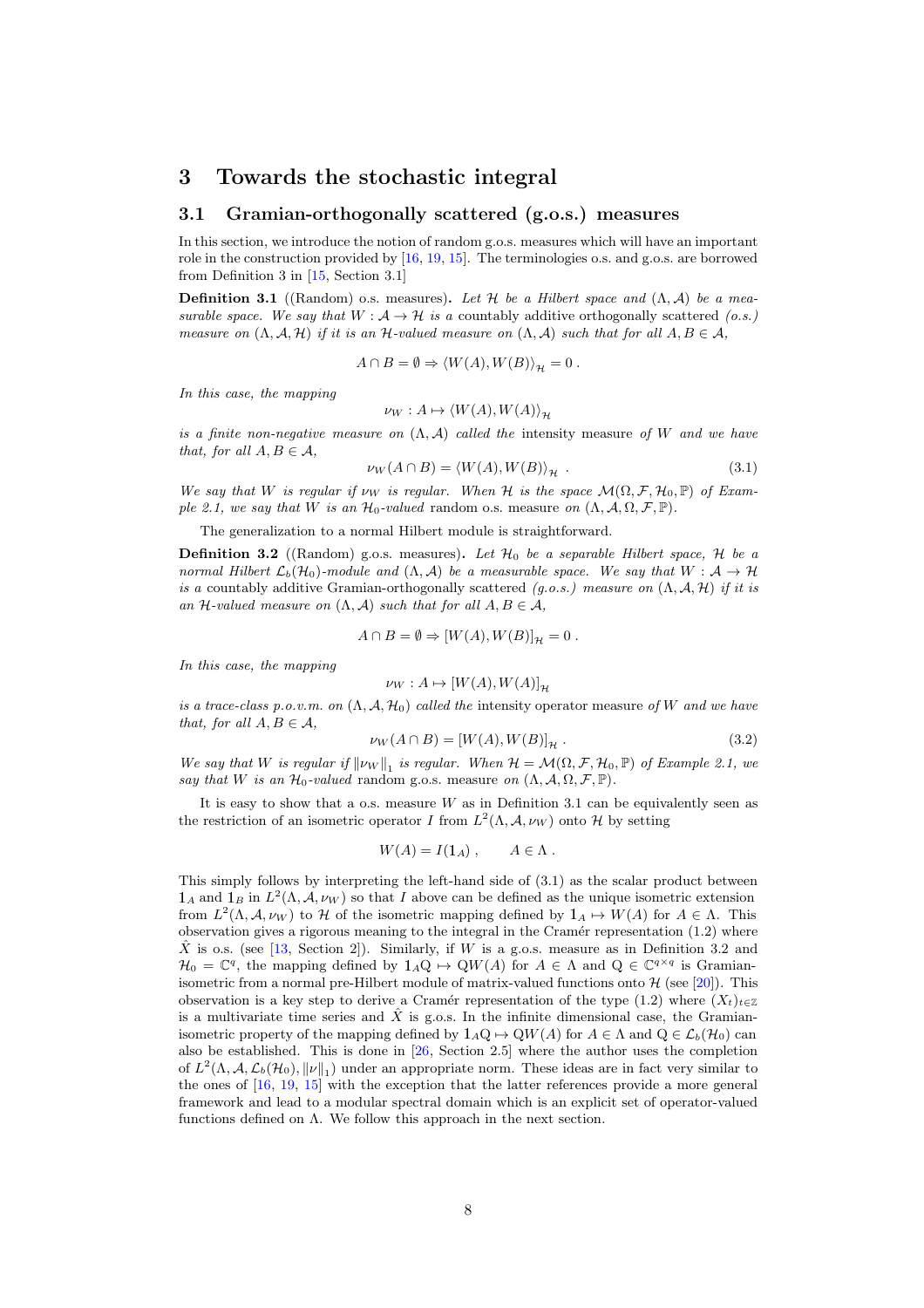# **3.2** The space  $\mathsf{L}^2(\Lambda, \mathcal{A}, \mathcal{O}(\mathcal{H}_0, \mathcal{G}_0), \nu)$

As discussed in the previous sections, the role of o.s. and g.o.s. measures in the spectral theory of weakly stationary processes relies on their characterization by unitary or Gramian-unitary operators between the (modular) time domain and the (modular) spectral domain. This has been entirely studied in the case of univariate and multivariate time series, see [13] and [20], respectively, and the references therein. For time series valued in a general separable Hilbert space, defining the modular spectral domain requires to exhibit a suitable space of operatorvalued functions which are *square-integrable* with respect to the trace-class p.o.v.m. ν. It was introduced in [19] and includes the space  $L^2(\Lambda, \mathcal{A}, \mathcal{L}_b(\mathcal{H}_0, \mathcal{G}_0), ||\nu||_1)$  but is in general larger in the case where  $\mathcal{H}_0$  has infinite dimension. The definition relies on the following notion of measurability which we slightly adapted from [19], [15, Section 3.4].

**Definition 3.3** (*O*-measurability). *Given two Hilbert spaces* H *and* G, a function  $\Phi : \Lambda \rightarrow$  $\mathcal{O}(\mathcal{H}, \mathcal{G})$  *is said to be*  $\mathcal{O}\text{-}measurable if it satisfies the two following conditions.$ 

- *(i)* For all  $x \in \mathcal{H}$ ,  $\{\lambda \in \Lambda : x \in \mathcal{D}(\Phi(\lambda))\} \in \mathcal{A}$ .
- *(ii)* There exists a sequence  $(\Phi_n)_{n\in\mathbb{N}}$  valued in  $\mathbb{F}_s(\Lambda, \mathcal{A}, \mathcal{H}, \mathcal{G})$  such that for all  $\lambda \in \Lambda$  and  $x \in \mathcal{D}(\Phi(\lambda)), \Phi_n(\lambda)x$  *converges to*  $\Phi(\lambda)x$  *in*  $\mathcal G$  *as*  $n \to \infty$ *.*

*We denote by*  $\mathbb{F}_{\mathcal{O}}(\Lambda, \mathcal{A}, \mathcal{H}, \mathcal{G})$  *the space of such functions*  $\Phi$ *.* 

Square-integrability with respect to a trace-class p.o.v.m.  $\nu$  is then defined as follows.

**Definition 3.4.** Let  $(\Lambda, \mathcal{A})$  be a measurable space,  $\mathcal{H}_0, \mathcal{G}_0, \mathcal{I}_0$  be three separable Hilbert spaces *and*  $\nu$  *a trace-class p.o.v.m. on*  $(\Lambda, \mathcal{A}, \mathcal{H}_0)$  *with density* f *with respect to its finite variation*  $\|\nu\|_1$ . Then, we say that  $(\Phi, \Psi) \in \mathbb{F}_{\mathcal{O}}(\Lambda, \mathcal{A}, \mathcal{H}_0, \mathcal{G}_0) \times \mathbb{F}_{\mathcal{O}}(\Lambda, \mathcal{A}, \mathcal{H}_0, \mathcal{I}_0)$  *is*  $\nu$ -integrable *if the three following assertions hold.*

- *(i)* We have  $\text{Im}(f^{1/2}) \subset \mathcal{D}(\Phi)$  and  $\text{Im}(f^{1/2}) \subset \mathcal{D}(\Psi)$ ,  $\|\nu\|_1$ -a.e.
- *(ii)* We have  $\Phi f^{1/2} \in S_2(\mathcal{H}_0, \mathcal{G}_0)$  and  $\Psi f^{1/2} \in S_2(\mathcal{H}_0, \mathcal{I}_0)$ ,  $\|\nu\|_1$ -a.e.
- (*iii*) We have  $(\Phi f^{1/2})(\Psi f^{1/2})^{\mathsf{H}} \in \mathcal{L}^1(\Lambda, \mathcal{A}, \mathcal{S}_1(\mathcal{I}_0, \mathcal{G}_0), ||\nu||_1)$ .

*In this case, we define*

$$
\int \Phi d\nu \Psi^{\mathsf{H}} := \int (\Phi f^{1/2}) (\Psi f^{1/2})^{\mathsf{H}} d\|\nu\|_1 \in \mathcal{S}_1(\mathcal{I}_0, \mathcal{G}_0) . \tag{3.3}
$$

*Moreover, we say that*  $\Phi \in \mathbb{F}_{\mathcal{O}}(\Lambda, \mathcal{A}, \mathcal{H}_0, \mathcal{G}_0)$  *is* square *v*-integrable *if*  $(\Phi, \Phi)$  *is v-integrable* and we denote by  $\mathscr{L}^2(\Lambda, \mathcal{A}, \mathcal{O}(\mathcal{H}_0, \mathcal{G}_0), \nu)$  the space of square *v*-integrable functions in  $\mathbb{F}_{\mathcal{O}}(\Lambda, \mathcal{A}, \mathcal{H}_0, \mathcal{G}_0).$ 

Remark 3.1. *Let us briefly comment this definition.*

- *1) The integral (3.3) of Definition 3.4 can be seen as an extension of the integral of scalarvalued functions with respect to a trace-class p.o.v.m. since, for a measurable scalar*  $function \phi: \Lambda \to \mathbb{C}$  *we can interpret the integral*  $\int \phi \, d\nu$  *as the one in (3.3) with*  $\Phi: \lambda \mapsto$  $\phi(\lambda) \mathrm{Id}_{\mathcal{H}_0}$  and  $\Psi \equiv \mathrm{Id}_{\mathcal{H}_0}$ .
- 2) It is easy to show that for all  $\Phi, \Psi \in \mathscr{L}^2(\Lambda, \mathcal{A}, \mathcal{O}(\mathcal{H}_0, \mathcal{G}_0), \nu)$ ,  $(\Phi, \Psi)$  is *v*-integrable and *thus*  $\int \Phi d\nu \Psi^{\text{H}}$  *is well defined as above.*
- *3) In the special case where*  $\Phi$  *and*  $\Psi$  *are valued in*  $\mathcal{L}_b(\mathcal{H}_0, \mathcal{G}_0)$ *, O-measurability reduces to simple measurability, (i) and (ii) are always verified, (iii) is equivalent to*  $\Phi f \Psi^{\text{H}}$   $\in$  $\mathcal{L}^1(\Lambda, \mathcal{A}, \mathcal{S}_1(\mathcal{G}_0), \|\nu\|_1)$ , in which case we have

$$
\int \Phi \mathrm{d}\nu \Psi^{\mathsf{H}} = \int \Phi f \Psi^{\mathsf{H}} \,\mathrm{d} {\lVert \nu \rVert}_{1} \; .
$$

*In particular, since*  $||\Phi f \Phi^H||_1 \le ||\Phi||^2 ||f||_1 = ||\Phi||^2$ ,  $||\nu||_1 - a.e., we get that$ 

$$
\mathcal{L}^2(\Lambda,\mathcal{A},\mathcal{L}_b(\mathcal{H}_0,\mathcal{G}_0),\|\nu\|_1)\subset \mathscr{L}^2(\Lambda,\mathcal{A},\mathcal{O}(\mathcal{H}_0,\mathcal{G}_0),\nu)\ .
$$

*Moreover, the mapping defined, for all*  $\Phi, \Psi \in \mathcal{L}^2(\Lambda, \mathcal{A}, \mathcal{L}_b(\mathcal{H}_0, \mathcal{G}_0), ||\nu||_1)$ , by  $[\Phi, \Psi]_{\nu}$ Moreover, the mapping defined, for all  $\Phi, \Psi \in \mathcal{L}^2(\Lambda, \mathcal{A}, \mathcal{L}_b(\mathcal{H}_0, \mathcal{G}_0), ||\nu||_1)$ , by  $[\Phi, \Psi]_{\nu} :=$ <br>  $\int \Phi d\nu \Psi^H$  is a pseudo Gramian in the sense that it satisfies all assumptions of Defini*tion 2.5 except assumption (ii). In particular, the space*  $\mathscr{L}^2(\Lambda, \mathcal{A}, \mathcal{O}(\mathcal{H}_0, \mathcal{G}_0), \nu)$  *is larger than the ones used in [22] and [27, Appendix B.2.3] for filtering functional time series.*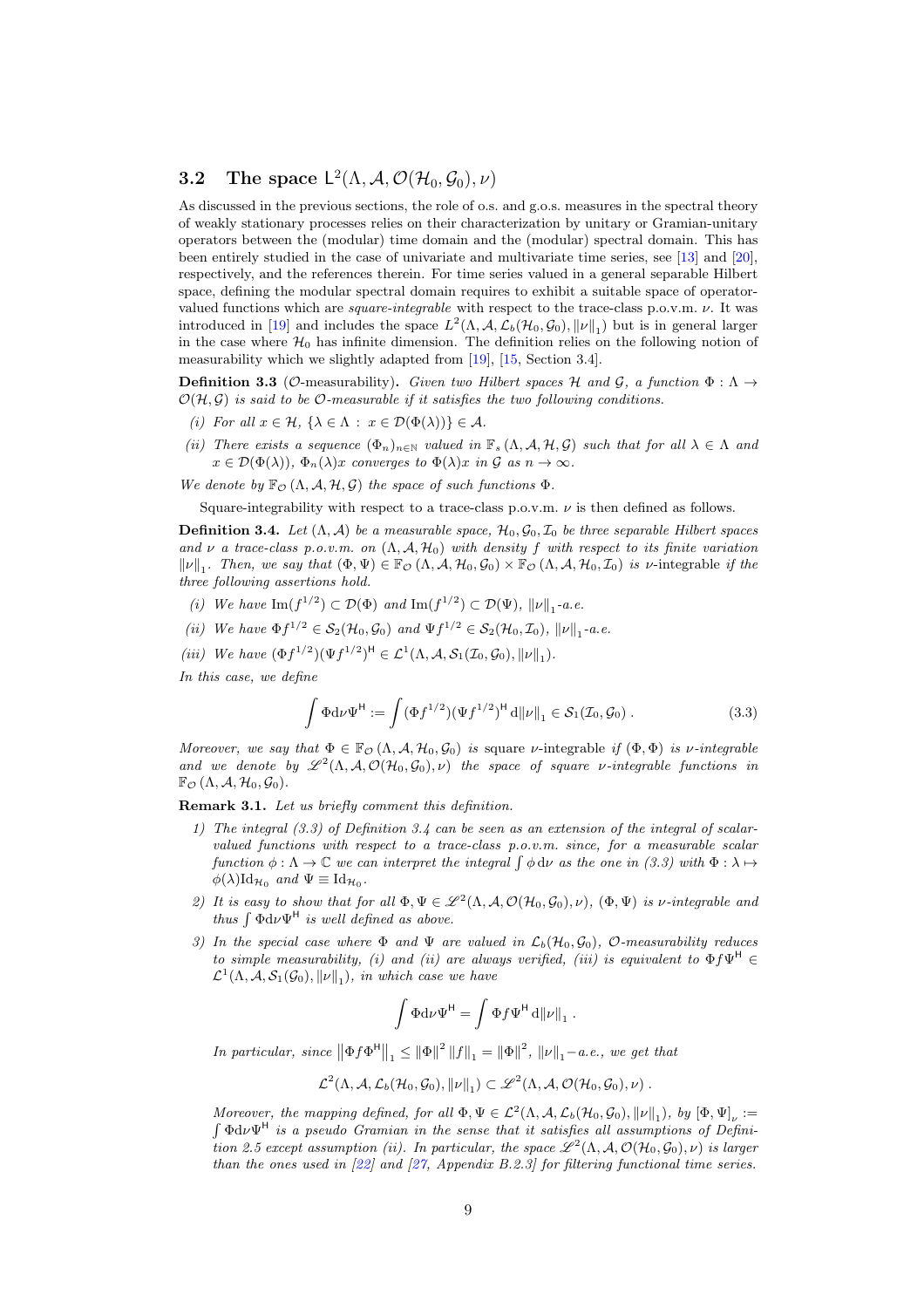The following theorem, which corresponds to [19, Theorem 4.19] and Theorem 11 in [15, Section 3.4], shows that the same Gramian can be used over the larger space  $\mathscr{L}^2(\Lambda,\mathcal{A},\mathcal{O}(\mathcal{H}_0,\mathcal{G}_0),\nu)$  and that it makes this space a normal Hilbert  $\mathcal{L}_b(\mathcal{G}_0)$ -module when quotiented by the set with zero norm.

**Theorem 3.1.** Let  $\mathcal{H}_0, \mathcal{G}_0$  be separable Hilbert spaces,  $(\Lambda, \mathcal{A})$  a measurable space,  $\nu$  a trace*class p.o.v.m. on*  $(\Lambda, \mathcal{A}, \mathcal{H}_0)$  *and*  $f = \frac{d\nu}{d||\nu||_1}$ . Then  $\mathscr{L}^2(\Lambda, \mathcal{A}, \mathcal{O}(\mathcal{H}_0, \mathcal{G}_0), \nu)$  *is an*  $\mathcal{L}_b(\mathcal{G}_0)$ *-module with module action*

$$
Q \bullet \Phi : \lambda \mapsto Q\Phi(\lambda), \quad Q \in \mathcal{L}_b(\mathcal{G}_0), \Phi \in \mathscr{L}^2(\Lambda, \mathcal{A}, \mathcal{O}(\mathcal{H}_0, \mathcal{G}_0), \nu) .
$$

*Moreover, we can endow*  $\mathscr{L}^2(\Lambda, \mathcal{A}, \mathcal{O}(\mathcal{H}_0, \mathcal{G}_0), \nu)$  *with the pseudo-Gramian* 

$$
\left[\Phi,\Psi\right]_{\nu} := \int \Phi \mathrm{d}\nu \Psi^{\mathsf{H}} \quad \Phi, \Psi \in \mathscr{L}^2(\Lambda, \mathcal{A}, \mathcal{O}(\mathcal{H}_0, \mathcal{G}_0), \nu) \,. \tag{3.4}
$$

*Then, for all*  $\Phi \in \mathscr{L}^2(\Lambda, \mathcal{A}, \mathcal{O}(\mathcal{H}_0, \mathcal{G}_0), \nu)$ *, we have* 

$$
\|\Phi\|_{\nu} = \|[\Phi, \Phi]_{\nu}\|_{1}^{1/2} = 0 \Longleftrightarrow \Phi f^{1/2} = 0 \quad \|\nu\|_{1} \text{-} a.e.
$$

Let us denote the class of such  $\Phi$ 's by  $\{\|\cdot\|_{\nu} = 0\}$  and the quotient space by

$$
L^2(\Lambda, \mathcal{A}, \mathcal{O}(\mathcal{H}_0, \mathcal{G}_0), \nu) := \mathscr{L}^2(\Lambda, \mathcal{A}, \mathcal{O}(\mathcal{H}_0, \mathcal{G}_0), \nu) / \{ || \cdot ||_\nu = 0 \}.
$$

*Then*  $(L^2(\Lambda, \mathcal{A}, \mathcal{O}(\mathcal{H}_0, \mathcal{G}_0), \nu), [\cdot, \cdot]_{\nu})$  is a normal Hilbert  $\mathcal{L}_b(\mathcal{G}_0)$ -module.

## 3.3 Integration with respect to a random g.o.s. measure

We now define the mapping which provides a representation of the normal Hilbert  $\mathcal{L}_b$ -module module generated by a random g.o.s. measure in the form a module of square integrable operator functions. It is often seen as a stochastic integral because it linearly and continuously maps a function to a random variable. Let  $\mathcal{H}_0$  and  $\mathcal{G}_0$  be two separable Hilbert spaces,  $(\Lambda, \mathcal{A})$ be a measurable space, and let  $\nu$  be a trace-class p.o.v.m. defined on  $(\Lambda, \mathcal{A}, \mathcal{H}_0)$ . Given an  $\mathcal{H}_0$ -valued random g.o.s. measure W, we further set

$$
\mathcal{H}^{W, \mathcal{G}_0} := \overline{\text{Span}}^{\mathcal{G}}\left(\text{Q}W(A) : \text{ Q} \in \mathcal{L}_b(\mathcal{H}_0, \mathcal{G}_0), A \in \mathcal{A}\right) ,\tag{3.5}
$$

which is a submodule of  $\mathcal{G} := \mathcal{M}(\Omega, \mathcal{F}, \mathcal{G}_0, \mathbb{P})$ . As in Proposition 13 in [15, Secion 3.4] and [19, Theorem 6.9], we now define the integral of an  $\mathcal{H}_0 \to \mathcal{G}_0$  operator-valued function with respect to a random g.o.s. measure W as a Gramian-isometry from the normal Hilbert  $\mathcal{L}_b(\mathcal{G}_0)$ -module  $\mathsf{L}^2(\Lambda, \mathcal{A}, \mathcal{O}(\mathcal{H}_0, \mathcal{G}_0), \nu_W)$  to  $\mathcal{H}^{W, \mathcal{G}_0}$ . A detailed proof can be found in Section 5.2.

**Theorem 3.2.** Let  $(\Lambda, \mathcal{A})$  be a measurable space and  $(\Omega, \mathcal{F}, \mathbb{P})$  a probability space. Let  $\mathcal{H}_0$ *and* G<sup>0</sup> *be two separable Hilbert spaces. Let* W *be an* H0*-valued random g.o.s. measure on*  $(\Lambda, \mathcal{A}, \Omega, \mathcal{F}, \mathbb{P})$  *with intensity operator measure*  $\nu_W$ *. Let*  $\mathcal{H}^{W, \mathcal{G}_0}$  *be defined as in (3.5). Then there exists a unique Gramian-isometry*

$$
I_W^{\mathcal{G}_0}: L^2(\Lambda, \mathcal{A}, \mathcal{O}(\mathcal{H}_0, \mathcal{G}_0), \nu_W) \to \mathcal{M}(\Omega, \mathcal{F}, \mathcal{G}_0, \mathbb{P})
$$

*such that, for all*  $A \in \mathcal{A}$  *and*  $Q \in \mathcal{L}_b(\mathcal{H}_0, \mathcal{G}_0)$ *,* 

$$
I_W^{\mathcal{G}_0}(1_A \mathbf{Q}) = \mathbf{Q}W(A) \quad \mathbb{P}\text{-}a.s.
$$

Moreover,  $\mathsf{L}^2(\Lambda, \mathcal{A}, \mathcal{O}(\mathcal{H}_0, \mathcal{G}_0), \nu_W)$  and  $\mathcal{H}^{W, \mathcal{G}_0}$  are Gramian-isometrically isomorphic.

We can now define the integral of an operator-valued function with respect to W.

Definition 3.5 (Integral with respect to a random g.o.s. measure). *Under the assumptions of Theorem 3.2, we use an integral sign to denote*  $I_W^{\mathcal{G}_0}(\Phi)$  *for*  $\Phi \in L^2(\Lambda, \mathcal{A}, \mathcal{O}(\mathcal{H}_0, \mathcal{G}_0), \nu_W)$ *. Namely, we write*

$$
\int \Phi \, \mathrm{d}W = \int \Phi(\lambda) \, W(\mathrm{d}\lambda) := I_W^{\mathcal{G}_0}(\Phi) \,. \tag{3.6}
$$

The following remark will be useful.

**Remark 3.2.** *In the setting of Definition 3.5, take*  $\Phi = \phi \mathrm{Id}_{\mathcal{H}_0}$  *with*  $\phi : \Lambda \to \mathbb{C}$ *. Then, we have*  $\Phi \in L^2(\Lambda, \mathcal{A}, \mathcal{O}(\mathcal{H}_0), \nu_W)$  *if and only if*  $\phi \in L^2(\Lambda, \mathcal{A}, ||\nu_W||_1)$ *. We will omit*  $\mathrm{Id}_{\mathcal{H}_0}$  *in the notation of the integral, writing*  $\int \phi \, dW$  *for*  $\int \phi \, dV$ .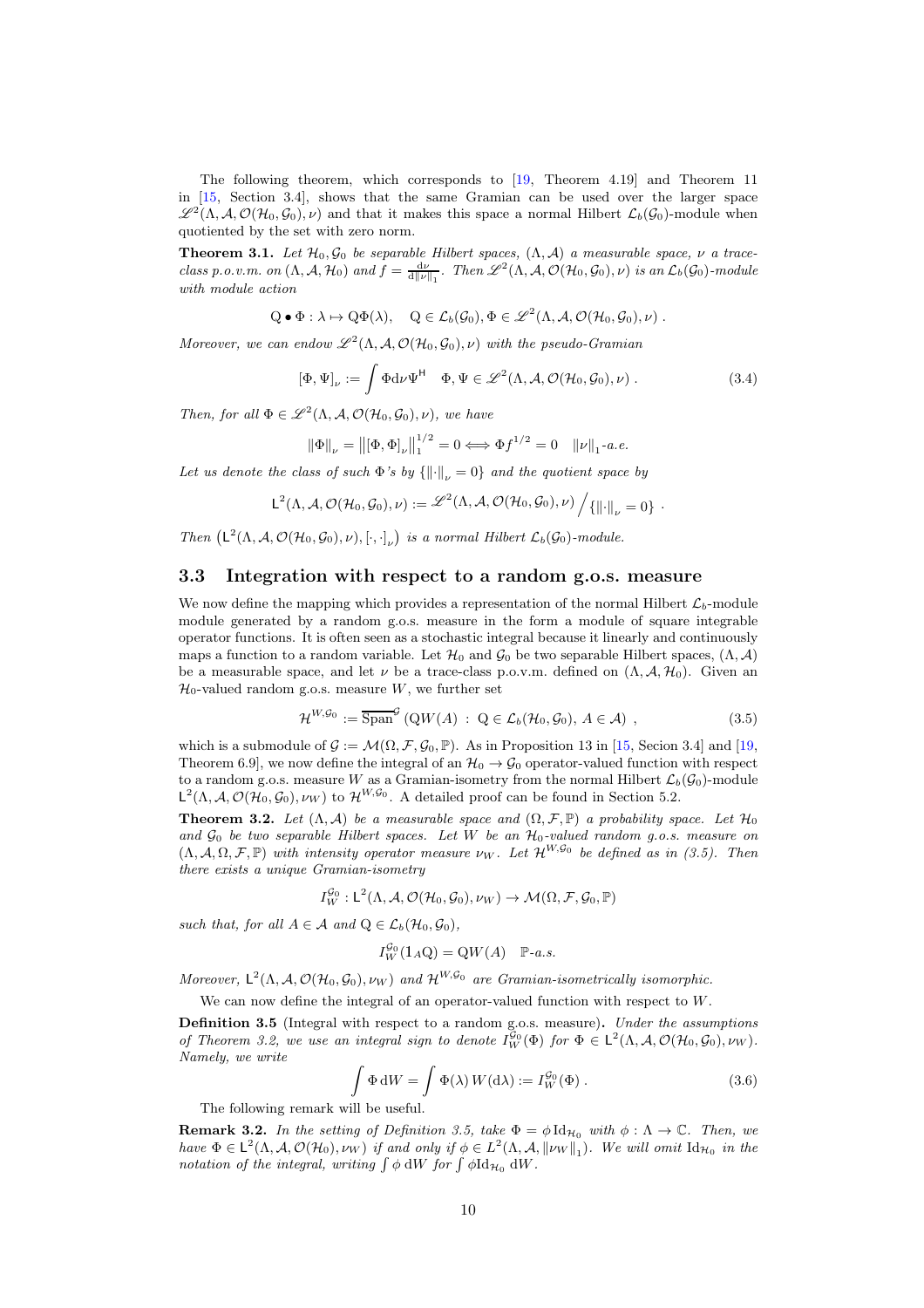# 4 Modular spectral domain of a weakly stationary process and applications

## 4.1 The Gramian-Cramér representation and general Bochner theorems

We now have all the tools to derive a spectral theory for Hilbert-valued weakly stationary processes following [15, Section 4.2]. Let  $(\Omega, \mathcal{F}, \mathbb{P})$  be a probability space,  $\mathcal{H}_0$  be a separable Hilbert space and  $(G,+)$  be a locally compact Abelian (l.c.a.) group (for example Z or R), whose null element is denoted by 0. This means that G is an Abelian topological group which is locally compact, Hausdorff for its topology. Recall that the dual group  $\hat{G}$  denotes the set of continuous characters of G i.e. the set of continuous functions  $\chi : G \to \mathbb{U}$  satisfying  $s, t \in G$ ,  $\chi(s+t) = \chi(s)\chi(t)$ , where U denotes the complex unit circle. In particular,  $\hat{\mathbb{Z}} = \mathbb{T} := \mathbb{R}/(2\pi\mathbb{Z})$ and  $\mathbb{R} = \mathbb{R}$ . Details about l.c.a. groups can be found in [25]. Throughout this section we are interested in the spectral properties of a centered process valued in a separable Hilbert space and assumed to be weakly stationary in the following sense.

**Definition 4.1** (Hilbert-valued weakly stationary processes). Let  $(\Omega, \mathcal{F}, \mathbb{P})$  be a probability *space,*  $H_0$  *be a separable Hilbert space and*  $(G, +)$  *be an l.c.a. group. Then a process* X :=  $(X_t)_{t \in G}$  *is said to be an*  $\mathcal{H}_0$ -valued weakly stationary process if

- (*i*) For all  $t \in G$ ,  $X_t \in L^2(\Omega, \mathcal{F}, \mathcal{H}_0, \mathbb{P})$ .
- *(ii)* For all  $t \in G$ ,  $\mathbb{E}[X_t] = \mathbb{E}[X_0]$ . We say that X is centered if  $\mathbb{E}[X_0] = 0$ .
- *(iii)* For all  $t, h \in G$ , Cov  $(X_{t+h}, X_t) = \text{Cov}(X_h, X_0)$ .
- *(iv)* The autocovariance operator function  $\Gamma_X : h \mapsto \text{Cov}(X_h, X_0)$  *satisfies the following continuity condition: for all*  $Q \in \mathcal{L}_b(\mathcal{H}_0)$ *,*  $h \mapsto \text{Tr}(Q\Gamma_X(h))$  *is continuous on*  $G$ *.*

In the case of time series,  $G = \mathbb{Z}$ , all mappings on G are continuous and Condition (iv) can be discarded in this definition. It is less trivial to show that, for any l.c.a. group <sup>G</sup>, we get an equivalent definition if we replace (iv) by just saying that  $\Gamma_X$  is continuous in w.o.t. This interesting fact is explained in the following remark in a more detailed fashion.

**Remark 4.1.** *For any*  $x, y \in H_0$ , taking  $Q = xy^H$  *we have*  $\text{Tr}(Q\Gamma_X(h)) = \langle \Gamma_X(h)x, y \rangle_{H_0}$ . *Hence Condition (iv) of Definition 4.1 implies the following one.*

*(iv')* The autocovariance operator function  $\Gamma_X : h \mapsto \text{Cov}(X_h, X_0)$  is continuous in w.o.t.

*It is easy to find*  $G$ *,*  $H_0$  *and a mapping*  $f : G \to S_1(\mathcal{H}_0)$  *which is continuous in w.o.t. but such that*  $h \mapsto \text{Tr}(f(h))$  *is not continuous hence does not satisfy the continuity condition imposed on*  $\Gamma_X$  *in (iv).* However, it turns out that if  $\Gamma_X$  *is the autocovariance operator function*  $h \mapsto \text{Cov}(X_h, X_0)$  *with* X *satisfying Conditions (i) and (iii), then Conditions (iv) and (iv'*) *become equivalent. The reason behind this surprising fact will be made clear later in Point 1) of Remark 4.2. In other words, we can replace (iv) by (iv') without altering Definition 4.1.*

As in the univariate case, the notion of weak stationarity is related to an isometric property of the lag operators, but here the covariance stationarity expressed in Condition (iii) translates into a Gramian-isometric property rather than a scalar isometric property. Namely, let  $X :=$  $(X_t)_{t\in\mathbb{G}}$  satisfy Conditions (i) and (ii) and take it centered so that each  $X_t$  belongs to the normal Hilbert module  $\mathcal{M}(\Omega, \mathcal{F}, \mathcal{H}_0, \mathbb{P})$  as defined in Example 2.1. For all  $h \in G$ , define the lag operator of lag  $h \in G$  as the mapping  $U_h^X : X_t \mapsto X_{t+h}$  defined for all  $t \in G$ . Then Condition (iii) is equivalent to saying that for all  $h \in G$ , the mapping  $U_h^X$  is Gramian-isometric on  $\{X_t : t \in G\}$  for the Gramian structure inherited from  $\mathcal{M}(\Omega, \mathcal{F}, \mathcal{H}_0, \mathbb{P})$ . Thus, if this condition holds, by Proposition 2.2, for any lag  $h \in G$ , there exists a unique Gramian-unitary operator extending  $U_h^X$  on the *modular time domain*  $\mathcal{H}^X$  of X defined as the submodule of  $\mathcal{H}$  generated by the  $X_t$ 's, that is,

$$
\mathcal{H}^X := \overline{\text{Span}}^{\mathcal{H}}(QX_t : Q \in \mathcal{L}_b(\mathcal{H}_0), t \in G) ,
$$

which is the generalization of  $(1.5)$  to a general l.c.a. group G. In fact it is convenient to introduce a slightly more general definition of the modular time domain where the output Hilbert space  $\mathcal{G}_0$  may be taken different form  $\mathcal{H}_0$ .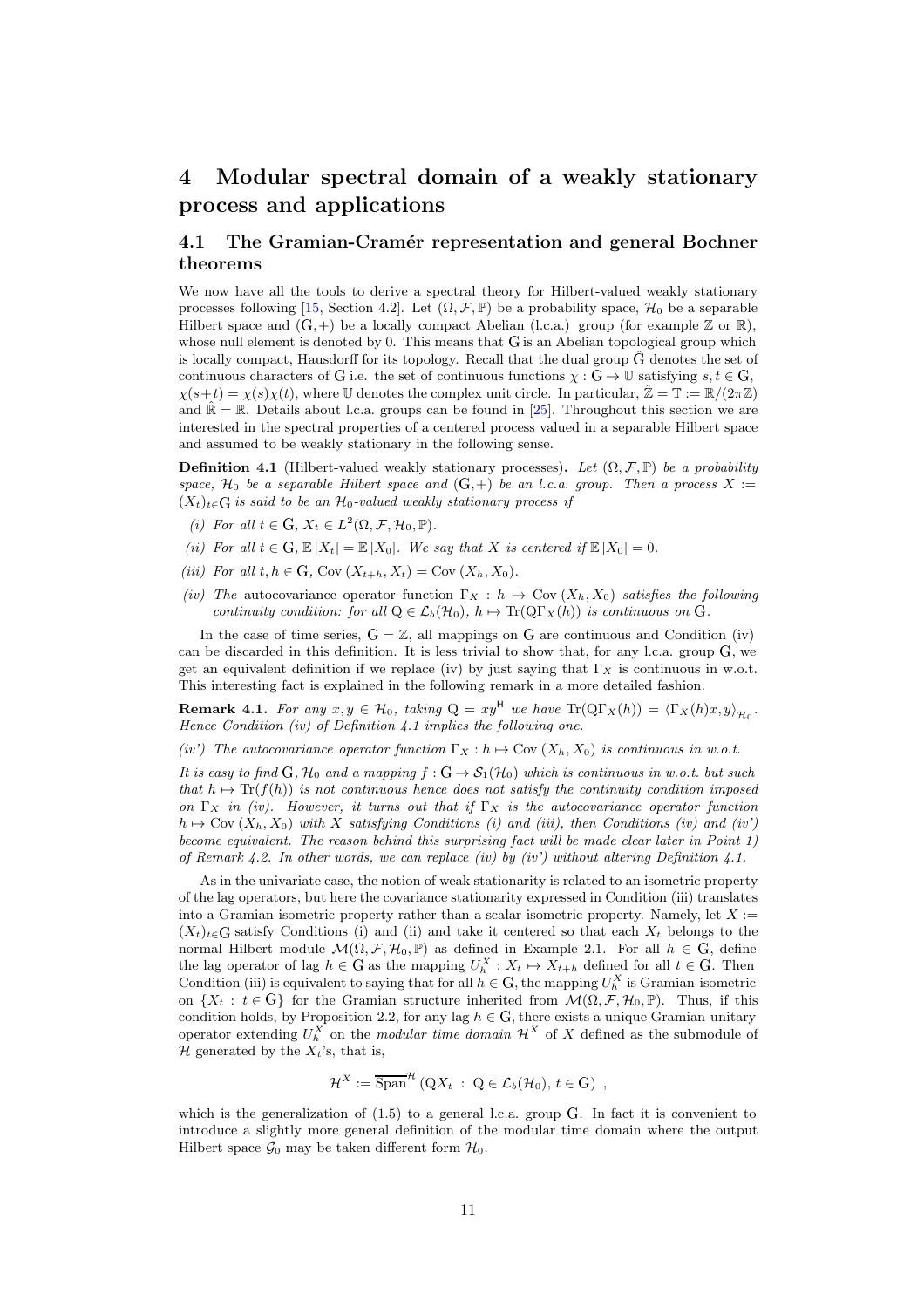**Definition 4.2** ( $\mathcal{G}_0$ -valued modular time domain). Let  $(G,+)$  be an l.c.a. group, and  $\mathcal{H}_0$ and  $\mathcal{G}_0$  *be two separable Hilbert spaces. Let*  $X := (X_t)_{t \in G}$  *be a collection of variables in*  $\mathcal{M}(\Omega, \mathcal{F}, \mathcal{H}_0, \mathbb{P})$  *as defined in Example 2.1. The*  $\mathcal{G}_0$ -valued modular time domain of X is *defined by*

$$
\mathcal{H}^{X, \mathcal{G}_0} := \overline{\text{Span}}^{\mathcal{M}(\Omega, \mathcal{F}, \mathcal{G}_0, \mathbb{P})} (QX_t : Q \in \mathcal{L}_b(\mathcal{H}_0, \mathcal{G}_0), t \in G), \qquad (4.1)
$$

*which is a submodule of*  $\mathcal{M}(\Omega, \mathcal{F}, \mathcal{G}_0, \mathbb{P})$ *.* 

We now extend the (scalar) Cramér representation theorem by means of an integral with respect to a g.o.s. measure.

**Theorem 4.1** (Gramian-Cramér representation theorem). Let  $\mathcal{H}_0$  be a separable Hilbert *space,*  $(\Omega, \mathcal{F}, \mathbb{P})$  *be a probability space and*  $(G,+)$  *be an l.c.a. group. Let*  $X := (X_t)_{t \in G}$  *be a centered weakly stationary*  $H_0$ -valued process as in Definition 4.1. Then there exists a unique *regular*  $\mathcal{H}_0$ -valued random g.o.s. measure  $\hat{X}$  on  $(\hat{G}, \mathcal{B}(\hat{G}), \Omega, \mathcal{F}, \mathbb{P})$  *such that* 

$$
X_t = \int \chi(t) \hat{X}(d\chi) \quad \text{for all} \quad t \in G. \tag{4.2}
$$

This result is partly stated in Theorem 2 in [15, Section 4.2]. Here we add the uniqueness of  $\hat{X}$ , which appears to be a new result in this general setting. We provide a detailed proof in Section 5.3. In fact Theorem 2 in [15, Section 4.2] contains a converse statement, which we now state separately as a lemma whose detailed proof can be found in Section 5.3.

**Lemma 4.2.** Let  $(G,+)$  be an *l.c.a. group,*  $H_0$  *a separable Hilbert space and* W *be an*  $H_0$ *valued random g.o.s. measure on*  $(\hat{G}, \mathcal{B}(\hat{G}), \Omega, \mathcal{F}, \mathbb{P})$  *with intensity operator measure*  $\nu$ *. Define, for all*  $t \in G$ *.* 

$$
X_t = \int \chi(t) W(\mathrm{d}\chi).
$$

*Then*  $X = (X_t)_{t \in G}$  *is a centered*  $\mathcal{H}_0$ *-valued weakly stationary process with autocovariance operator function* Γ *defined by*

$$
\Gamma(h) = \int \chi(h) \nu(\mathrm{d}\chi) \quad \text{for all } h \in \mathcal{G}.
$$
 (4.3)

With Theorem 4.1 at our disposal, we can now define the *Gramian-Cramér representation* and the *spectral operator measure* of X.

Definition 4.3 (Gramian-Cramér representation and spectral operator measure). *Under the setting of Theorem 4.1, the regular g.o.s. measure*  $\hat{X}$  *is called the* (Gramian) Cramér representation *of* X *and its intensity operator measure is called the* spectral operator measure *of* X. It is a regular trace-class p.o.v.m. on  $(\hat{G}, \mathcal{B}(\hat{G}), \mathcal{H}_0)$ .

By Lemma 4.2, we see that the autocovariance operator function and the spectral operator measure of X are related to each other through the identity  $(4.3)$ . As already hinted in the introduction, using the tools introduced in Section 3.3, we can more generally interpret the Cramér representation of Theorem 4.1 as establishing a Gramian-isometric mapping onto the modular time domain of X, starting from its *modular spectral domain* which we now introduce.

**Definition 4.4** ( $\mathcal{G}_0$ -valued spectral time domain). Let  $\mathcal{H}_0$  and  $\mathcal{G}_0$  be two separable Hilbert *spaces and*  $X := (X_t)_{t \in G}$  *be a centered weakly stationary process valued in*  $\mathcal{H}_0$  *as in Definition 4.1. The*  $\mathcal{G}_0$ -valued modular spectral domain of X is the normal Hilbert  $\mathcal{L}_b(\mathcal{G}_0)$ -module *defined by*

$$
\widehat{\mathcal{H}}^{X,\mathcal{G}_0} := \mathsf{L}^2(\widehat{\mathcal{G}}, \mathcal{B}(\widehat{\mathcal{G}}), \mathcal{O}(\mathcal{H}_0, \mathcal{G}_0), \nu_X) ,\tag{4.4}
$$

*where*  $\nu_X$  *is the spectral operator measure of* X *introduced in Definition 4.3.* 

We can now state that the modular time and spectral domain are Gramian-isometrically isomorphic, whose proof can be found in Section 5.3.

Theorem 4.3 (Kolmogorov isomorphism theorem). *Under the setting of Theorem 4.1, for* any separable Hilbert space  $\mathcal{G}_0$ , the mapping  $I_{\hat{X}}^{\mathcal{G}_0}$ :  $\Phi \mapsto \int \Phi \, d\hat{X}$  is a Gramian-unitary operator *from*  $\hat{\mathcal{H}}^{X,\mathcal{G}_0}$  *to*  $\mathcal{H}^{X,\mathcal{G}_0}$  *and we have*  $\mathcal{H}^{X,\mathcal{G}_0} = \mathcal{H}^{\hat{X},\mathcal{G}_0}$ *. Thus, the*  $\mathcal{G}_0$ *-valued* modular time domain  $\mathcal{H}^{X,\mathcal{G}_0}$  *and the*  $\mathcal{G}_0$ *-valued* modular spectral domain  $\widehat{\mathcal{H}}^{X,\mathcal{G}_0}$  *are* Gramian-isometrically isomorphic*.*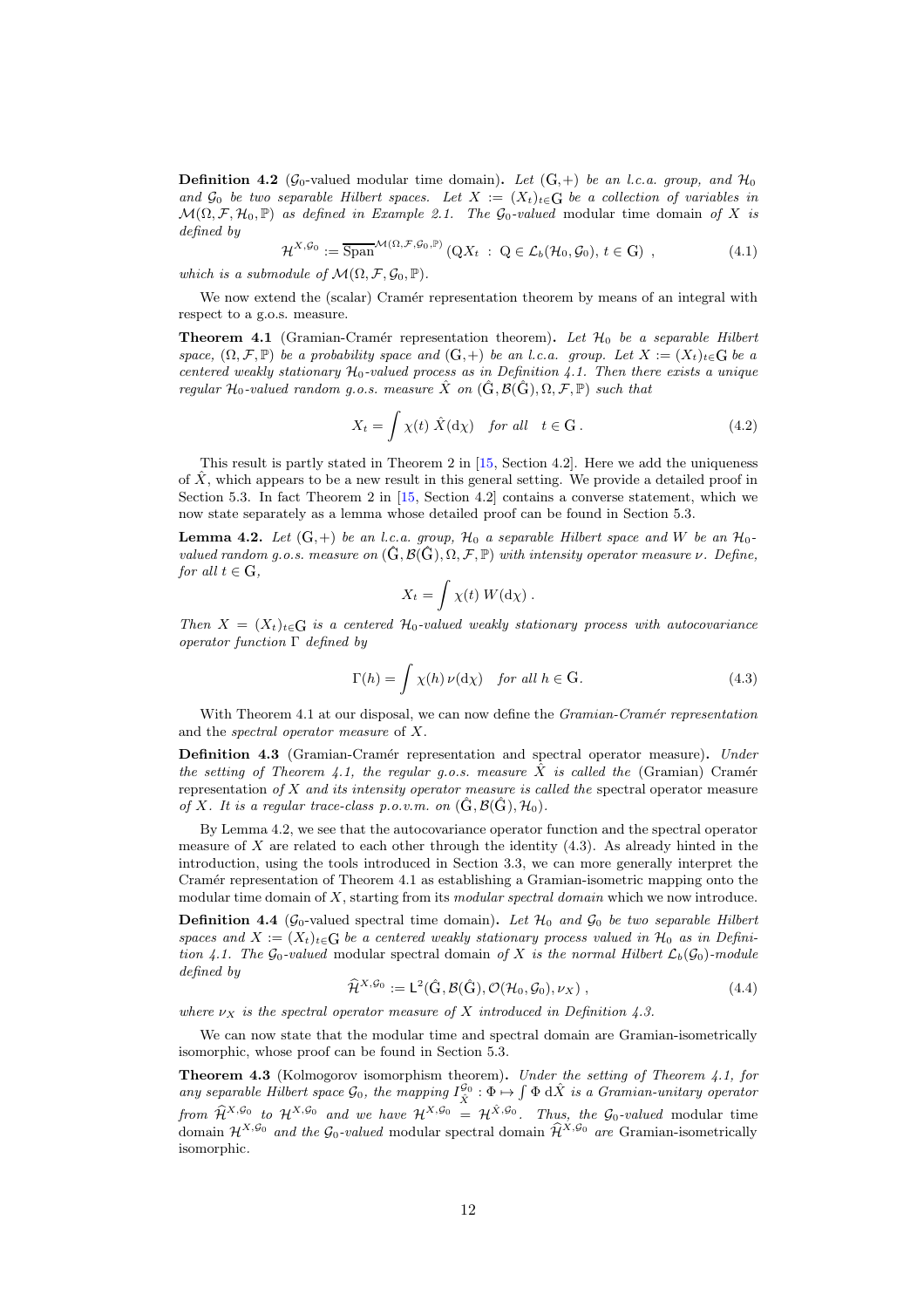Relation (4.3) is at the core of the general Bochner theorem, which we now discuss. Recall that the *standard* (univariate) Bochner theorem can be stated as follows (see [25, Theorem 1.4.3] for existence and [25, Theorem 1.3.6] for uniqueness).

**Theorem 4.4** (Bochner Theorem). Let  $(G,+)$  be an l.c.a. group and  $\gamma : G \to \mathbb{C}$ . Then the *two following statements are equivalent:*

*(i)*  $\gamma$  *is continuous and hermitian non-negative definite, that is, for all*  $n \in \mathbb{N}$ ,  $t_1, \dots, t_n \in \mathbb{G}$ *and*  $a_1, \cdots, a_n \in \mathbb{C}$ ,

$$
\sum_{i,j=1}^n a_i \overline{a_j} \gamma(t_i - t_j) \ge 0.
$$

*(ii)* There exists a regular finite non-negative measure  $\nu$  *on*  $(\hat{G}, \mathcal{B}(\hat{G}))$  *such that* 

$$
\gamma(h) = \int \chi(h) \,\nu(\mathrm{d}\chi), \quad h \in \mathcal{G}.\tag{4.5}
$$

*Moreover, if Assertion (ii) holds,* ν *is the unique regular non-negative measure satisfying* (4.5)*.*

There are various other ways to extend Condition (i) of Theorem 4.4 when replacing  $\mathbb C$  by a Hilbert space  $\mathcal{H}_0$ .

**Definition 4.5.** *Let*  $\mathcal{H}_0$  *be a Hilbert space and*  $(G,+)$  *an l.c.a. group.* A function  $\Gamma: G \rightarrow$  $\mathcal{L}_b(\mathcal{H}_0)$  *is said to be* 

- *1. a* proper autocovariance *operator function* if  $\mathcal{H}_0$  *is separable and there exists a*  $\mathcal{H}_0$ -valued *weakly stationary process with autocovariance operator function* Γ*;*
- 2. positive definite *if for all*  $n \in \mathbb{N}^*$ ,  $t_1, \dots, t_n \in G$  *and*  $Q_1, \dots, Q_n \in L_b(\mathcal{H}_0)$ *,*

$$
\sum_{i,j=1}^n Q_i \Gamma(t_i - t_j) Q_j^{\mathsf{H}} \succeq 0 ;
$$

*3. of* positive-type *if for all*  $n \in \mathbb{N}^*$ ,  $t_1, \dots, t_n \in G$  *and*  $x_1, \dots, x_n \in H_0$ ,

$$
\sum_{i,j=1}^n \langle \Gamma(t_i - t_j) x_j, x_i \rangle_{\mathcal{H}_0} \geq 0 ;
$$

4. hermitian non-negative definite *if for all*  $n \in \mathbb{N}^*$ ,  $t_1, \dots, t_n \in G$  *and*  $a_1, \dots, a_n \in \mathbb{C}$ ,

$$
\sum_{i,j=1}^{n} a_i \overline{a_j} \Gamma(t_i - t_j) \succeq 0.
$$

*Equivalently,*  $\Gamma$  *is hermitian non-negative definite if and only if for all*  $x \in \mathcal{H}_0$ ,  $t \mapsto$  $\langle \Gamma(t)x, x \rangle_{\mathcal{H}_0}$  is hermitian non-negative definite.

It is straightforward to show that the definitions in Definition 4.5 are given in an increasing order of generality in the sense that  $1 \Rightarrow 2 \Rightarrow 3 \Rightarrow 4$ . In the univariate case, for a continuous  $\gamma: G \to \mathbb{C}$  all these definitions are trivially equivalent to Assertion (i) in Theorem 4.4. A natural question for a general Hilbert space  $\mathcal{H}_0$  is which definition should be used to extend the Bochner theorem. A first answer is the following corollary whose proof can be found in Section 5.3

Corollary 4.5. Let  $(G,+)$  be an l.c.a. group,  $\mathcal{H}_0$  a separable Hilbert space and  $\Gamma: G \rightarrow$  $\mathcal{L}_b(\mathcal{H}_0)$ *. Then the following assertions are equivalent.* 

- *(i) The function* Γ *is a proper autocovariance operator function.*
- *(ii) There exists a regular trace-class p.o.v.m.*  $\nu$  *on*  $(\tilde{G}, \mathcal{B}(\tilde{G}), \mathcal{H}_0)$  *such that (4.3) holds.*

This result extends Bochner's theorem from the point of view of  $\mathcal{H}_0$ -valued weakly stationary processes so that Γ in Corollary 4.5(i) is valued in  $\mathcal{S}_1(\mathcal{H}_0)$  and for all  $Q \in \mathcal{L}_b(\mathcal{H}_0)$ ,  $h \mapsto \text{Tr}(\text{Q}\Gamma(h))$  is continuous. It turns our that other extensions can be obtained using a purely operator theory point of view with the more general positiveness conditions of Definition 4.5. In the following theorem,  $H$  is not necessarily separable,  $\Gamma$  is not necessarily  $S_1(\mathcal{H})$ -valued (and therefore the resulting p.o.v.m. may not be trace-class) and its continuity condition can be relaxed to continuity for the w.o.t. This result is essentially the Naimark's moment theorem of [3]. We refer to it as the *general* Bochner theorem (or general Herglotz theorem for  $G = \mathbb{Z}$ ).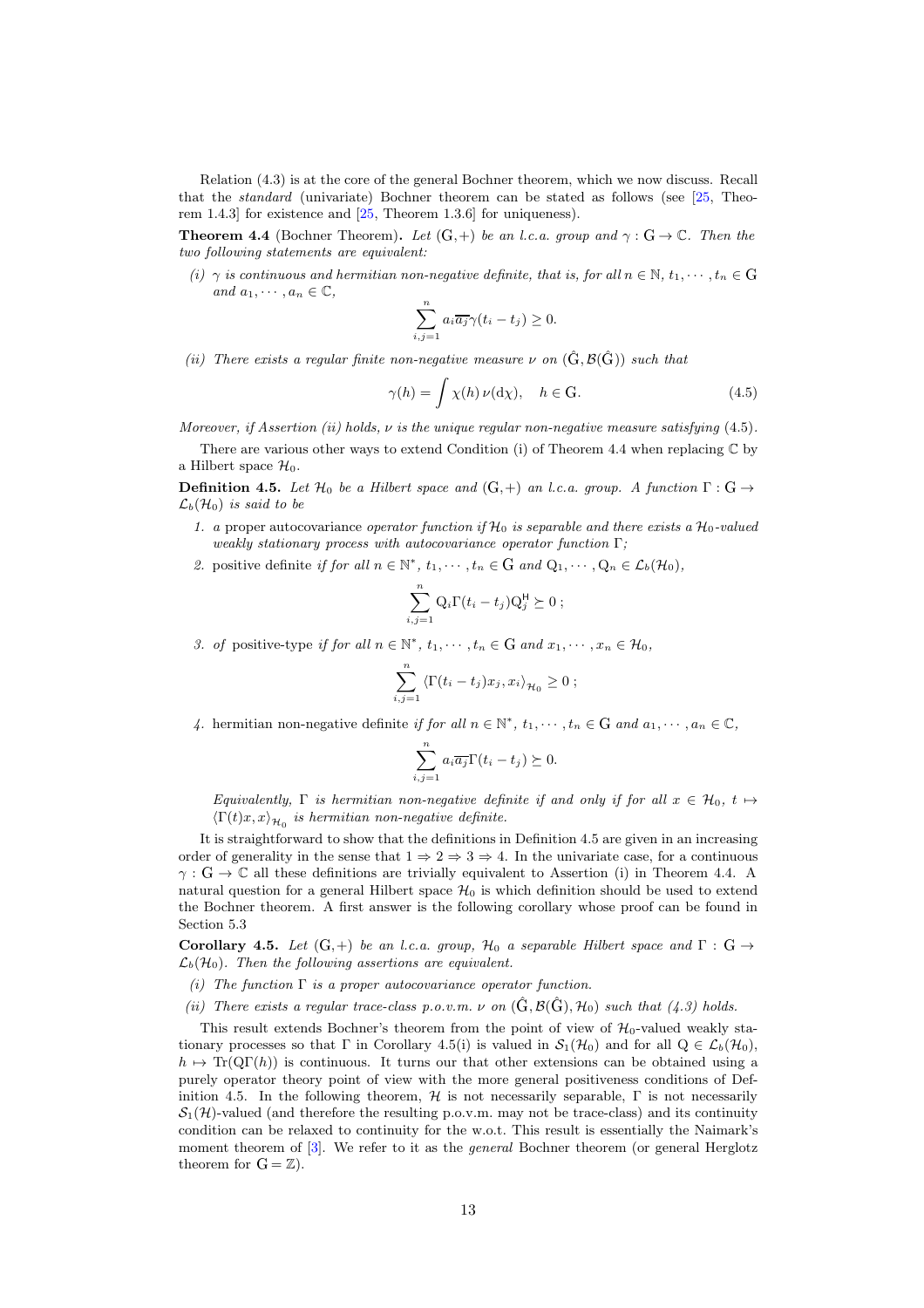Theorem 4.6 (General Bochner Theorem). *Let* (G,+) *be an l.c.a. group,* H *a Hilbert space* and  $\Gamma: G \to \mathcal{L}_b(\mathcal{H})$ *. Then the following assertions are equivalent.* 

- *(i)* Γ *is continuous in w.o.t. and positive definite.*
- *(ii)* Γ *is continuous in w.o.t. and of positive type.*
- *(iii)* Γ *is continuous in w.o.t. and hermitian non-negative definite.*
- *(iv)* There exists a regular p.o.v.m.  $\nu$  on  $(\hat{G}, \mathcal{B}(\hat{G}), \mathcal{H})$  such that (4.3) holds.

*Moreover, if Assertion (iv) holds,* ν *is the unique regular p.o.v.m. satisfying (4.3).*

It is important to note that there is a subtle difference between Assertion (ii) of Corollary 4.5 and Assertion (iv) of Theorem 4.6, namely, the latter assertion is weaker since  $\nu$  is not supposed to be trace-class. In particular, we cannot rely on the Radon-Nikodym derivative as  $\nu$  is not trace-class. The proof of Theorem 4.6 is discussed in Section 4.1. An immediate consequence of Corollary 4.5 and Theorem 4.6 is the following result whose proof can be found in Section 4.1.

Corollary 4.7. Let  $(G,+)$  be an l.c.a. group,  $\mathcal{H}_0$  a separable Hilbert space and  $\Gamma: G \rightarrow$  $\mathcal{L}_b(\mathcal{H}_0)$ *. Then the following assertions are equivalent.* 

- *(i) The function* Γ *is a proper autocovariance operator function.*
- *(ii)* Any of the Assertions (i)–(iii) in Theorem 4.6 holds and  $\Gamma(0) \in \mathcal{S}_1(\mathcal{H}_0)$ .

Remark 4.2. *Let us briefly comment on the equivalence established in Corollary 4.7.*

- *1) In Condition (iv) of Definition 4.1, we required a condition on* Γ *which is stronger than continuity in w.o.t. However in Assertion (ii) of Corollary 4.7, the continuity of*  $\Gamma$  *is only needed in the w.o.t. This means that we can replace the continuity Condition (iv) in Definition 4.1 by continuity in w.o.t. as in Remark 4.1 (iv') without changing the overall definition of a weakly stationary process.*
- *2) The previous remark is related to a fact established in Proposition 3 in [15, Section 4.2], which states the equivalence between being* scalar stationary *and being* operator stationary*. The latter definition is the same as our Definition 4.1, and the former one amounts to replace Condition (iv) in Definition 4.1 by assuming that for all*  $x \in \mathcal{H}_0$ ,  $x^{\text{H}}\Gamma x : h \mapsto x^{\text{H}}\Gamma(h)x$  is continuous and hermitian non-negative definite. But this *amounts to says that* Γ *itself is continuous in the w.o.t. and hermitian non-negative* definite. Since  $\Gamma(0) \in S_1(\mathcal{H}_0)$  is a consequence of Assertion (i) in Definition 4.1, Corol*lary 4.7 indeed implies the equivalence established by Proposition 3 in [15, Section 4.2].*

### 4.2 Composition and inversion of filters

With the construction of the spectral theory for weakly stationary processes of Section 4.1, the study of linear filters for such processes is easily derived. Indeed, we are now able to give the most general definition of linear filtering, characterize the spectral structure of the filtered process and provide results on compositions and inversion of linear filters. Then, in the next section, we will provide a general statement of harmonic principal component analysis for weakly stationary processes valued in a separable Hilbert space.

Let  $\mathcal{H}_0$  and  $\mathcal{G}_0$  be two separable Hilbert spaces and  $\Phi \in \mathbb{F}_{\mathcal{O}}(\Lambda, \mathcal{A}, \mathcal{H}_0, \mathcal{G}_0)$ . Let  $X =$  $(X_t)_{t\in\mathbb{G}}$  be an  $\mathcal{H}_0$ -valued weakly stationary stochastic process such that

$$
\Phi \in \widehat{\mathcal{H}}^{X, \mathcal{G}_0} \,, \tag{4.6}
$$

where  $\hat{\mathcal{H}}^{X,G_0}$  denotes the modular spectral domain of Definition 4.4. Then we can define a  $\mathcal{G}_0$ -valued weakly stationary stochastic process  $Y = (Y_t)_{t \in G}$  by

$$
Y_t = \int \chi(t) \, \Phi(\chi) \, \hat{X}(\mathrm{d}\chi) \,, \quad \text{for all } t \in \mathcal{G} \,.
$$
 (4.7)

We say that Φ is the *transfer operator function* of the filter. For convenience we write, in the time domain,

$$
X \in \mathcal{S}_{\Phi}(\Omega, \mathcal{F}, \mathbb{P}) \quad \text{and} \quad Y = F_{\Phi}(X) \tag{4.8}
$$

for (4.6) and (4.7) respectively. Many examples in the literature rely on a *time domain* description of the filtering obtained as in the following example.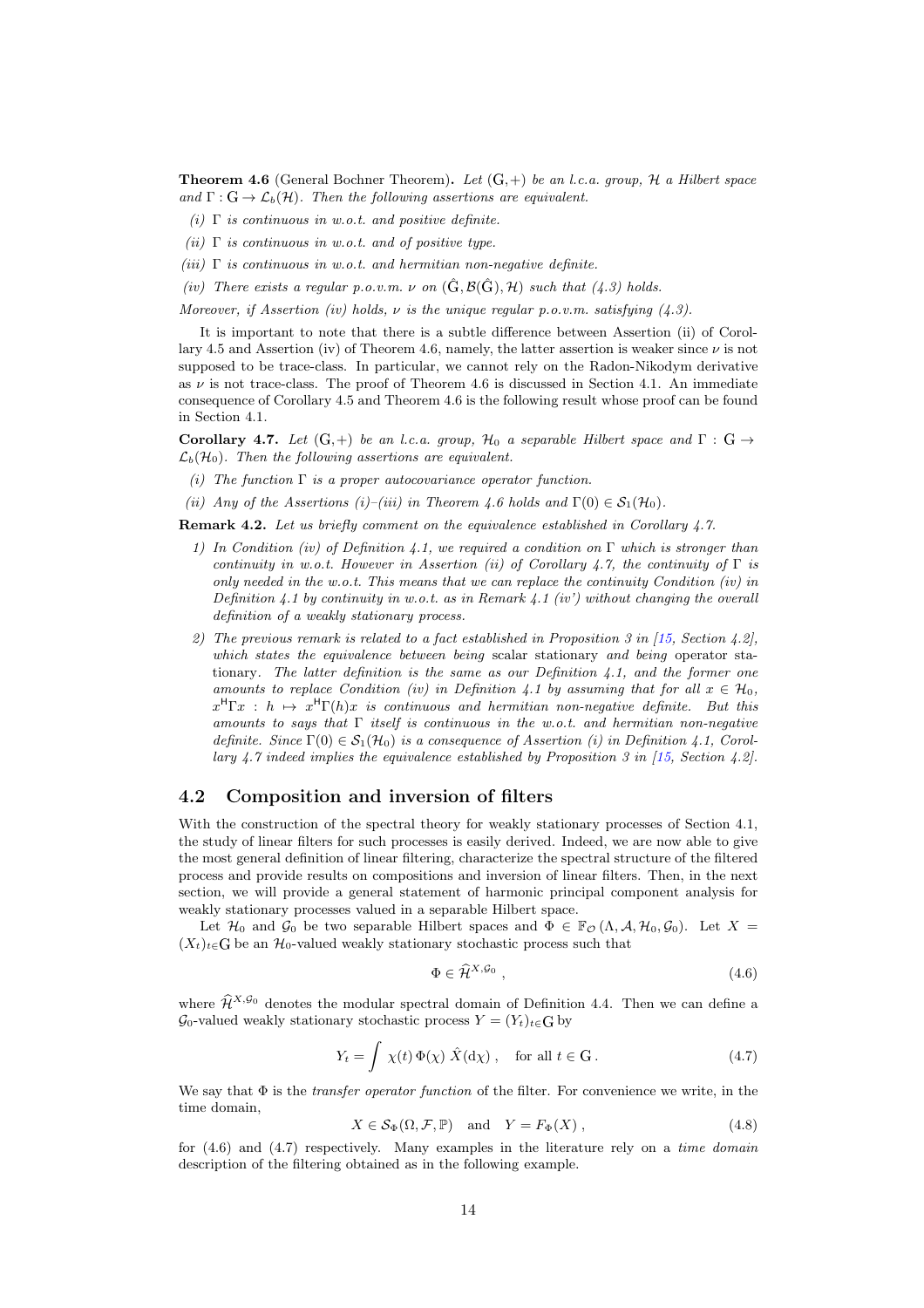**Example 4.1** (Convolutional filtering in the discrete case). Let  $\mathcal{H}_0$  and  $\mathcal{G}_0$  be two separable *Hilbert spaces. Let*  $X = (X_t)_{t \in \mathbb{Z}}$  *be an*  $\mathcal{H}_0$ *-valued weakly stationary stochastic process defined on*  $(\Omega, \mathcal{F}, \mathbb{P})$ *. Let*  $\Phi = (\Phi_k)_{k \in \mathbb{Z}}$  *be a sequence valued in*  $\mathcal{L}_b(\mathcal{H}_0, \mathcal{G}_0)$  *such that*  $\sum_k \|\Phi_k\| < \infty$ *. Define the process*  $Y = (Y_t)_{t \in G}$  *by the* time domain convolutional filtering

$$
Y_t = \sum_{k \in \mathbb{Z}} \Phi_k X_{t-k} , \quad t \in \mathcal{G} ,
$$

*which converges absolutely in*  $M(\Omega, \mathcal{F}, \mathcal{G}_0, \mathbb{P})$ *. Then, defining*  $\hat{\Phi}: \mathbb{T} \to \mathcal{L}_b(\mathcal{H}_0, \mathcal{G}_0)$  *by* 

$$
\hat{\Phi}(\lambda) = \sum_{k \in \mathbb{Z}} \Phi_k e^{i\lambda k} ,
$$

which absolutely converges in  $\mathcal{L}_b(\mathcal{H}_0, \mathcal{G}_0)$ , we can show that  $\hat{\Phi} \in L^2(\mathbb{T}, \mathcal{B}(\mathbb{T}), \mathcal{O}(\mathcal{H}_0, \mathcal{G}_0), \nu_X)$ *and*  $Y = F_{\hat{\Phi}}(X)$ *.* 

This example can be easily extended to processes indexed by any l.c.a. group <sup>G</sup> by using the Fubini-type theorem Proposition 5.6, see Example 5.1.

The following result deals with the composition and inversion of general filters. Its proof can be found in Section 5.4. See also Section 2.3, where we introduced the symbols  $\cong$ ,  $\subseteqq$ . Proposition 4.8 (Composition and inversion of filters on weakly stationary time series). Let  $\mathcal{H}_0$  *and*  $\mathcal{G}_0$  *be two separable Hilbert spaces and pick a transfer operator function*  $\Phi \in$  $\mathbb{F}_{\mathcal{O}}\left(G,\mathcal{B}(\hat{G}),\mathcal{H}_0,\mathcal{G}_0\right)$ . Let X be a centered weakly stationary  $\mathcal{H}_0$ -valued process defined on  $(\Omega, \mathcal{F}, \mathbb{P})$  *with spectral operator measure*  $\nu_X$ *. Suppose that*  $X \in \mathcal{S}_{\Phi}(\Omega, \mathcal{F}, \mathbb{P})$  *and set*  $Y =$  $F_{\Phi}(X)$ *, as defined in (4.8). Then the three following assertions hold.* 

- *(i) For any separable Hilbert space*  $\mathcal{I}_0$ *, we have*  $\mathcal{H}^{Y,\mathcal{I}_0} \subseteq \mathcal{H}^{X,\mathcal{I}_0}$ *.*
- (*ii*) For any separable Hilbert space  $\mathcal{I}_0$  and all  $\Psi \in \mathbb{F}_{\mathcal{O}}(\hat{G}, \mathcal{B}(\hat{G}), \mathcal{G}_0, \mathcal{I}_0)$ , we have  $X \in$  $\mathcal{S}_{\Psi\Phi}(\Omega,\mathcal{F},\mathbb{P})$  *if and only if*  $F_{\Phi}(X) \in \mathcal{S}_{\Psi}(\Omega,\mathcal{F},\mathbb{P})$ *, and in this case, we have*

$$
F_{\Psi} \circ F_{\Phi}(X) = F_{\Psi\Phi}(X). \tag{4.9}
$$

(*iii*) Suppose that  $\Phi$  *is injective*  $\|\nu_X\|_1$ -a.e. Then  $X = F_{\Phi^{-1}} \circ F_{\Phi}(X)$ *, where we define*  $\Phi^{-1}(\lambda) := (\Phi(\lambda)_{|\mathcal{D}(\Phi(\lambda)) \to \text{Im}(\Phi(\lambda))})^{-1}$  *with domain*  $\text{Im}(\Phi(\lambda))$  *for all*  $\lambda \in {\Phi}$  *is injective*}  $and \Phi^{-1}(\lambda) = 0$  *otherwise. Moreover, Assertion (i) above holds with*  $\subseteq$  *replaced by*  $\cong$ .

#### 4.3 Cramér-Karhunen-Loève decomposition

Let  $\mathcal{H}_0$  be a separable Hilbert space with (possibly infinite) dimension N and  $X = (X_t)_{t \in G}$ be a centered,  $\mathcal{H}_0$ -valued weakly-stationary process defined on a probability space  $(\Omega, \mathcal{F}, \mathbb{P})$ with Cramér representation  $\ddot{X}$  and spectral operator measure  $\nu_X$ .

The Cramér-Karhunen-Loève decomposition amounts to give a rigorous meaning to the formula

$$
\hat{X}(\mathrm{d}\chi) = \sum_{0 \le n < N} \phi_n(\chi) \otimes \phi_n(\chi) \hat{X}(\mathrm{d}\chi) \,,\tag{4.10}
$$

where, for all  $\chi \in \mathbb{G}$ ,  $(\phi_n(\chi))_{0 \leq n \leq N}$  is an orthonormal sequence in  $\mathcal{H}_0$  chosen in such a way that the summands in (4.10) are uncorrelated and where, for all  $x \in \mathcal{H}$  and  $y \in \mathcal{G}$ , we denote by  $x \otimes y$  the trace-class operator from G onto H defined by  $(x \otimes y)z = \langle z, y \rangle_{\mathcal{G}} x$  for all  $z \in \mathcal{G}$ . Such a decomposition provides a way to derive the harmonic principal component analysis of the process  $X$ , which is an approximation of  $X$  by a finite rank linear filtering. In recent works, the functional Cramér-Karhunen-Loève decomposition is achieved under additional assumptions on  $\nu_X$  such as having a continuous density with respect to the Lebesgue measure (in [26]) or at most finitely many atoms (in [28]). In fact, thanks to the Radon-Nikodym property of trace-class p.o.v.m.'s, there is no need for such additional assumptions. Instead, we rely on the following lemma, whose proof can be found in Section 5.5.

Lemma 4.9 (Eigendecomposition of a trace-class p.o.v.m.). Let  $\mathcal{H}_0$  be a separable Hilbert *space with dimension*  $N \in \{1, \ldots, +\infty\}$ *. Let*  $\nu$  *be a trace-class p.o.v.m. on*  $(\Lambda, \mathcal{A}, \mathcal{H}_0)$  *and*  $\mu$ *a*  $\sigma$ -finite dominating measure of  $\nu$ , e.g. its variation norm  $\|\nu\|_1$ . Then there exist sequences  $(\sigma_n)_{0 \le n \le N}$  *and*  $(\phi_n)_{0 \le n \le N}$  *of*  $(\Lambda, \mathcal{A}) \to (\mathbb{R}_+, \mathcal{B}(\mathbb{R}_+))$  *and*  $(\Lambda, \mathcal{A}) \to (\mathcal{H}_0, \mathcal{B}(\mathcal{H}_0))$  *measurable functions, respectively, such that the following assertions hold.*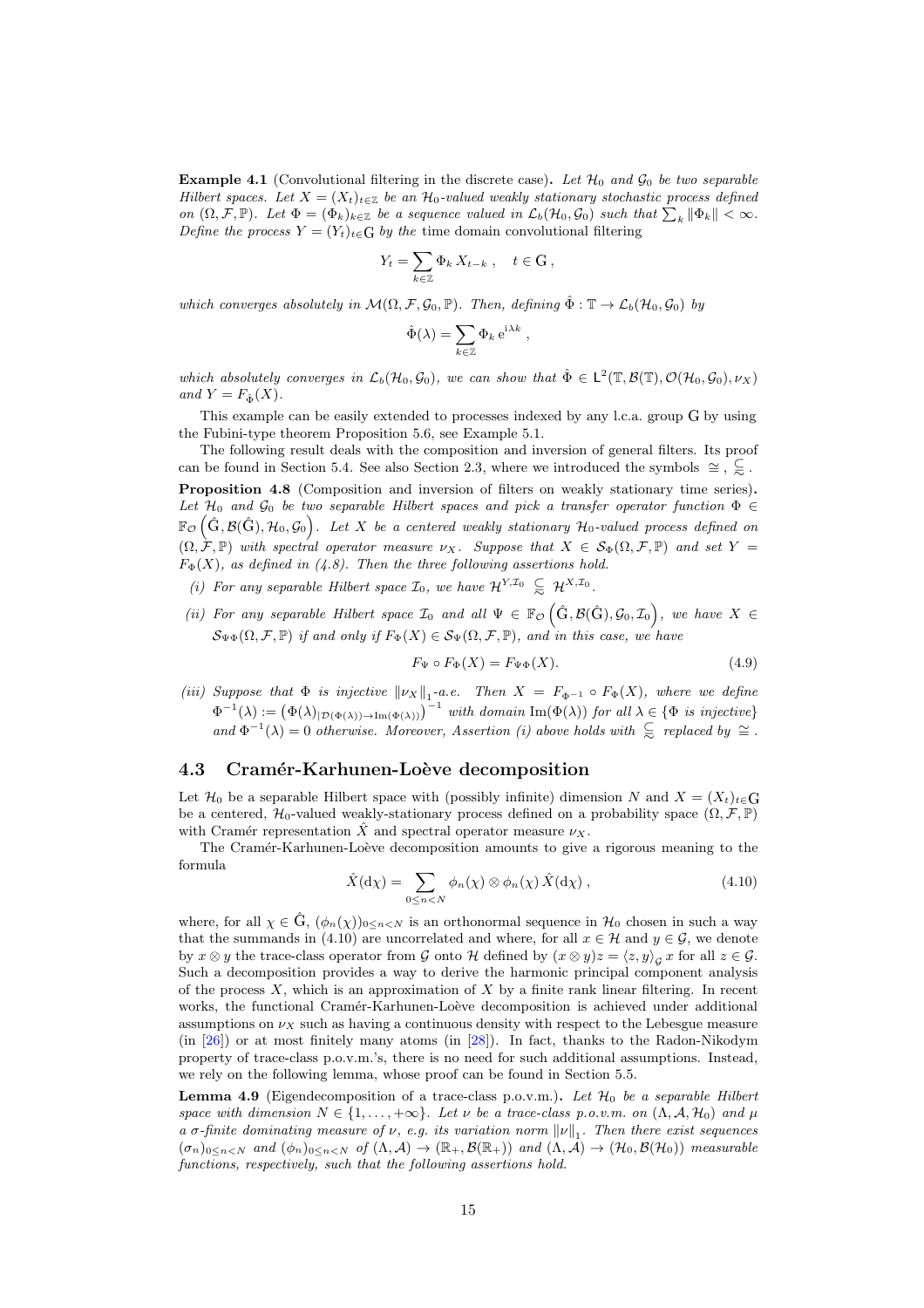- *(i)* For all  $\lambda \in \Lambda$ ,  $(\sigma_n(\lambda))_{0 \leq n \leq N}$  *is non-increasing and*  $\sum$  $0 \leq n \leq N$  $\sigma_n(\lambda) < \infty$ .
- *(ii)* For all  $\lambda \in \Lambda$ ,  $(\phi_n(\lambda))_{0 \leq n < N}$  *is orthonormal.*
- *(iii) The trace-class p.o.v.m.* ν *admits the density*

$$
f:\lambda\mapsto \sum_{0\leq n
$$

*with respect to*  $\mu$ *, where the convergence holds absolutely in*  $S_1$  *for each*  $\lambda \in \Lambda$ *.* 

*Moreover, using the notations*  $\phi_n^H : \lambda \mapsto \phi_n(\lambda)^H$  and  $\phi_n \otimes \phi_n : \lambda \mapsto \phi_n(\lambda) \otimes \phi_n(\lambda)$ , we have *the following properties.*

- *(iv)* The sequence  $(\phi_n^H)_{0 \leq n < N}$  is orthogonal in  $\mathsf{L}^2(\Lambda, \mathcal{A}, \mathcal{O}(\mathcal{H}_0, \mathbb{C}), \nu)$ .
- (*v*) The sequence  $(\phi_n \otimes \phi_n)_{0 \leq n < N}$  *is Gramian-orthogonal in*  $\mathsf{L}^2(\Lambda, \mathcal{A}, \mathcal{O}(\mathcal{H}_0), \nu)$ *.*
- (*vi*) The  $\mathcal{L}_b(\mathcal{H}_0)$ -valued mapping  $\sum_{0 \leq n < N} \phi_n \otimes \phi_n$  *is equal to the mapping*  $\lambda \mapsto \mathrm{Id}_{\mathcal{H}_0}$  *in*  $\mathsf{L}^2(\Lambda, \mathcal{A}, \mathcal{O}(\mathcal{H}_0), \nu).$

Assertion (vi) may be misleading at first sight, so the following comment may be worth noting.

**Remark 4.3.** *By Assertions (i)-(iii), for all*  $\lambda \in \Lambda$ ,  $\sum_{0 \leq n \leq N} \phi_n(\lambda) \otimes \phi_n(\lambda)$  *is the orthogonal projection onto the closure of the range of* f(λ)*. Thus, Assertion (vi) says that this projection is equal to*  $\mathrm{Id}_{\mathcal{H}_0}$  *in*  $\mathsf{L}^2(\Lambda, \mathcal{A}, \mathcal{O}(\mathcal{H}_0), \nu)$ *. It is not equivalent to saying that*  $\sum_{0 \leq n < N} \phi_n \otimes \phi_n =$  $\mathrm{Id}_{\mathcal{H}_0},\ \|\nu\|_1$ -a.e. since it may happen that the range of  $f(\lambda)$  is dense in  $\mathcal{H}_0$  for none of the  $\lambda$ 's, *in which case we have Assertion (vi) at the same time as*  $\sum_{0 \leq n < N} \phi_n \otimes \phi_n = \mathrm{Id}_{\mathcal{H}_0}$   $= \emptyset$ .

We then get the following general formulation of a harmonic principal components analysis for  $\mathcal{H}_0$ -valued weakly-stationary processes, whose proof can be found in Section 5.5. We also refer to Remark 5.1 in the same section, where we explain how to correctly interpret (4.10).

Proposition 4.10 (Harmonic functional principal components analysis). Let  $\mathcal{H}_0$  be a sep*arable Hilbert space and*  $X = (X_t)_{t \in G}$  *be a centered,* H<sub>0</sub>*-valued weakly-stationary process defined on a probability space*  $(\Omega, \mathcal{F}, \mathbb{P})$  *with spectral operator measure*  $\nu_X$ *. Let*  $(\sigma_n)_{0 \leq n \leq N}$ *and*  $(\phi_n)_{0 \leq n \leq N}$  *be given as in Lemma 4.9 for some dominating measure*  $\mu$  *of*  $\nu_X$ *, for instance*  $\mu = ||\nu_X||_1$ . Let  $q : \hat{G} \to \mathbb{N}^*$  be a measurable function. Then for all  $t \in G$ ,

$$
\min \left\{ \mathbb{E} \left[ \left\| X_t - [F_{\Theta}(X)]_t \right\|_{\mathcal{H}_0}^2 \right] : \Theta \in \mathsf{L}^2(\hat{\mathsf{G}}, \mathcal{B}(\hat{\mathsf{G}}), \mathcal{O}(\mathcal{H}_0), \nu_X), \text{rank}(\Theta) \le q \right\}
$$

*is equal to*

$$
\int_{\mathcal{G}_{q(\chi)\wedge N \leq n < N}} \sigma_n(\chi) \, \mu(\mathrm{d} \chi) \;,
$$

*and the minimum is achieved for*

$$
\Theta: \chi \mapsto \sum_{0 \leq n < q(\chi) \wedge N} \phi_n(\chi) \otimes \phi_n(\chi) .
$$

# 5 Postponed proofs

#### 5.1 Proofs of Section 2

We start with a useful lemma about measurability of compact and Schatten operator-valued functions.

**Lemma 5.1.** *Let*  $(\Lambda, \mathcal{A})$  *be a measurable space and*  $\mathcal{H}_0, \mathcal{G}_0$  *two separable Hilbert spaces. Let*  $\mathcal{E} = \mathcal{K}(\mathcal{H}_0, \mathcal{G}_0)$  *or*  $\mathcal{S}_p(\mathcal{H}_0, \mathcal{G}_0)$  *where*  $p \in \{1, 2\}$  *and. Then a function*  $\Phi : \Lambda \to \mathcal{E}$  *is measurable if and only if it is simply measurable.*

*Proof.* By  $(2.1)$ , we only need to show that, if  $\Phi$  is simply measurable then it is measurable. Since the space  $\mathcal E$  is separable, Pettis's measurability theorem gives that it is enough to show that for all  $f \in \mathcal{E}^*$ ,  $f \circ \Phi$  is a measurable complex-valued function. By [8, Theorems 19.1, 18.14, 19.2], we get that  $\mathcal{K}(\mathcal{H}_0,\mathcal{G}_0)^*, \mathcal{S}_1(\mathcal{H}_0,\mathcal{G}_0)^*$  and  $\mathcal{S}_2(\mathcal{H}_0,\mathcal{G}_0)^*$  are respectively isometrically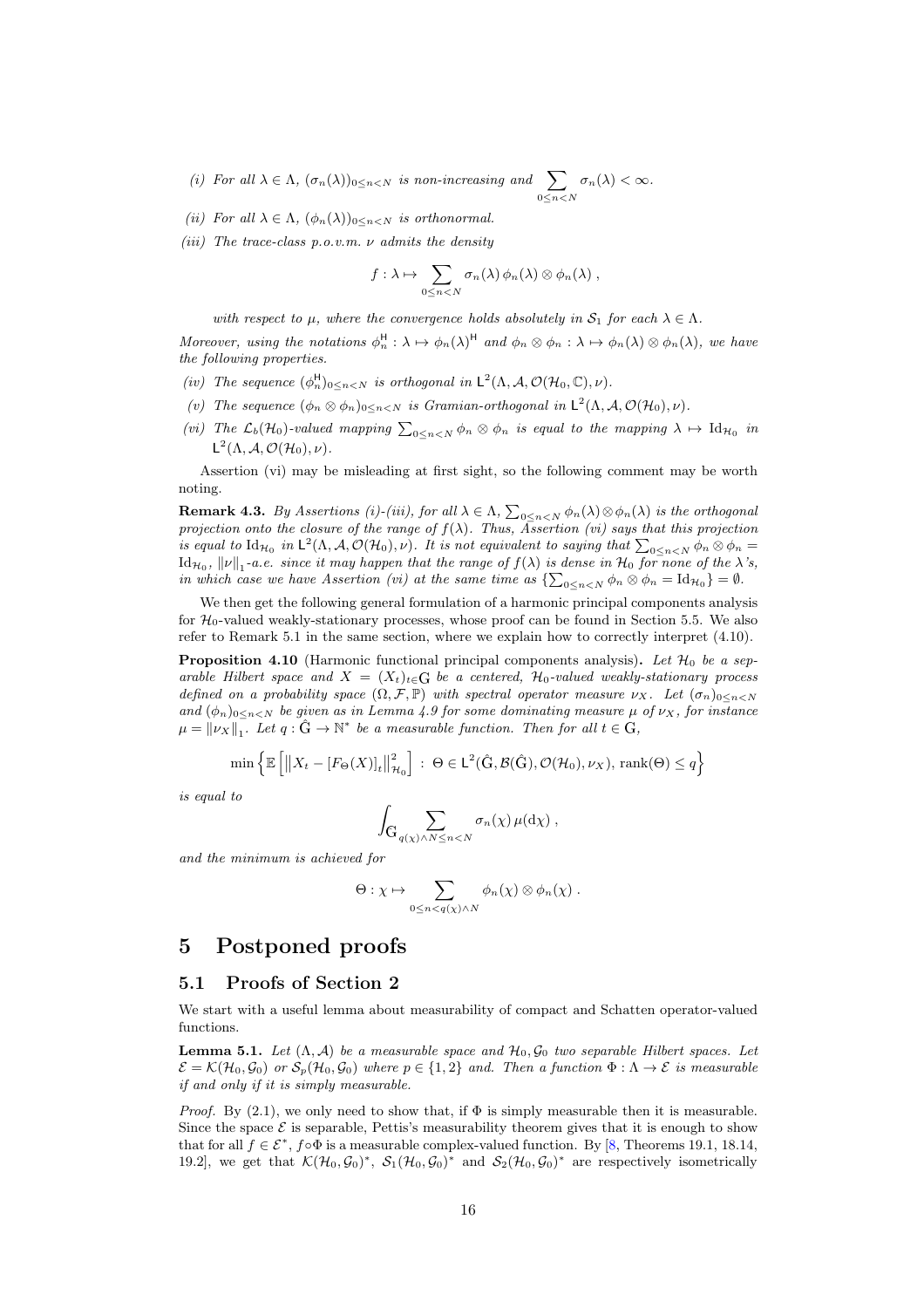isomorphic to  $S_1(\mathcal{H}_0, \mathcal{G}_0)$ ,  $\mathcal{L}_b(\mathcal{H}_0, \mathcal{G}_0)$  and  $S_2(\mathcal{H}_0, \mathcal{G}_0)$  and the duality relation can be defined on  $\mathcal{E} \times \mathcal{E}^*$  as  $(Q, T) \mapsto \text{Tr}(T^H Q)$ . This means that we only have to show measurability of the complex-valued functions  $\lambda \mapsto \text{Tr}(Q^H \Phi(\lambda))$  for all  $Q \in \mathcal{E}^*$ . Let  $(\phi_k)_{k \in \mathbb{N}}, (\psi_k)_{k \in \mathbb{N}}$  be Hilbert basis of  $\mathcal{H}_0$  and  $\mathcal{G}_0$  respectively, then  $\text{Tr}(Q^{\mathsf{H}}\Phi(\lambda)) = \sum_{k \in \mathbb{N}} \langle \Phi(\lambda)\phi_k, Q\psi_k \rangle_{\mathcal{G}_0}$  which defines a measurable function of  $\lambda$  by simple measurability of  $\Phi$ .  $\Box$ 

We now provide the proof of Lemma 2.1

**Proof of Lemma 2.1.** The first point comes from the fact that for all  $A \in \mathcal{A}$ ,  $\nu(\Lambda) - \nu(A)$  is a positive operator. Now, if  $\nu$  is trace-class, then  $(2.3)$  is easily verified for the norm  $\left\|\cdot\right\|_1$  using the fact that  $\left\|\cdot\right\|_1 = \text{Tr}(\cdot)$  for positive operators. Finally, by definition of  $\|\nu\|_1$ , regularity of  $\|\nu\|_1$  is equivalent to regularity of  $\nu$  as an  $\mathcal{S}_1(\mathcal{H}_0)$ -valued measure which clearly implies regularity of  $\nu_x = x^H \nu(\cdot) x$  for all  $x \in \mathcal{H}_0$ . Suppose now that for all  $x \in \mathcal{H}_0$ ,  $\nu_x$  is regular, then let  $(e_k)_{k\in\mathbb{N}}$  be a Hilbert basis of  $\mathcal{H}_0$ , and define for all  $n \in \mathbb{N}$ , the non-negative measure  $\mu_n :=$  $\sum_{k=0}^{n} \nu_{e_k}$  such that for all  $A \in \mathcal{A}$ ,  $\|\nu\|_1(A) = \lim_{n \to +\infty} \mu_n(A) = \sup_{n \in \mathbb{N}} \mu_n(A)$ . Then, by Vitali-Hahn-Sakh-Nikodym's theorem (see [4]), the sequence  $(\mu_n)_{n\in\mathbb{N}}$  is uniformly countably П additive which implies regularity of  $\|\nu\|_1$  by Lemma 23 in [9, Chapter VI, Section 2].

We also provide the following useful properties on the density of a trace-class p.o.v.m. with respect to a dominating measure.

**Lemma 5.2.** *Les*  $ν$  *be a trace-class p.o.v.m. on*  $(Λ, A, H<sub>0</sub>)$  *and*  $μ$  *a*  $σ$ *-finite measure such that*  $\|\nu\|_1 \ll \mu$ . Les  $g = \frac{d\nu}{d\mu}$ . Then the following assertions hold.

- (a) For  $\mu$ -almost every  $\lambda \in \Lambda$ ,  $g(\lambda) \in S_1^+(\mathcal{H}_0)$ .
- (b) The mapping  $g^{1/2}$ :  $\lambda \mapsto g(\lambda)^{1/2}$  belongs to  $L^2(\Lambda, \mathcal{A}, \mathcal{S}_2(\mathcal{H}_0), \mu)$ .
- *(c)* The density of  $\|\nu\|_1$  with respect to  $\mu$  is  $\|g\|_1$ . In particular,  $g = \frac{d\nu}{d\|\nu\|_1} \|g\|_1$   $\mu$ -a.e. and  $if \mu = ||\nu||_1, then ||g||_1 = 1 \mu$ -*a.e.*
- *(d)* Let  $f: \Lambda \to \mathbb{C}$  be measurable. Then  $f \in L^1(\Lambda, \mathcal{A}, ||\nu||_1)$  if and only if  $\lambda \mapsto f(\lambda) g(\lambda) \in$  $L^1(\Lambda, \mathcal{A}, \mathcal{S}_1(\mathcal{H}_0), \mu)$ *, and we have*  $\int f(\lambda) \nu(\mathrm{d}\lambda) = \int f(\lambda) g(\lambda) \mu(\mathrm{d}\lambda)$ *.*

*Proof.* For all  $x \in \mathcal{H}_0$  and  $A \in \mathcal{A}$ ,

$$
\int_A \langle g(\lambda)x, x \rangle_{\mathcal{H}_0} \mu(\mathrm{d}\lambda) = \langle \nu(A)x, x \rangle_{\mathcal{H}_0} \ge 0 ,
$$

and there exists a set  $A_x \in \mathcal{A}$  with  $\mu(A_x^c) = 0$  and  $\langle g(\lambda)x, x \rangle_{\mathcal{H}_0} \geq 0$  for all  $\lambda \in A_x$ . Taking  $(x_n)_{n\in\mathbb{N}}$  a dense countable subset of  $\mathcal{H}_0$  we get that  $g \in \mathcal{S}_1^+(\mathcal{H}_0)$  on  $A = \bigcap_{n\in\mathbb{N}} A_{x_n}$  thus proving Assertion (a). For Assertion (b), we get have  $g^{1/2} \in \mathbb{F}(\Lambda, \mathcal{A}, \mathcal{S}_2(\mathcal{H}_0))$  by Lemma 2 in [15, Section 3.4] and Lemma 5.1 and  $g^{1/2} \in L^2(\Lambda, \mathcal{A}, \mathcal{S}_2(\mathcal{H}_0), \mu)$  then follows from the identity  $\left\|g^{1/2}(\lambda)\right\|$ 2  $\mathcal{L}_2 = ||g(\lambda)||_1$ . Moreover, taking the trace in (2.4) gives for all  $A \in \mathcal{A}$ ,

$$
\left\Vert \nu\right\Vert _{1}(A)=\int_{A}\left\Vert g\right\Vert _{1}\mathrm{d}\mu
$$

which gives Assertion (c). Finally, Assertion (d) is easy to get by extending the case  $f = 1_A$ for  $A \in \mathcal{A}$  to simple functions and then using the density of simple functions.  $\Box$ 

### 5.2 Proofs of Section 3

We start by exhibiting the relation between the spaces  $L^2(\Lambda, \mathcal{A}, \mathcal{O}(\mathcal{H}_0, \mathcal{G}_0), \nu)$  and  $L^2(\Lambda, \mathcal{A}, \mathcal{S}_2(\mathcal{H}_0, \mathcal{G}_0), \mu)$  where  $\|\nu\|_1 \ll \mu$ . It is easy to show that this last space is a normal Hilbert  $\mathcal{L}_b(\mathcal{G}_0)$ -module with module action defined, for  $Q \in \mathcal{L}_b(\mathcal{G}_0)$  and  $\Phi \in$  $L^2(\Lambda, \mathcal{A}, \mathcal{S}_2(\mathcal{H}_0, \mathcal{G}_0), \mu)$ , by  $Q \bullet \Phi : \lambda \mapsto Q\Phi(\lambda)$  and Gramian defined, for  $\Phi, \Psi \in$  $L^2(\Lambda, \mathcal{A}, \mathcal{S}_2(\mathcal{H}_0, \mathcal{G}_0), \mu)$ , by

$$
[\Phi, \Psi]_{L^2(\Lambda, \mathcal{A}, S_2(\mathcal{H}_0, \mathcal{G}_0), \mu)} := \int \Phi \Psi^{\mathsf{H}} d\mu.
$$
 (5.1)

The following proposition provides an easy way to verify that a function belongs in  $\mathsf{L}^2(\Lambda, \mathcal{A}, \mathcal{O}(\mathcal{H}_0, \mathcal{G}_0), \nu).$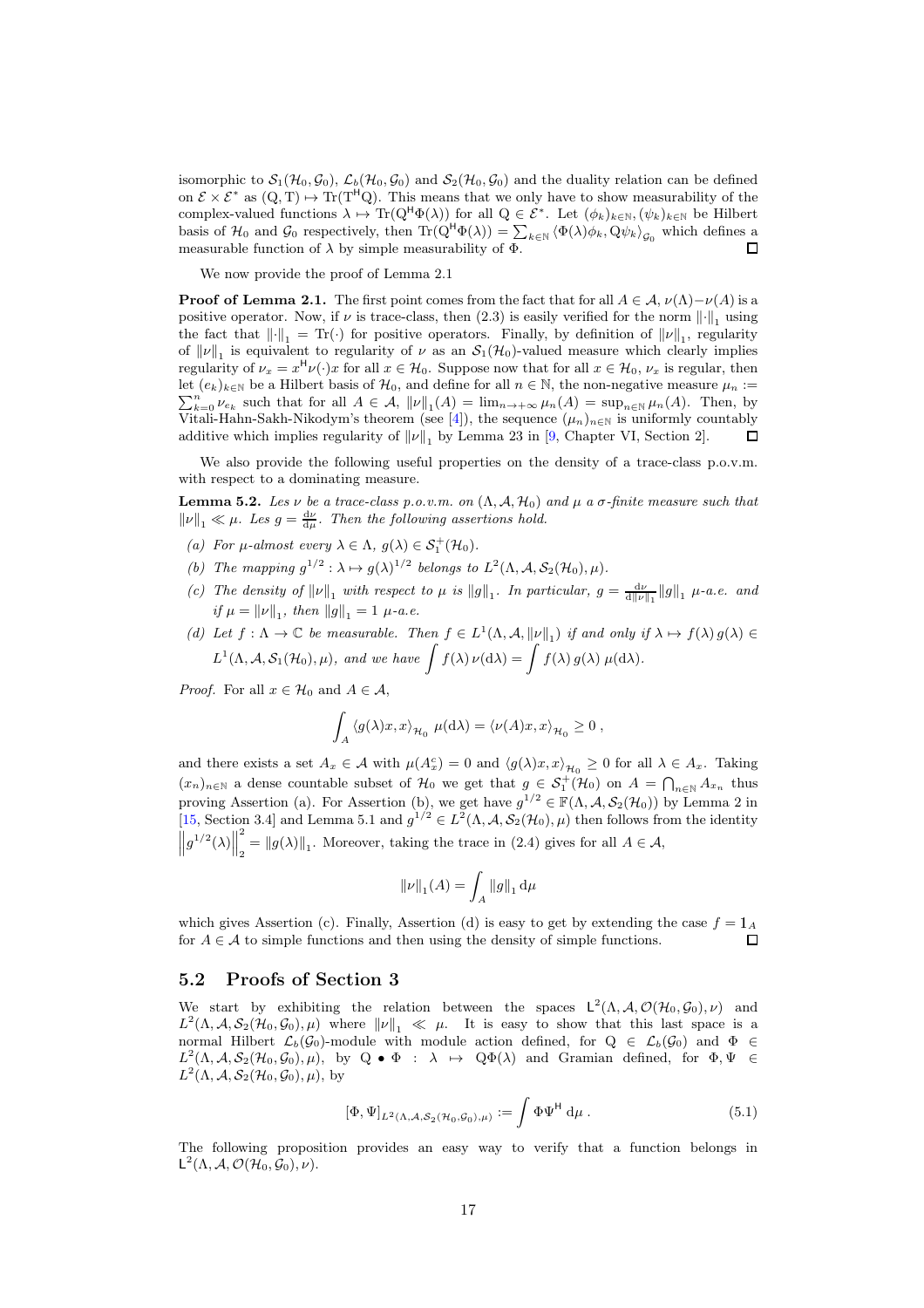**Proposition 5.3.** Let  $(\Lambda, \mathcal{A})$  be a measurable space,  $\mathcal{H}_0, \mathcal{G}_0, \mathcal{I}_0$  be three separable Hilbert *spaces and*  $\nu$  *a trace-class p.o.v.m.* on  $(\Lambda, \mathcal{A}, \mathcal{H}_0)$ *. Let*  $\mu$  *be a*  $\sigma$ -finite non-negative measure *dominating*  $\|\nu\|_1$  *and set*  $g = \frac{d\nu}{d\mu}$ *. Then the following assertions hold.* 

(a) For all  $\Phi \in \mathbb{F}_{\mathcal{O}}(\Lambda, \mathcal{A}, \mathcal{H}_0, \mathcal{G}_0)$ , we have  $\Phi \in \mathscr{L}^2(\Lambda, \mathcal{A}, \mathcal{O}(\mathcal{H}_0, \mathcal{G}_0), \nu)$  *if and only if* 

$$
\begin{cases} \mathrm{Im}(g^{1/2}) \subset \mathcal{D}(\Phi) \ \mu\text{-}a.e. \\ \Phi g^{1/2} \in \mathcal{L}^2(\Lambda, \mathcal{A}, \mathcal{S}_2(\mathcal{H}_0, \mathcal{G}_0), \mu) \end{cases}
$$

(b) If  $\Phi, \Psi \in \mathcal{L}^2(\Lambda, \mathcal{A}, \mathcal{O}(\mathcal{H}_0, \mathcal{G}_0), \nu)$ , then  $(\Phi, \Psi)$  is *v*-integrable and

$$
\int \Phi d\nu \Psi^{\mathsf{H}} = \left[ \Phi g^{1/2}, \Psi g^{1/2} \right]_{L^2(\Lambda, \mathcal{A}, S_2(\mathcal{H}_0, \mathcal{G}_0), \mu)}, \tag{5.2}
$$

*where the latter Gramian comes from* (5.1). Hence the mapping  $\Phi \mapsto \Phi g^{1/2}$  is Gramian*isometric from*  $\mathsf{L}^2(\Lambda, \mathcal{A}, \mathcal{O}(\mathcal{H}_0, \mathcal{G}_0), \nu)$  *to*  $L^2(\Lambda, \mathcal{A}, \mathcal{S}_2(\mathcal{H}_0, \mathcal{G}_0), \mu)$ *.* 

*Proof.* Let  $f = \frac{d\nu}{d\|\nu\|_1}$ . Using that  $\|\nu\|_1 (\{g = 0\}) = \int_{\{g = 0\}} \|g\|_1 d\mu = 0$  and  $g = f \|g\|_1 \mu$ -a.e. by uniqueness of the density, we get that

$$
||g||_1 > 0
$$
  $||\nu||_1$ -a.e. and  $g = f||g||_1$   $\mu$ -a.e. (5.3)

(and thus also  $\|\nu\|_1$ -a.e. since  $\|\nu\|_1 \ll \mu$ ). From this observation, we get easily that Assertions (i), (ii) and (iii) of Definition 3.4 are respectively equivalent to

- (i') We have  $\text{Im}(g^{1/2}) \subset \mathcal{D}(\Phi)$  and  $\text{Im}(g^{1/2}) \subset \mathcal{D}(\Psi)$ ,  $\mu$ -a.e.
- (ii') We have  $\Phi g^{1/2} \in \mathcal{S}_2(\mathcal{H}_0, \mathcal{G}_0)$  and  $\Psi g^{1/2} \in \mathcal{S}_2(\mathcal{H}_0, \mathcal{I}_0)$ ,  $\mu$ -a.e.
- (iii')  $(\Phi g^{1/2})(\Psi g^{1/2})^{\mathsf{H}} \in \mathcal{L}^1(\Lambda, \mathcal{A}, \mathcal{S}_1(\mathcal{G}_0, \mathcal{I}_0), \mu).$

We also get easily that

$$
\int \Phi d\nu \Psi^{\mathsf{H}} = \int (\Phi g^{1/2}) (\Psi g^{1/2})^{\mathsf{H}} d\mu . \tag{5.4}
$$

Let us for instance detail the proof of the equivalence between (i') and (i) of Definition 3.4. The left-hand side of (5.3) gives that

$$
\|\nu\|_1 \left( \left\{ \text{Im}(f^{1/2}) \not\subset \mathcal{D}(\Phi) \right\} \right) = \|\nu\|_1 \left( \left\{ \text{Im}(f^{1/2}) \not\subset \mathcal{D}(\Phi) \right\} \cap \{g \neq 0\} \right) ,\tag{5.5}
$$

and its right-hand side yields

$$
\mu\left(\left\{\text{Im}(f^{1/2}) \not\subset \mathcal{D}(\Phi)\right\} \cap \{g \neq 0\}\right) = \mu\left(\left\{\text{Im}(g^{1/2}) \not\subset \mathcal{D}(\Phi)\right\} \cap \{g \neq 0\}\right) \tag{5.6}
$$
\n
$$
= \mu\left(\left\{\text{Im}(g^{1/2}) \not\subset \mathcal{D}(\Phi)\right\}\right) ,
$$

since  $\left\{\text{Im}(g^{1/2}) \not\subset \mathcal{D}(\Phi)\right\} \cap \{g = 0\} = \emptyset$ . To get (i')  $\Leftrightarrow$  (i), we note that

$$
\left\lVert \nu\right\rVert_1\left(\left\{\text{Im}(f^{1/2})\not\subset \mathcal{D}(\Phi)\right\}\cap\{g\neq 0\}\right)=\int_{\left\{\text{Im}(f^{1/2})\not\subset \mathcal{D}(\Phi)\right\}\cap\{g\neq 0\}}\left\lVert g\right\rVert_1\text{d}\mu\;,
$$

and thus the right-hand side of (5.5) is zero if and only if the left-hand side of (5.6) is. Now, Assertions (a) and (b) come easily using the definition of  $\mathscr{L}^2(\Lambda, \mathcal{A}, \mathcal{O}(\mathcal{H}_0, \mathcal{G}_0), \nu)$ . Note that measurability of  $\Phi g^{1/2}$  and  $(\Phi g^{1/2})(\Phi g^{1/2})^H$  are ensured by  $\mathcal O$ -measurability of  $\Phi$ , simple measurability of  $q$  and Lemma 5.1. П

We can now derive Theorem 3.1.

Proof of Theorem 3.1. All theses results are easily derived from Proposition 5.3 and the module nature of  $L^2(\Lambda, \mathcal{A}, \mathcal{S}_2(\mathcal{H}_0, \mathcal{G}_0), \mu)$ . The only difficulty lies in showing the completeness of  $L^2(\Lambda, \mathcal{A}, \mathcal{O}(\mathcal{H}_0, \mathcal{G}_0), \nu)$ , which is detailed in the proof of Theorem 11 in [15, Section 3.4].

We now provide a useful result about dense subsets of  $\mathsf{L}^2(\Lambda, \mathcal{A}, \mathcal{O}(\mathcal{H}_0, \mathcal{G}_0), \nu)$ .

**Theorem 5.4.** Let  $\mathcal{H}_0$ ,  $\mathcal{G}_0$  be two separable Hilbert spaces,  $(\Lambda, \mathcal{A})$  a measurable space, and  $\nu_a$  *a* trace-class p.o.v.m. on  $(\Lambda, \mathcal{A}, \mathcal{H}_0)$ . Then the space  $L^2(\Lambda, \mathcal{A}, \mathcal{L}_b(\mathcal{H}_0, \mathcal{G}_0), ||\nu||_1)$  is dense in  $\mathsf{L}^2(\Lambda, \mathcal{A}, \mathcal{O}(\mathcal{H}_0, \mathcal{G}_0), \nu)$  and the following assertions hold.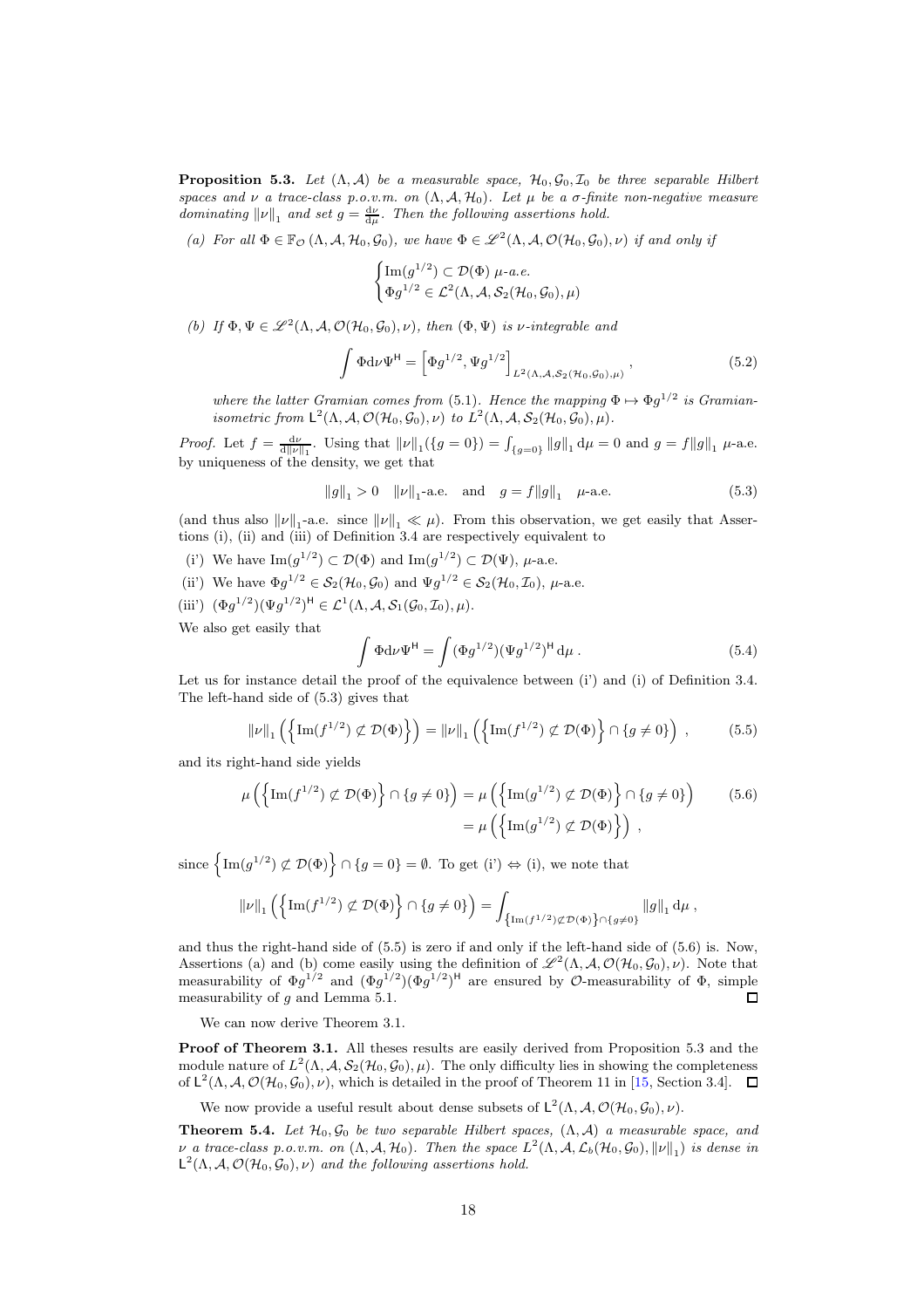- *(i)* The space Span  $(1_A Q : A \in \mathcal{A}, Q \in \mathcal{L}_b(\mathcal{H}_0, \mathcal{G}_0))$  of simple  $\mathcal{L}_b(\mathcal{H}_0, \mathcal{G}_0)$ -valued functions *is dense in*  $L^2(\Lambda, \mathcal{A}, \mathcal{O}(\mathcal{H}_0, \mathcal{G}_0), \nu)$ *.*
- (*ii*) For any subset  $E \subset L^2(\Lambda, \mathcal{A}, ||\nu||_1)$  which is linearly dense in  $L^2(\Lambda, \mathcal{A}, ||\nu||_1)$ , the space  $\text{Span}(h \, Q : h \in E, Q \in \mathcal{L}_b(\mathcal{H}_0, \mathcal{G}_0))$  *is dense in*  $\mathsf{L}^2(\Lambda, \mathcal{A}, \mathcal{O}(\mathcal{H}_0, \mathcal{G}_0), \nu)$ *.*

*Proof.* In the first two steps of the proof of Theorem 12 in [15, Section 3.4] (see also [19, Theorem 4.22]), it is shown that, if  $\Phi \in L^2(\Lambda, \mathcal{A}, \mathcal{O}(\mathcal{H}_0, \mathcal{G}_0), \nu)$  and  $\epsilon > 0$ , there exists  $\Psi \in L^2(\Lambda, \mathcal{A}, \mathcal{L}_b(\mathcal{H}_0, \mathcal{G}_0), \|\nu\|_1) \subset L^2(\Lambda, \mathcal{A}, \mathcal{O}(\mathcal{H}_0, \mathcal{G}_0), \nu)$  such that  $\|\Phi - \Psi\|_{\nu} < \epsilon$ . This implies that  $L^2(\Lambda, \mathcal{A}, \mathcal{L}_b(\mathcal{H}_0, \mathcal{G}_0), ||\nu||_1)$  is dense in  $\mathsf{L}^2(\Lambda, \mathcal{A}, \mathcal{O}(\mathcal{H}_0, \mathcal{G}_0), \nu)$ . Then Assertion (i) follows using the usual density of simple functions and the fact that, for all  $\Phi \in L^2(\Lambda, \mathcal{A}, \mathcal{L}_b(\mathcal{H}_0, \mathcal{G}_0), \|\nu\|_1),$ 

$$
\|\Phi\|_{\nu}^{2} = \text{Tr} \int \Phi f \Phi^{\mathsf{H}} d\|\nu\|_{1} = \int \text{Tr} \left(\Phi f \Phi^{\mathsf{H}}\right) d\|\nu\|_{1}
$$
  

$$
\leq \int \|\Phi\|_{\mathcal{L}_{b}(\mathcal{H}_{0},\mathcal{G}_{0})}^{2} d\|\nu\|_{1} = \|\Phi\|_{L^{2}(\Lambda,\mathcal{A},\mathcal{L}_{b}(\mathcal{H}_{0},\mathcal{G}_{0}),\|\nu\|_{1})}, \quad (5.7)
$$

where we used again that  $||f||_1 = 1$ ,  $||\nu||_1$ -a.e. Assertion (ii) then follows by approximating, for any  $A \in \mathcal{A}$  and  $Q \in \mathcal{L}_b(\mathcal{H}_0, \mathcal{G}_0)$  the function  $1_A Q$  by  $g Q$  with  $g \in \text{Span}(E)$  arbitrarily close to  $1_A$  in  $L^2(\Lambda, \mathcal{A}, ||\nu||_1)$ .  $\Box$ 

With this in mind, we can prove Theorem 3.2.

**Proof of Theorem 3.2.** We set  $\mathcal{H} = \mathcal{M}(\Omega, \mathcal{F}, \mathcal{H}_0, \mathbb{P})$  and  $\mathcal{G} = \mathcal{M}(\Omega, \mathcal{F}, \mathcal{G}_0, \mathbb{P})$ . For all  $A, B \in \mathcal{A}$  and  $Q, T \in \mathcal{L}_b(\mathcal{H}_0, \mathcal{G}_0)$ , we have, by Theorem 3.1,

$$
[1_A \mathbf{Q}, 1_B \mathbf{T}]_{\nu_W} = \mathbf{Q} \nu_W (A \cap B) \mathbf{T}^{\mathsf{H}}
$$
  
= 
$$
\mathbf{Q} \text{Cov} (W(A), W(B)) \mathbf{T}^{\mathsf{H}}
$$
  
= 
$$
\text{Cov} (\mathbf{Q} W(A), \mathbf{T} W(B))
$$
  
= 
$$
[\mathbf{Q} W(A), \mathbf{T} W(B)]_{\mathcal{G}}
$$
.

Then Proposition 2.2, applied to  $J = A \times L_b(\mathcal{H}_0, \mathcal{G}_0)$  with  $v_{(A,Q)} = 1_A \mathcal{Q}$  and  $w_{(A,Q)} =$  $QW(A)$ , gives that there exists a unique Gramian-isometric operator

$$
I_W^{\mathcal{G}_0} : \overline{\text{Span}}^{\mathsf{L}^2(\Lambda,\mathcal{A},\mathcal{O}(\mathcal{H}_0,\mathcal{G}_0),\nu_W)}\left(1_A\text{TQ} \;:\; A \in \mathcal{A}, \text{Q} \in \mathcal{L}_b(\mathcal{H}_0,\mathcal{G}_0), \text{T} \in \mathcal{L}_b(\mathcal{G}_0)\right) \to \mathcal{G} \tag{5.8}
$$

such that for all  $A \in \mathcal{A}, Q \in \mathcal{L}_b(\mathcal{H}_0, \mathcal{G}_0), I_W^{\mathcal{G}}(1_A Q) = QW(A)$  and, in addition,

$$
\operatorname{Im}(I_W^{\mathcal{G}_0}) = \overline{\operatorname{Span}}^{\mathcal{G}} \left( \operatorname{TQW}(A) : A \in \mathcal{A}, Q \in \mathcal{L}_b(\mathcal{H}_0, \mathcal{G}_0), T \in \mathcal{L}_b(\mathcal{G}_0) \right) . \tag{5.9}
$$

Now, note that

$$
\mathcal{L}_b(\mathcal{H}_0, \mathcal{G}_0) = \{ \mathrm{TQ} : \ Q \in \mathcal{L}_b(\mathcal{H}_0, \mathcal{G}_0), \mathrm{T} \in \mathcal{L}_b(\mathcal{G}_0) \} . \tag{5.10}
$$

This gives that

$$
\text{Span}\left(1_A \text{TQ} : A \in \mathcal{A}, \text{Q} \in \mathcal{L}_b(\mathcal{H}_0, \mathcal{G}_0), \text{T} \in \mathcal{L}_b(\mathcal{G}_0)\right) = \text{Span}\left(1_A \text{Q} : A \in \mathcal{A}, \text{Q} \in \mathcal{L}_b(\mathcal{H}_0, \mathcal{G}_0)\right) .
$$

Therefore, by Theorem 5.4, the domain of  $I_W^{\mathcal{G}_0}$  in (5.8) is the whole space  $\mathsf{L}^2(\Lambda, \mathcal{A}, \mathcal{O}(\mathcal{H}_0, \mathcal{G}_0), \nu_W)$ . Finally, (5.10) with (5.9) yields

$$
\operatorname{Im}(I_W^{\mathcal{G}_0}) = \overline{\operatorname{Span}}^{\mathcal{G}}\left(\mathbf{Q}W(A) : A \in \mathcal{A}, \mathbf{Q} \in \mathcal{L}_b(\mathcal{H}_0, \mathcal{G}_0)\right) = \mathcal{H}^{W, \mathcal{G}_0},
$$

which concludes the proof.

## 5.3 Proofs of Section 4.1

Let us start with the proof of the Gramian-Cramér representation theorem, as a consequence of the Stone theorem. Our proof is mainly a more detailed version of the proof of Theorem 2 in [15, Section 4.2]. However, for completeness, we also prove the uniqueness of  $\hat{X}$  and the converse statement (Lemma 4.2) whose proofs are not provided in [15]. The usual Stone theorem (see e.g. [7, Chapter IX]) says that any continuous isomorphism  $h \mapsto U_h$  from an

 $\Box$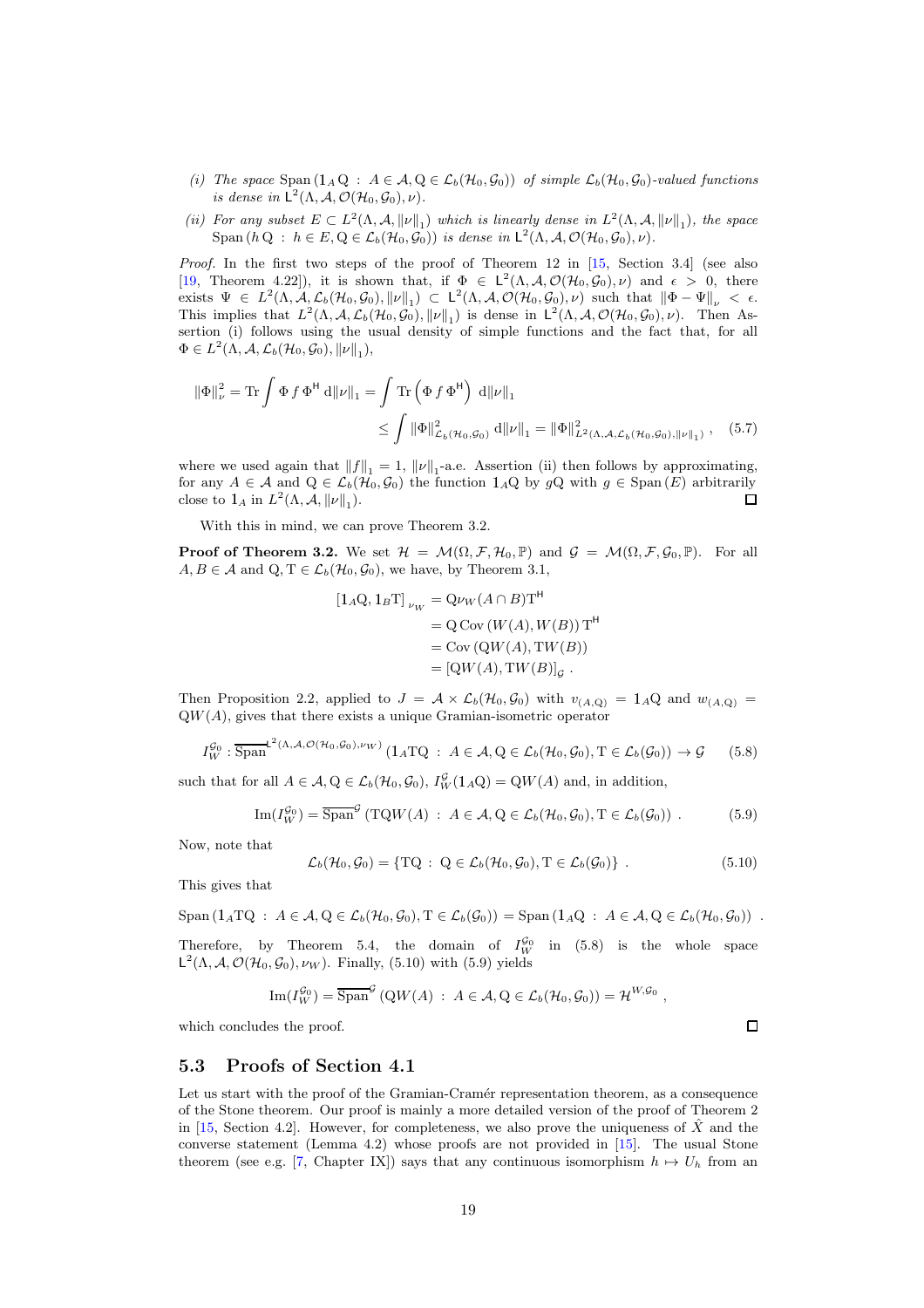l.c.a. group G to the set of unitary operators from a Hilbert space  $\mathcal H$  onto itself can be represented as an integral of this mapping, that is,

$$
U_h = \int \chi(h) \; \xi(\mathrm{d}\chi) \; ,
$$

where  $\xi$  is a p.o.v.m. defined on the dual set of characters  $\hat{G}$  endowed with its Borel  $\sigma$ -field and valued in the set of orthogonal projections on  $H$ . This classical theorem has a counterpart in the case where H is an  $\mathcal{L}_b(\mathcal{H}_0)$ -normal Hilbert module and each  $U_h$  is not only unitary but also Gramian-unitary, in which case  $\xi$  is valued in the set of orthogonal projections on  $\mathcal{H}$ whose ranges are closed submodules. See [15, Section 2.5] for details. It turns out that such p.o.v.m.'s are related to g.o.s. measure by the following lemma.

**Lemma 5.5.** Let  $H_0$  be a separable Hilbert space, H an  $\mathcal{L}_b(H_0)$ -normal Hilbert module and (Λ, A) *a measurable space. Let* ξ *be a p.o.v.m. on* (Λ, A, H) *valued in the set of orthogonal projections on* H *whose ranges are closed submodules. Then for all*  $x_0 \in H$ *, the mapping*  $\xi x_0 : A \mapsto \xi(A)x_0$  *is a q.o.s. measure on*  $(\Lambda, \mathcal{A}, \mathcal{H})$  *which is regular if*  $\xi$  *is regular.* 

*Proof.* Using the fact that  $\xi$  is a p.o.v.m. on  $(\Lambda, \mathcal{A}, \mathcal{H})$  and [2, Proposition 1], it is straightforward to see that  $\xi x_0$  is an H-valued measure. Moreover, since  $\xi$  is valued in the set of orthogonal projections on  $H$  whose ranges are closed submodules, we get that for all disjoint  $A, B \in \mathcal{B}(G)$ 

$$
[\xi(A)x_0, \xi(B)x_0]_{\mathcal{H}} = [\xi(B)\xi(A)x_0, x_0]_{\mathcal{H}} = [\xi(B \cap A)x_0, x_0]_{\mathcal{H}} = 0,
$$

where the first equality is justified in  $[15, P. 23]$  and the second one by  $[2,$  Theorem 3]. This proves that  $\xi x_0$  is a g.o.s. measure on  $(\Lambda, \mathcal{A}, \mathcal{H})$ . In the following, we denote by  $\nu$  its intensity operator measure. Then, for all  $A \in \mathcal{A}$ , we have

$$
\|\nu(A)\|_1 = \text{Tr}[\xi(A)x_0, \xi(A)x_0]_{\mathcal{H}} = \langle \xi(A)x_0, x_0 \rangle_{\mathcal{H}},
$$

where the last equality comes from the fact that  $\xi(A)$  is an orthogonal projection on H. Now, if  $\xi$  is regular, then the measure  $A \mapsto \langle \xi(A)x_0, x_0 \rangle$  is regular and so is  $\|\nu\|_1$  by the previous display. This implies that  $\xi x_0$  is regular and the proof is concluded.  $\Box$ 

The proof of uniqueness in Theorem 4.1 requires the following result which is a kind of Fubini theorem for interchanging a Bochner integral with a g.o.s. integral.

**Proposition 5.6.** *Let*  $(\Lambda, \mathcal{A})$  *be a measurable space and*  $\mathcal{H}_0$ ,  $\mathcal{G}_0$  *two separable Hilbert spaces.* Let W be an  $\mathcal{H}_0$ -valued random g.o.s. measure on  $(\Lambda, \mathcal{A}, \Omega, \mathcal{F}, \mathbb{P})$  with intensity operator mea*sure*  $\nu_W$ *. Let*  $\mu$  *be a non-negative measure on a measurable space*  $(\Lambda', \mathcal{A}')$ *. Suppose that*  $\Phi$  *is measurable from*  $\Lambda \times \Lambda'$  *to*  $\mathcal{L}_b(\mathcal{H}_0, \mathcal{G}_0)$  *and satisfies* 

$$
\int \left( \int \left\| \Phi(\lambda, \lambda') \right\|_{\mathcal{L}_b(\mathcal{H}_0, \mathcal{G}_0)} \mu(\mathrm{d}\lambda') \right)^2 \|\nu_W\|_1(\mathrm{d}\lambda) < \infty \,, \tag{5.11}
$$

$$
\int \left( \int \left\| \Phi(\lambda, \lambda') \right\|_{\mathcal{L}_b(\mathcal{H}_0, \mathcal{G}_0)}^2 \|\nu_W\|_1(\mathrm{d}\lambda) \right)^{1/2} \mu(\mathrm{d}\lambda') < \infty. \tag{5.12}
$$

*Then we have*

$$
\int \left( \int \Phi(\lambda, \lambda') \mu(d\lambda') \right) W(d\lambda) = \int \left( \int \Phi(\lambda, \lambda') W(d\lambda) \right) \mu(d\lambda'), \quad (5.13)
$$

*where integrals with respect to* W *are as in Definition 3.5, in the left-hand side the innermost integral is understood as a Bochner integral on*  $L^2(\Lambda', \mathcal{A}', \mathcal{L}_b(\mathcal{H}_0, \mathcal{G}_0), \mu)$  and *in the right-hand side, the outermost integral is understood as a Bochner integral on*  $L^2(\Lambda', \mathcal{A}', \mathcal{M}(\Omega, \mathcal{F}, \mathcal{G}_0, \mathbb{P}), \mu).$ 

*Proof.* Conditions (5.11) and (5.12) ensure that  $\Phi(\lambda, \cdot) \in L^1(\Lambda', \mathcal{A}', \mathcal{L}_b(\mathcal{H}_0, \mathcal{G}_0), \mu)$  for  $\|\nu_W\|_1$ a.e.  $\lambda \in \Lambda$  and that  $\Phi(\cdot, \lambda') \in L^2(\Lambda, \mathcal{A}, \mathcal{L}_b(\mathcal{H}_0, \mathcal{G}_0), ||\nu||_1)$  for  $\mu$ -a.e.  $\lambda' \in \Lambda'$ , showing that the innermost integrals in both sides of (5.13) are well defined for adequate sets of  $\lambda$  and  $\lambda'$ , respectively. Let  $E_1$  and  $E_2$  denote the sets of functions  $\Phi$  measurable from  $\Lambda \times \Lambda'$  to  $\mathcal{L}_b(\mathcal{H}_0,\mathcal{G}_0)$  and satisfying (5.11) and (5.12), respectively. We denote by  $\|\Phi\|_{E_1}$  the square root of the left-hand side of (5.11) and by  $\|\Phi\|_{E_2}$  the left-hand side of (5.12), which make  $E_1$  and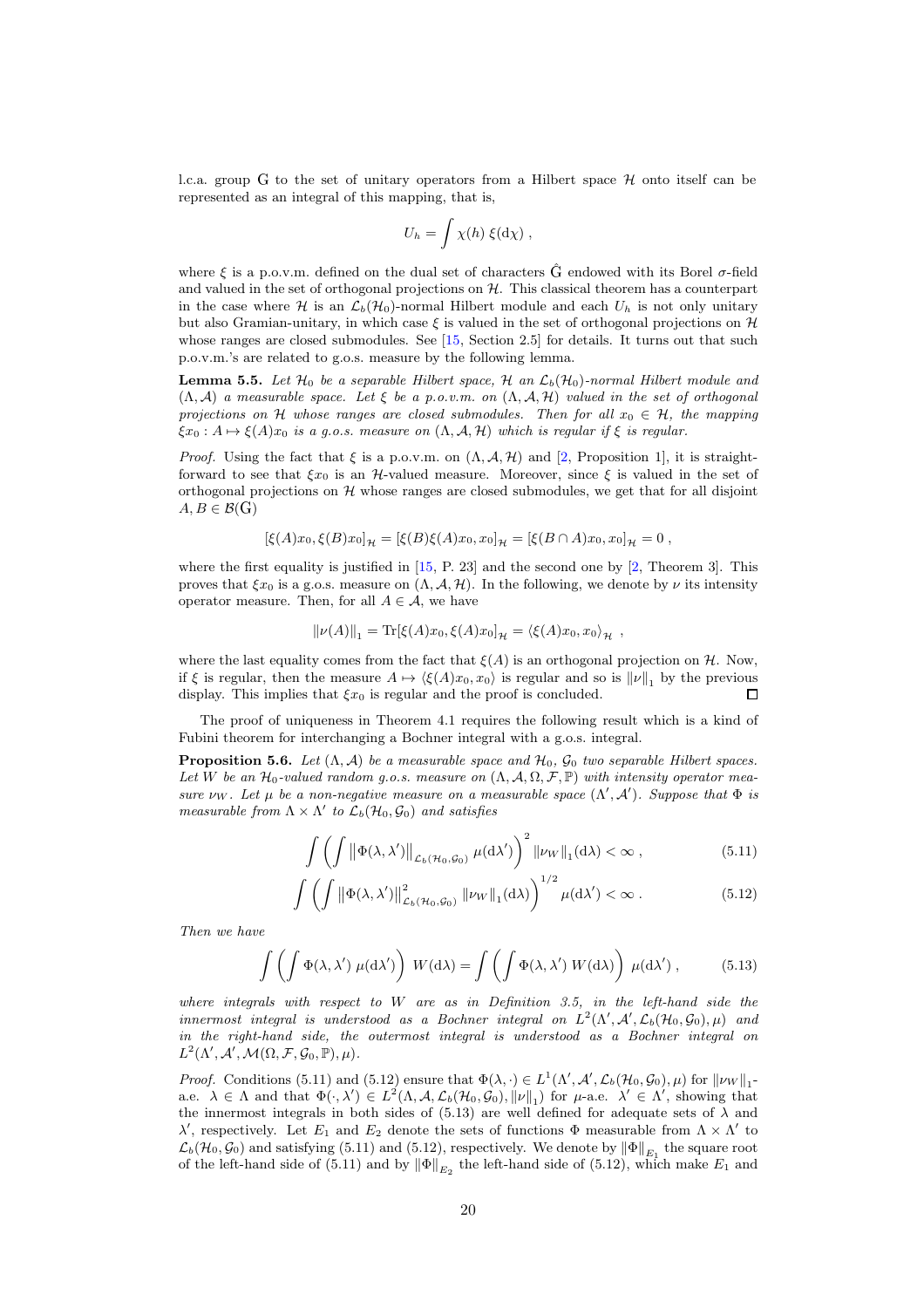$E_2$  Banach spaces. Then, for all  $\Phi \in E := E_1 \cap E_2$ , concerning the left-hand side of (5.13), we have

$$
\left\| \int \Phi(\cdot, \lambda') \ \mu(\mathrm{d}\lambda') \right\|_{\nu_W}^2 \leq \int \left\| \int \Phi(\cdot, \lambda') \ \mu(\mathrm{d}\lambda') \right\|_{\mathcal{L}_b(\mathcal{H}_0, \mathcal{G}_0)}^2 \ \mathrm{d} \|\nu_W\|_1 \leq \|\Phi\|_{E_1}^2 \ ,
$$

as for the right-hand side, we have, setting  $\mathcal{H} := \mathcal{M}(\Omega, \mathcal{F}, \mathcal{G}_0, \mathbb{P}),$ 

$$
\int \left\| \int \Phi(\lambda,\cdot) \ W(\mathrm{d}\lambda) \right\|_{\mathcal{H}} \, \mathrm{d}\mu = \int \left\| \Phi(\cdot,\lambda') \right\|_{\nu_W} \, \mu(\mathrm{d}\lambda') \leq \left\| \Phi \right\|_{E_2},
$$

These two inequalities show that both sides of  $(5.13)$  seen as functions of  $\Phi$  are linear continuous from E endowed with the norm  $\|\cdot\|_E = \|\cdot\|_{E_1} + \|\cdot\|_{E_2}$  to  $\mathcal{M}(\Omega, \mathcal{F}, \mathcal{G}_0, \mathbb{P})$ . Since they coincide for  $\Phi(\lambda, \lambda') = 1_A(\lambda) 1_B(\lambda') Q$  with  $A \in \mathcal{A}, B \in \mathcal{A}'$  and  $Q \in \mathcal{L}_b(\mathcal{H}_0, \mathcal{G}_0)$ , this concludes the proof.  $\Box$ 

An interesting straightforward application of Proposition 5.6 is the following extension of Example 4.1.

Example 5.1 (Convolutional filtering). Let  $\mathcal{H}_0$  and  $\mathcal{G}_0$  be two separable Hilbert spaces. Let  $X = (X_t)_{t \in G}$  *be an*  $\mathcal{H}_0$ *-valued weakly stationary stochastic process defined on*  $(\Omega, \mathcal{F}, \mathbb{P})$ *. Let n be the Haar measure on* G *(see [25, Chapter 1])* and  $\Phi \in L^1(G, \mathcal{B}(G), \mathcal{L}_b(\mathcal{H}_0, \mathcal{G}_0), \eta)$ . Define *the process*  $Y = (Y_t)_{t \in G}$  *by the* time domain convolutional filtering

$$
Y_t = \int \Phi(s) X_{t-s} \eta(ds) , \quad t \in G ,
$$

*where the integral is a Bochner integral on*  $L^1(G, \mathcal{B}(G), \mathcal{M}(\Omega, \mathcal{F}, \mathcal{G}_0, \mathbb{P}), \eta)$ *. Then, defining*  $\hat{\Phi}$ :  $\hat{G} \to \mathcal{L}_b(\mathcal{H}_0, \mathcal{G}_0)$  by the following Bochner integral on  $L^1(G, \mathcal{B}(G), \mathcal{L}_b(\mathcal{H}_0, \mathcal{G}_0), \eta)$ ,

$$
\hat{\Phi}(\chi) = \int \Phi(s) \overline{\chi(s)} \eta(ds) ,
$$

*we can show that*  $\hat{\Phi} \in L^2(\hat{G}, \mathcal{B}(\hat{G}), \mathcal{O}(\mathcal{H}_0, \mathcal{G}_0), \nu_X)$  *and*  $Y = F_{\hat{\Phi}}(X)$ *.* 

We can now provide a detailed proof of Theorem 4.1.

**Proof of Theorem 4.1.** Suppose that X is weakly stationary as in Definition 4.1. Then the collection of lag operators  $(U_h^X)_{h \in G}$  satisfies the assumptions of the generalized Stone's theorem stated as Proposition 4 in [15, Section 2.5]. This gives that there exists a regular p.o.v.m.  $\xi^X$  on  $(\hat{G}, \mathcal{B}(\hat{G}), \mathcal{H}^X)$  valued in the set of orthogonal projections whose ranges are closed submodules of  $\mathcal{H}^X$  such that, for all  $h \in G$ ,

$$
U_h^X = \int \chi(h) \,\xi^X(\mathrm{d}\chi) \,,\tag{5.14}
$$

where the integral is as in Theorem 9 in [2]. Then, by Lemma 5.5, the mapping

$$
\hat{X}: \begin{array}{ccc} \mathcal{B}(\hat{\mathcal{G}}) & \to & \mathcal{H}^X\\ A & \mapsto & \xi^X(A)X_0 \end{array} \tag{5.15}
$$

is a regular g.o.s. measure on  $(\hat{G}, \mathcal{B}(\hat{G}), \mathcal{H}^X)$  and we denote by  $\nu_X$  its intensity operator measure. Since  $\mathcal{H}^X$  is a submodule of  $\mathcal{M}(\Omega, \mathcal{F}, \mathcal{H}_0, \mathbb{P})$ ,  $\hat{X}$  is also a regular  $\mathcal{H}_0$ -valued random g.o.s. measure on  $(\Omega, \mathcal{F}, \mathbb{P})$ , see Definition 3.2. Relation (4.2) then follows by applying (5.14) and the fact that, for all  $t \in G$ ,  $U_t^h X_0 = X_t$  and, for all  $\phi : \Lambda \to \mathbb{C}$  measurable and bounded,

$$
\int \phi \, d\hat{X} = \left( \int \phi \, d\xi^{X} \right) X_{0} , \qquad (5.16)
$$

where the integral in the left-hand side is defined as in Definition 3.5 (see also Remark 3.2) and the integral in the right-hand side as in Theorem 9 in [2], for the p.o.v.m.  $\xi^{X}$ . Relation (5.16) obviously holds if  $\phi = 1_A$  with  $A \in \mathcal{A}$  and also for  $\phi$  simple by linearity. Now, for a general measurable and bounded  $\phi : \Lambda \to \mathbb{C}$ , we can find a sequence  $(\phi_n)_{n \in \mathbb{N}}$  of simple functions such that  $|\phi_n| \leq |\phi|$  for all  $n \in \mathbb{N}$  and  $\phi_n(\lambda) \to \phi(\lambda)$  as  $n \to \infty$  for all  $\lambda \in \Lambda$ . Then, by dominated convergence,  $\phi_n$  converges to  $\phi$  in  $L^2(\Lambda, \mathcal{A}, ||\nu||_1)$  and therefore  $\phi_n$ Id converges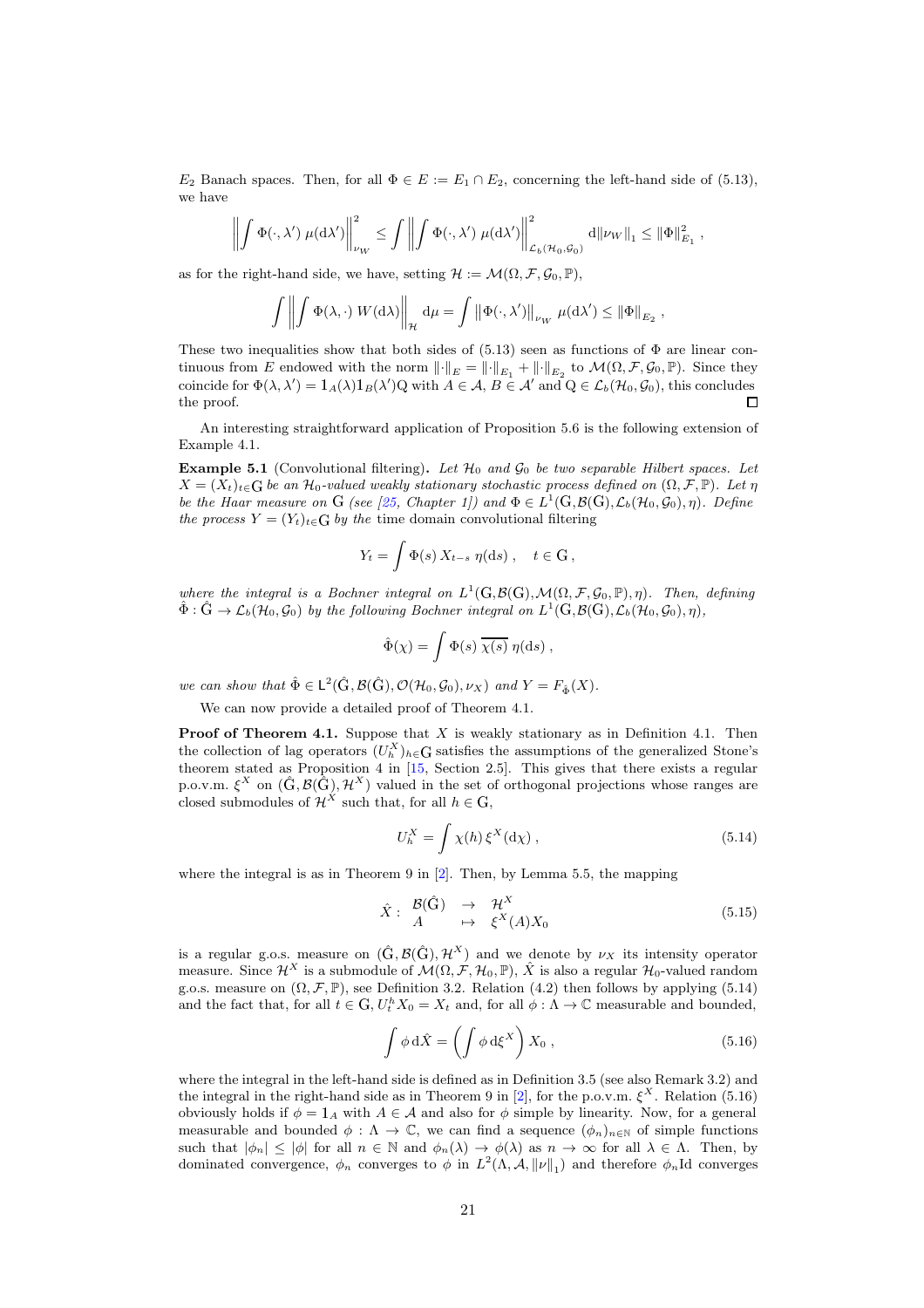to φId in  $\mathsf{L}^2(\Lambda,\mathcal{A},\mathcal{O}(\mathcal{H}_0),\nu)$ . Thus  $\int \phi_n d\hat{X} \to \int \phi d\hat{X}$  in  $\mathcal{H}^X$  by the isometric property of the integral of Definition 3.5. To get (5.16), it now suffices to show that, for all  $Y \in \mathcal{H}^{X}$ ,  $\langle (\int \phi_n d\xi) X_0, Y \rangle_{\mathcal{H}^X} \to \langle (\int \phi d\xi) X_0, Y \rangle_{\mathcal{H}^X}$ . This follows from the polarization formula, Theorem 9 in  $\left[2\right]$  and dominated convergence.

To show uniqueness, suppose there exists another regular  $\mathcal{H}_0$ -valued random g.o.s. measure W on  $(\tilde{G}, \mathcal{B}(\tilde{G}), \Omega, \mathcal{F}, \mathbb{P})$  satisfying the same identity as (4.2) with X replaced by W. Then, we get

$$
\int \chi(t) \hat{X}(\mathrm{d}\chi) = \int \chi(t) W(\mathrm{d}\chi) \quad \text{for all} \quad t \in \mathcal{G}. \tag{5.17}
$$

Let  $\eta$  denote the Haar measure on G and denote by  $C_c(G)$  the space of compactly supported functions from G to C. Then, by  $[25,$  Theorem 1.2.4] and  $[25,$  Section E.8], the space

$$
E = \left\{ \hat{\phi} : \chi \mapsto \int \phi(t) \overline{\chi(t)} \eta(\mathrm{d}t) : \phi \in L^1(\mathcal{G}, \mathcal{B}(\mathcal{G}), \eta) \right\}
$$

is dense in  $L^2(\hat{G}, \mathcal{B}(\hat{G}), ||\nu_W||_1 + ||\nu_X||_1)$ . We can thus find, for any  $A \in \mathcal{B}(\hat{G}), (\phi_n)_{n \in \mathbb{N}} \in$  $\mathcal{C}_c(G)^{\mathbb{N}}$  such that, defining  $\hat{\phi}_n$  as above,  $\hat{\phi}_n \to 1_A$  both in  $L^2(\hat{G}, \mathcal{B}(\hat{G}), ||\nu_W||_1)$  and in  $L^2(\hat{\mathbf{G}}, \mathcal{B}(\hat{\mathbf{G}}), \|\nu_X\|_1)$ . Then by Proposition 5.6, we have, for all  $n \in \mathbb{N}$ ,

$$
\int \hat{\phi}_n(\chi) W(\mathrm{d}\chi) = \int \left( \int \chi(-t) W(\mathrm{d}\chi) \right) \phi_n(t) \eta(\mathrm{d}t)
$$
  
= 
$$
\int \left( \int \chi(-t) \hat{X}(\mathrm{d}\chi) \right) \phi_n(t) \eta(\mathrm{d}t) = \int \hat{\phi}_n(\chi) \hat{X}(\mathrm{d}\chi) ,
$$

where we have used (5.17) in the second equality. Letting  $n \to \infty$ , we get  $W(A) = \ddot{X}(A)$ , thus proving the uniqueness of  $\hat{X}$ .

We now prove Lemma 4.2.

**Proof of Lemma 4.2.** By Definition 3.5,  $X = (X_t)_{t \in G}$  is a centered  $\mathcal{H}_0$ -valued process satisfying (i) and (ii) in Definition 4.1. Using the Gramian-isometric property of integration with respect to W, we get for all  $t, h \in G$ , Cov  $(X_{t+h}, X_t) = \int \chi(t+h)\overline{\chi(t)}\nu_X(\mathrm{d}\chi) = \int \chi(h)\nu_X(\mathrm{d}\chi)$ which gives (iii) in Definition 4.1 with autocovariance operator function  $\Gamma$  given by (4.3). Finally, for all  $Q \in \mathcal{L}_b(\mathcal{H}_0)$ , for all  $h \in G$ , denoting by f the density of  $\nu$  with respect to  $\|\nu\|_1$ , we have

$$
Q\Gamma(h) = Q \int \chi(h) f(\chi) \|\nu\|_1 (d\chi) = \int \chi(h) Q f(\chi) \|\nu\|_1 (d\chi),
$$

Since the integrand in the last integral has trace-class norm upper bounded by  $\|Q\|_{\mathcal{L}_b(\mathcal{H}_0)}$ and  $\|\nu\|_1$  is finite we get that  $h \mapsto Q\Gamma(h)$  is continuous from  $\hat{G}$  to  $S_1(\mathcal{H}_0)$  by dominated convergence. The continuity of  $h \mapsto \text{Tr}(\text{QT}(h))$  follows, thus showing the last point of Definition 4.1.  $\Box$ 

We can now prove the Kolmogorov isomorphism theorem.

**Proof of Theorem 4.3.** By Theorem 3.2 and (4.4),  $I_{\hat{X}}^{\mathcal{G}_0}$  is a Gramian-unitary operator from  $\hat{\mathcal{H}}^{X,\mathcal{G}_0}$  to  $\mathcal{H}^{\hat{X},\mathcal{G}_0}$ . Thus to conclude, we only need to show that  $\mathcal{H}^{X,\mathcal{G}_0} = \mathcal{H}^{\hat{X},\mathcal{G}_0}$ . By (4.2), we have for all  $Q \in \mathcal{L}_b(\mathcal{H}_0, \mathcal{G}_0)$  and  $t \in G$ ,  $QX_t = I_{\hat{X}}^{\mathcal{G}_0}(Qe_t) \in \mathcal{H}^{\hat{X}, \mathcal{G}_0}$ , where  $e_t : \chi \mapsto \chi(t)$ . Thus, by (4.1), we get that  $\mathcal{H}^{X,\mathcal{G}_0} \subset \mathcal{H}^{\hat{X},\mathcal{G}_0}$ . The definition of  $\hat{X}$  in (5.15) gives the converse inclusion, which achieves the proof.  $\Box$ 

The proof of Corollary 4.5 relies on the following result providing a way to build a g.o.s. measure W from its intensity measure.

**Theorem 5.7.** Let  $\mathcal{H}_0$  be a separable Hilbert space and  $(\Lambda, \mathcal{A})$  be a measurable space. Let  $\nu$ *be a trace-class p.o.v.m. on*  $(\Lambda, \mathcal{A}, \mathcal{H}_0)$ *. Then there exist a probability space*  $(\Omega, \mathcal{F}, \mathbb{P})$  *and an*  $\mathcal{H}_0$ -valued random g.o.s. W on  $(\Lambda, \mathcal{A}, \Omega, \mathcal{F}, \mathbb{P})$  with intensity operator measure  $\nu$  such that the *process*  $(\langle W(A), x \rangle)_{A \in \mathcal{A}, x \in \mathcal{H}_0}$  *is a (complex) Gaussian process.*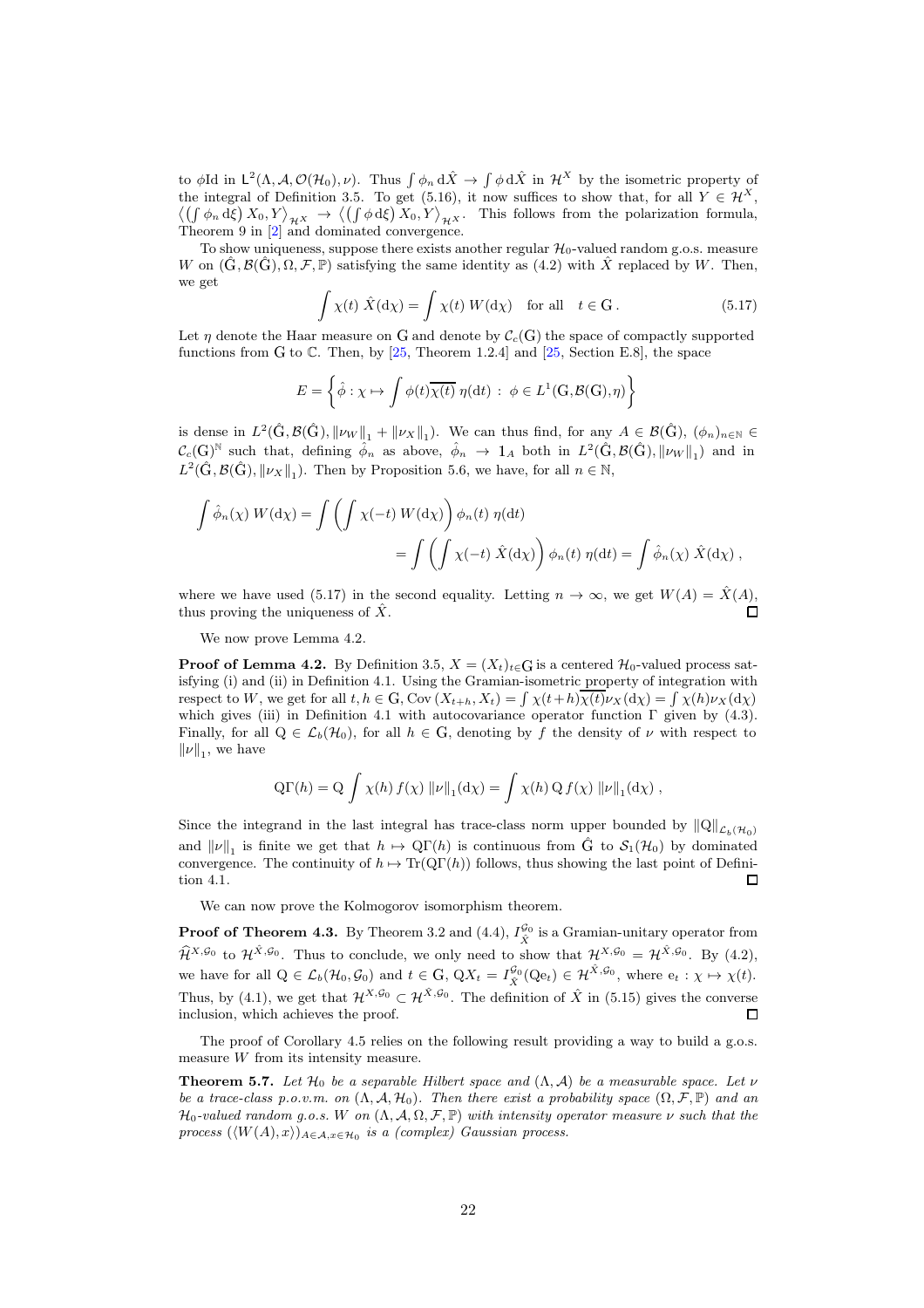*Proof.* Define  $\gamma : (\mathcal{H}_0 \times \mathcal{A})^2 \to \mathbb{C}$  by of

$$
\gamma((x,A);(y,B)) = x^{\mathsf{H}}\nu(A \cap B)y = \left[x^{\mathsf{H}}1_A, y^{\mathsf{H}}1_B\right]_{\nu},
$$

where we used the Gramian (3.4) with  $\mathcal{G}_0 = \mathbb{C}$ . Then it is easy to see  $\gamma$  is hermitian nonnegative definite in the sense that for all  $n \geq 1, x_1, \ldots, x_n \in \mathcal{H}_0, A_1, \ldots, A_n \in \mathcal{A}$  and  $a_1, \ldots, a_n \in \mathbb{C},$ 

$$
\sum_{i,j=1}^n a_i \overline{a_j} \gamma((x_i, A_i); (a_j, A_j)) \geq 0.
$$

Let  $(Z_{x,A})_{(x,A)\in\mathcal{H}_0\times\mathcal{A}}$  be the centered circularly symmetric Gaussian process complex with covariance  $\gamma$ . Let  $(\phi_n)_{0 \leq n \leq N}$  be a Hilbert basis of  $\mathcal{H}_0$ , with  $N = \dim \mathcal{H}_0 \in \{1, 2, \ldots, \infty\}$ . It is straightforward to show that for all  $A \in \mathcal{A}$ ,

$$
W(A) := \sum_{0 \le n < N} Z_{\phi_n, A} \, \phi_n
$$

is well defined in  $\mathcal{H} = \mathcal{M}(\Omega, \mathcal{F}, \mathcal{H}_0, \mathbb{P})$  and that the so defined W is a random g.o.s. with intensity operator measure  $\nu$ . П

We can now prove Corollary 4.5.

**Proof of Corollary 4.5.** The implication (i) $\Rightarrow$ (ii) follows from Theorem 4.1. Now suppose that (ii) holds. Let W be the Gaussian g.o.s. measure with intensity operator measure  $\nu$ obtained in Theorem 5.7. Then Assertion (i) follows from Lemma 4.2.  $\Box$ 

The proof of Theorem 4.6 is mainly contained in [3].

Proof of Theorem 4.6. The equivalence between (i) and (ii) is straightforward: to show that (i)⇒(ii), take an arbitrary  $x \in \mathcal{H}_0$  with unit norm and set  $Q_i = x x_i^H$  for  $i = 1, ..., n$ . To show that (ii) $\Rightarrow$ (i), take, for any  $x \in \mathcal{H}_0$ ,  $x_i = Q_i^H x$  for  $i = 1, \ldots, n$ . The equivalence between (ii), (iii) and (iv) is given by [3, Theorem 3]. The lastly stated fact that  $\nu$  is uniquely determined by (4.3) is a consequence of the uniqueness stated in the univariate Bochner theorem (recalled in Theorem 4.4) applied to  $\nu_x : A \mapsto x^{\mathsf{H}} \nu(A) x$  for all  $x \in \mathcal{H}_0$ .

Note that the proof of the implication (iv)  $\Rightarrow$  (ii) provided in [3, Theorem 3] uses dilation theory. We hereafter propose an alternative and more elementary proof of this implication. Suppose that (iv) holds. The continuity of Γ in w.o.t. follows immediately by dominated convergence and we now prove that it is of positive type as in Definition 4.5. Take some arbitrary  $n \in \mathbb{N}^*$ , and  $x_1, \dots, x_n \in \mathcal{H}_0$ . Let us define the  $\mathbb{C}^{n \times n}$ -valued measure  $\mu$  on on  $(\hat{G}, \mathcal{B}(\hat{G}))$  by

$$
\mu(A) = \begin{bmatrix} \langle \nu(A)x_1, x_1 \rangle_{\mathcal{H}_0} & \cdots & \langle \nu(A)x_n, x_1 \rangle_{\mathcal{H}_0} \\ \vdots & \ddots & \vdots \\ \langle \nu(A)x_1, x_n \rangle_{\mathcal{H}_0} & \cdots & \langle \nu(A)x_n, x_n \rangle_{\mathcal{H}_0} \end{bmatrix}.
$$

Then, by the Cauchy-Schwartz inequality, for all i,  $j \in [1, n]$ , the C-valued measure  $\mu_{i,j}$ :  $A \mapsto [\mu(A)]_{i,j}$  admits a density  $f_{i,j}$  with respect to the non-negative finite measure  $\|\mu\|_1$ :  $A \mapsto \|\mu(A)\|_1 = \text{Tr}(\mu(A))$  and the matrix-valued function  $f : \chi \mapsto (f_{i,j}(\chi))_{1 \le i,j \le n}$  is  $\|\mu\|_1$ -a.e. hermitian, non-negative semi-definite since, for all  $a \in \mathbb{C}^n$  and  $A \in \mathcal{B}(\hat{G})$ ,

$$
\int_A a^H f(\chi) a \|\mu\|_1 (d\chi) = a^H \mu(A) a = \left(\sum_{i=1}^n a_i x_i\right)^H \nu(A) \left(\sum_{i=1}^n a_i x_i\right) \ge 0.
$$

Then, for all  $t_1, \dots, t_n \in G$ , we have

$$
\sum_{i,j=1}^{n} \left\langle \Gamma(t_i - t_j) x_i, x_j \right\rangle_{\mathcal{H}_0} = \sum_{i,j=1}^{n} \int \chi(t_i) \overline{\chi(t_j)} \mu_{i,j}(\mathrm{d}\chi) = \sum_{i,j=1}^{n} \int \chi(t_i) \overline{\chi(t_j)} f_{i,j}(\chi) \|\mu\|_1(\mathrm{d}\chi)
$$

$$
= \int \underbrace{\left(\sum_{i,j=1}^{n} \chi(t_i) \overline{\chi(t_j)} f_{i,j}(\chi)\right)}_{\geq 0 \|\mu\|_1 \text{ a.e.}} \|\mu\|_1(\mathrm{d}\chi)
$$

$$
\geq 0.
$$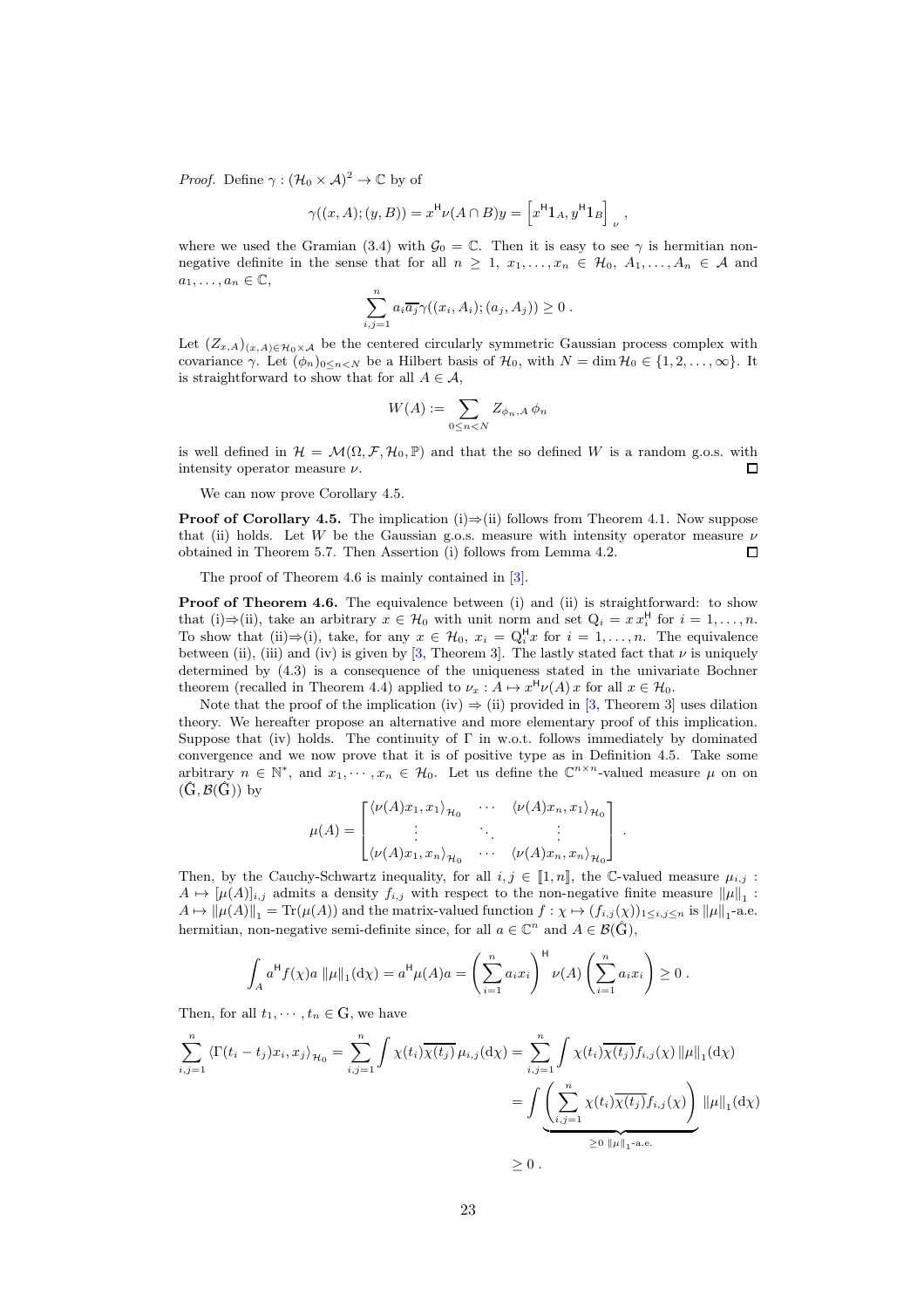The first line follows from (iv), the definition of  $\mu_{i,j}$  above and the definition of the integral as given by Theorem 9 in [2]. The second line follows from the definition of  $f_{i,j}$  and the third line from the above property of the matrix-valued function  $f$ . Hence we have shown (ii) and the proof of the implication is concluded.  $\Box$ 

We conclude this section with the proof of Corollary 4.7

Proof of Corollary 4.7. By definition of the autocovariance operator function of a weakly stationary process, it is straightforward to see that Assertion (i) implies Assertion (ii). Now, suppose that Assertion (ii) holds. By Corollary 4.5, we only need to prove Assertion (ii) of Corollary 4.5, which is what we almost get in Assertion (iv) of Theorem 4.6, except that we have to prove that, additionally,  $\nu$  is trace-class. Applying (4.3) with  $h = 0$ , we get that  $\nu(G) = \Gamma(0)$ , which is assumed to be in  $S_1(\mathcal{H}_0)$  in the present Assertion (ii). Thus by  $\Box$ Lemma 2.1,  $\nu$  is indeed trace-class and the proof is concluded.

#### 5.4 Filtering random g.o.s. measures and proofs of Section 4.2

Having a clear description of the modular spectral domain at hand, the results of Section 4.2, mainly Proposition 4.8, can be seen as a particular instance of the composition and inversion of operator-valued functions filtering a general random g.o.s. measure, which is the framework of this section. We first state a straightforward result, whose proof is omitted.

**Proposition 5.8.** *Let*  $(\Lambda, \mathcal{A})$  *be a measurable space,*  $\mathcal{H}_0$ ,  $\mathcal{G}_0$  *two separable Hilbert spaces. Let* W be an  $\mathcal{H}_0$ -valued random g.o.s. measure on  $(\Lambda, \mathcal{A}, \Omega, \mathcal{F}, \mathbb{P})$  with intensity operator measure  $\nu_W$ *. Let*  $\Phi \in \mathscr{L}^2(\Lambda, \mathcal{A}, \mathcal{O}(\mathcal{H}_0, \mathcal{G}_0), \nu_W)$ *. Then the mapping* 

$$
V: A \mapsto \int_{A} \Phi \, \mathrm{d}W = I_W^{\mathcal{G}_0}(1_A \Phi) \tag{5.18}
$$

*is a*  $\mathcal{G}_0$ -valued random g.o.s. measure on  $(\Lambda, \mathcal{A}, \Omega, \mathcal{F}, \mathbb{P})$  with intensity operator measure

$$
\Phi \nu_W \Phi^{\mathsf{H}} : A \mapsto \int_A \Phi \mathrm{d} \nu_W \Phi^{\mathsf{H}} ,
$$

*which is a well defined trace-class p.o.v.m.*

The g.o.s. V defined by (5.18) is said to admit the density  $\Phi$  with respect to W, and we write  $dV = \Phi dW$  (or, equivalently,  $V(d\lambda) = \Phi(\lambda)W(d\lambda)$ ). In the following definition, based on Proposition 5.8, we use a signal processing terminology where  $\Lambda$  is seen as a set of frequencies and  $\Phi$  is seen as a transfer operator function acting on the (random) input frequency distribution W.

**Definition 5.1** (Filter  $\hat{F}_{\Phi}(W)$  acting on a random g.o.s. measure in  $\hat{S}_{\Phi}$ ). Let  $(\Lambda, \mathcal{A})$  be a *measurable space,* H0*,* G<sup>0</sup> *two separable Hilbert spaces. For a given transfer operator function*  $\Phi \in \mathbb{F}_{\mathcal{O}}(\Lambda, \mathcal{A}, \mathcal{H}_0, \mathcal{G}_0)$ *, we denote by*  $\hat{\mathcal{S}}_{\Phi}(\Omega, \mathcal{F}, \mathbb{P})$  *the set of*  $\mathcal{H}_0$ *-valued random g.o.s. measures on*  $(\Lambda, \mathcal{A}, \Omega, \mathcal{F}, \mathbb{P})$  *whose intensity operator measures*  $\nu_W$  *satisfy*  $\Phi \in \mathscr{L}^2(\Lambda, \mathcal{A}, \mathcal{O}(\mathcal{H}_0, \mathcal{G}_0), \nu_W)$ . *Then, for any*  $W \in \hat{\mathcal{S}}_{\Phi}(\Omega, \mathcal{F}, \mathbb{P})$ *, we say that the random*  $\mathcal{G}_0$ *-valued q.o.s. measure* V *defined by (5.18) is the output of the filter with transfer operator function* Φ *applied to the input g.o.s. measure W*, and we denote  $V = \hat{F}_{\Phi}(W)$ .

Now, consider the filtering, using Definition 5.1,  $V = \hat{F}_{\Phi}(W)$  for a random g.o.s. measure W and a transfer function  $\Phi \in \mathscr{L}^2(\Lambda, \mathcal{A}, \mathcal{O}(\mathcal{H}_0, \mathcal{G}_0), \nu_W)$ . The goal of this section is, given another separable Hilbert space  $\mathcal{I}_0$ , to characterize the transfer functions  $\Psi$  valued in  $\mathcal{O}(\mathcal{G}_0, \mathcal{I}_0)$ which can be used to filter the g.o.s. measure  $V$ . Taking  $W$  to be the Cramér representation  $\hat{X}$  of a weakly stationary process  $X$ , we will get the already stated Proposition 4.8 on the composition of linear filters as a byproduct.

According to Proposition 5.8,  $\Psi$  must be square-integrable with respect to  $\nu_V = \Phi \nu_W \Phi^H$ and this turns out to be equivalent to checking that  $\Psi\Phi$  is square integrable with respect to  $\nu_W$  as stated in the following theorem. We recall that  $\Psi\Phi$  is the pointwise composition, that is,  $\Psi \Phi : \lambda \mapsto \Psi(\lambda) \circ \Phi(\lambda)$  and is defined whenever the image of  $\Phi(\lambda)$  is included in the domain of  $\Psi(\lambda)$ . We first need the following lemma, which will be used in the proof of Theorem 5.10.

**Lemma 5.9.** *Let*  $\mathcal{H}_0$ *,*  $\mathcal{G}_0$ *,*  $\mathcal{I}_0$  *be separable Hilbert spaces and*  $Q \in \mathcal{O}(\mathcal{G}_0, \mathcal{I}_0)$ *,*  $T \in \mathcal{K}(\mathcal{H}_0, \mathcal{G}_0)$ *. The following assertions hold.*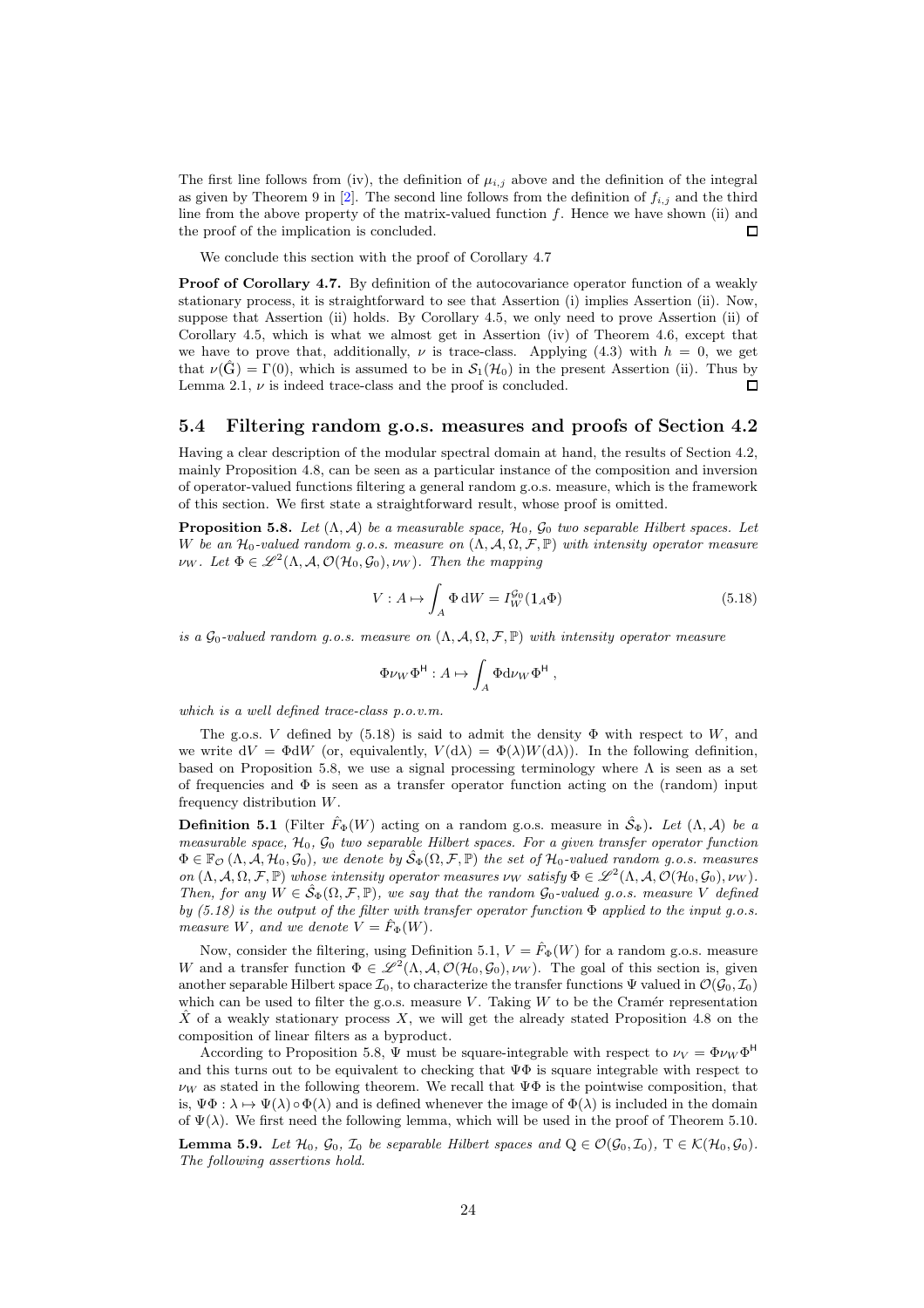- $(i)\ \operatorname{Im}(\left|\mathbf{T}^{\mathsf{H}}\right|) = \operatorname{Im}(\mathbf{T}).$
- $(ii)\;\; \textit{If} \; {\rm Im}(T) \subset \mathcal D(Q), \; \textit{then} \; \; (QT)(QT)^{\mathsf{H}} = (Q\left|T^{\mathsf{H}}\right|)(Q\left|T^{\mathsf{H}}\right|)^{\mathsf{H}}.$
- $(iii)$  If  $\text{Im}(T) \subset \mathcal{D}(Q)$ , then  $QT \in \mathcal{S}_2(\mathcal{H}_0, \mathcal{I}_0)$  if and only if  $Q|T^H| \in \mathcal{S}_2(\mathcal{G}_0, \mathcal{I}_0)$ . In this case  $\left\|\mathrm{QT}\right\|_2 = \left\|\mathrm{Q}\left|\mathrm{T}^\textsf{H}\right|\right\|_2.$

*Proof.* For convenience, we only consider the case where the spaces have infinite dimensions. The singular values decomposition of T yields for two orthonormal sequences  $(\psi_n)_{n\in\mathbb{N}}\in\mathcal{G}_0^{\mathbb{N}}$ and  $(\phi_n)_{n \in \mathbb{N}} \in \mathcal{H}_0^{\mathbb{N}},$ 

$$
\mathrm{T} = \sum_{n \in \mathbb{N}} \sigma_n \psi_n \otimes \phi_n \quad \text{and} \quad \left| \mathrm{T}^{\mathsf{H}} \right| = \sum_{n \in \mathbb{N}} \sigma_n \psi_n \otimes \psi_n .
$$

**Proof of (i).** We have  $\text{Im}(\mathbf{T}) = \left\{ \sum_{n \in \mathbb{N}} \sigma_n x_n \psi_n : (x_n)_{n \in \mathbb{N}} \in \ell^2(\mathbb{N}) \right\} = \text{Im}(|\mathbf{T}^{\mathsf{H}}|).$ **Proof of (ii).** By the first point both compositions QT and  $Q|T^{\hat{H}}|$  make sense. Consider the polar decomposition of  $T^{\mathsf{H}}$ :  $T^{\mathsf{H}} = U |T^{\mathsf{H}}|$ , with  $U = \sum_{n \in \mathbb{N}} \phi_n \otimes \psi_n$ . Then  $T = |T^{\mathsf{H}}| U^{\mathsf{H}}$ and

$$
(QT)(QT)^{H} = \left(Q \left| T^{H} \right| \right) U^{H} U \left( Q \left| T^{H} \right| \right)^{H} = \left(Q \left| T^{H} \right| \right) \left(Q \left| T^{H} \right| \right)^{H},
$$

where we used that  $|T^{\mathsf{H}}| U^{\mathsf{H}} U = |T^{\mathsf{H}}|$ .

**Proof of (iii).** We have that  $\overline{QT} \in \mathcal{S}_2(\mathcal{H}_0, \mathcal{I}_0)$  if and only if  $(QT)(QT)^H \in \mathcal{S}_1(\mathcal{I}_0)$ , which is equivalent to  $Q|T^H| \in \mathcal{S}_2(\mathcal{G}_0, \mathcal{I}_0)$  by the previous point.  $\Box$ 

We can now derive the main result of this section.

**Theorem 5.10.** *Let*  $(\Lambda, \mathcal{A})$  *be a measurable space,*  $\mathcal{H}_0$ ,  $\mathcal{G}_0$ ,  $\mathcal{I}_0$  *separable Hilbert spaces and*  $\nu$  *a trace-class p.o.v.m. on*  $(\Lambda, \mathcal{A}, \mathcal{H}_0)$ *. Let*  $\Phi \in \mathscr{L}^2(\Lambda, \mathcal{A}, \mathcal{O}(\mathcal{H}_0, \mathcal{G}_0), \nu)$  *and*  $\Psi \in \mathbb{F}_{\mathcal{O}}(\Lambda, \mathcal{A}, \mathcal{G}_0, \mathcal{I}_0)$ *.*  $Define \ \Phi \nu \Phi^{\text{H}}: A \mapsto \int_A \Phi d\nu \Phi^{\text{H}} = [1_A \Phi, 1_A \Phi]_{\nu}$ , which is a trace-class p.o.v.m. on  $(\Lambda, \mathcal{A}, \mathcal{G}_0)$ . *Then*

$$
\Psi \in \mathscr{L}^2(\Lambda, \mathcal{A}, \mathcal{O}(\mathcal{G}_0, \mathcal{I}_0), \Phi \nu \Phi^{\mathsf{H}}) \Leftrightarrow \Psi \Phi \in \mathscr{L}^2(\Lambda, \mathcal{A}, \mathcal{O}(\mathcal{H}_0, \mathcal{I}_0), \nu) .
$$
 (5.19)

*Moreover, the following assertions hold.*

- (a) For all  $\Psi, \Theta \in \mathscr{L}^2(\Lambda, \mathcal{A}, \mathcal{O}(\mathcal{G}_0, \mathcal{I}_0), \Phi \nu \Phi^{\mathsf{H}})$ , we have  $(\Psi \Phi) \nu (\Theta \Phi)^{\mathsf{H}} = \Psi (\Phi \nu \Phi^{\mathsf{H}}) \Theta^{\mathsf{H}}$ .
- *(b) The mapping* Ψ 7→ ΨΦ *is a well defined Gramian-isometric operator from*  $\mathsf{L}^2(\Lambda, \mathcal{A}, \mathcal{O}(\mathcal{G}_0, \mathcal{I}_0), \Phi \nu \Phi^{\mathsf{H}})$  *to*  $\mathsf{L}^2(\Lambda, \mathcal{A}, \mathcal{O}(\mathcal{H}_0, \mathcal{I}_0), \nu)$ *.*
- (c) If moreover  $\Phi$  *is injective*  $\|\nu\|_1$ -a.e., then  $\Phi^{-1} \in \mathscr{L}^2(\Lambda, \mathcal{A}, \mathcal{O}(\mathcal{G}_0, \mathcal{H}_0), \Phi \nu \Phi^{\mathsf{H}})$ , where *we define*  $\Phi^{-1}(\lambda) := (\Phi(\lambda)|_{\mathcal{D}(\Phi(\lambda))\to \text{Im}(\Phi(\lambda))})^{-1}$  *with domain*  $\text{Im}(\Phi(\lambda))$  *for all*  $\lambda \in$  $\{\Phi \text{ is injective}\}\$ and  $\Phi^{-1}(\lambda) = 0$  otherwise.

*Proof.* Let  $\mu$  be a dominating measure for  $\|\nu\|_1$  and  $g = \frac{d\nu}{d\mu}$ , then, by definition of  $\Phi \nu \Phi^{\mathsf{H}}$ ,  $\mu$ also dominates  $\|\Phi\nu\Phi^{\text{H}}\|_1$  and  $\frac{d\Phi\nu\Phi^{\text{H}}}{d\mu} = (\Phi g^{1/2})(\Phi g^{1/2})^{\text{H}}$ . Hence,  $\left(\frac{d\Phi\nu\Phi^{\text{H}}}{d\mu}\right)^{1/2} = \left|(\Phi g^{1/2})^{\text{H}}\right|$ and we get, by Proposition 5.3,

$$
\Psi \in \mathscr{L}^2(\Lambda, \mathcal{A}, \mathcal{O}(\mathcal{H}_0, \mathcal{I}_0), \Phi \nu \Phi^{\mathsf{H}}) \Leftrightarrow \begin{cases} \mathrm{Im} \left| (\Phi g^{1/2})^{\mathsf{H}} \right| \subset \mathcal{D}(\Psi) \ \mu\text{-a.e.} \\ \Psi \left| (\Phi g^{1/2})^{\mathsf{H}} \right| \in \mathcal{L}^2(\Lambda, \mathcal{A}, \mathcal{S}_2(\mathcal{G}_0, \mathcal{I}_0), \mu) \\ \Leftrightarrow \begin{cases} \mathrm{Im} g^{1/2} \subset \mathcal{D}(\Psi \Phi) \ \mu\text{-a.e.} \\ \Psi \Phi g^{1/2} \in \mathcal{L}^2(\Lambda, \mathcal{A}, \mathcal{S}_2(\mathcal{H}_0, \mathcal{I}_0), \mu) \\ \Leftrightarrow \Psi \Phi \in \mathscr{L}^2(\Lambda, \mathcal{A}, \mathcal{O}(\mathcal{H}_0, \mathcal{I}_0), \nu) \end{cases}, \end{cases}
$$

where the second equivalence comes from Lemma 5.9 and the fact that for all  $\lambda \in$  $(\Lambda, \mathcal{D}(\Psi(\lambda)\Phi(\lambda))$  is the preimage of  $\mathcal{D}(\Psi(\lambda))$  by  $\Phi(\lambda)$  which gives that  $\text{Im}(g^{1/2}(\lambda)) \subset$  $\mathcal{D}(\Psi(\lambda)\Phi(\lambda))$  if and only if  $\text{Im}(\Phi(\lambda)g^{1/2}(\lambda)) \subset \mathcal{D}(\Psi(\lambda)).$ 

We now prove Assertion (a). For  $\Psi, \Theta \in \mathscr{L}^2(\Lambda, \mathcal{A}, \mathcal{O}(\mathcal{G}_0, \mathcal{I}_0), \Phi \nu \Phi^{\mathsf{H}})$  and  $A \in \mathcal{A}$ , we have

$$
(\Psi\Phi)\nu(\Theta\Phi)^{\mathsf{H}}(A) = \int_{A} \left( \Psi\Phi g^{1/2} \right) \left( \Theta\Phi g^{1/2} \right)^{\mathsf{H}} \mathrm{d}\mu = \int_{A} \left( \Psi \left| (\Phi g^{1/2})^{\mathsf{H}} \right| \right) \left( \Theta \left| (\Phi g^{1/2})^{\mathsf{H}} \right| \right)^{\mathsf{H}} \mathrm{d}\mu
$$
  
=  $\Psi(\Phi\nu\Phi^{\mathsf{H}})\Theta^{\mathsf{H}}(A)$ ,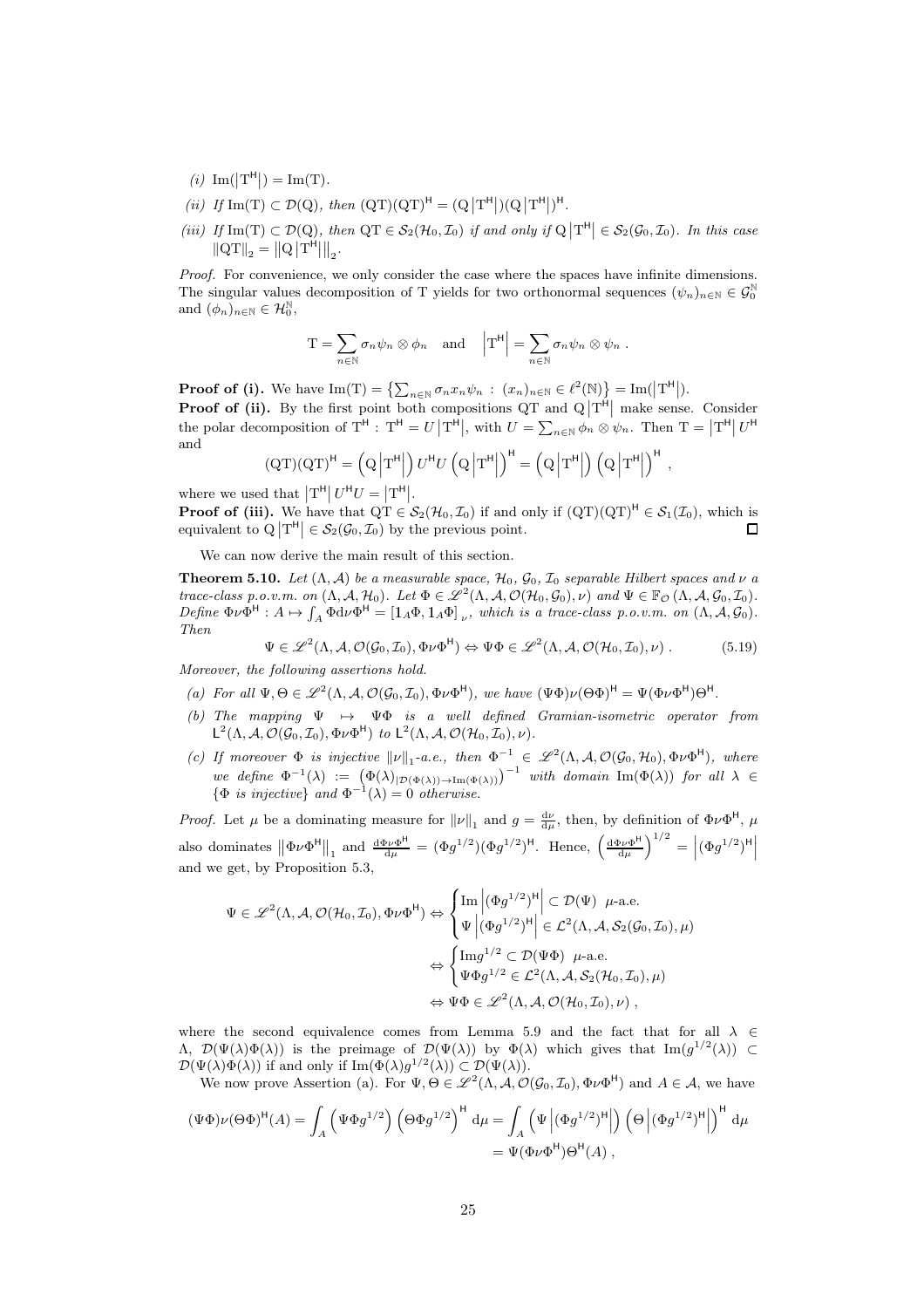where the second equality holds by Lemma 5.9. Assertion (a) follows as well as Assertion (b) by taking  $A = \Lambda$ . Finally, to show Assertion (c), suppose that  $\Phi$  is injective  $\|\nu\|_1$ -a.e. then  $\Phi^{-1}\Phi : \lambda \mapsto \mathrm{Id}_{\mathcal{H}_0}1_{\{\Phi(\lambda)\text{ is injective}\}}$  is in  $\mathscr{L}^2(\Lambda, \mathcal{A}, \mathcal{O}(\mathcal{H}_0), \nu)$  which gives that  $\Phi^{-1} \in \mathscr{L}^2(\Lambda, \mathcal{A}, \mathcal{O}(\mathcal{G}_0, \mathcal{H}_0), \Phi \nu \Phi^{\mathsf{H}})$  by Assertion (a).

We deduce the following corollary on the composition and inversion for random g.o.s. measures.

Corollary 5.11 (Composition and inversion of filters on random g.o.s. measures). *Let* (Λ, A) *be a measurable space,*  $\mathcal{H}_0$ ,  $\mathcal{G}_0$  *two separable Hilbert spaces, and*  $\Phi \in \mathbb{F}_{\mathcal{O}}(\Lambda, \mathcal{A}, \mathcal{H}_0, \mathcal{G}_0)$ *. Let*  $W \in \hat{\mathcal{S}}_{\Phi}(\Omega, \mathcal{F}, \mathbb{P})$  *with intensity operator measure*  $\nu_W$ *. Then three following assertions hold.* 

- *(i) For any separable Hilbert space*  $\mathcal{I}_0$ *, we have*  $\mathcal{H}^{\hat{F}_{\Phi}(W), \mathcal{I}_0} \subseteq \mathcal{H}^{W, \mathcal{I}_0}$ *.*
- *(ii)* For any separable Hilbert space  $\mathcal{I}_0$  and all  $\Psi \in \mathbb{F}_{\mathcal{O}}(\Lambda, \mathcal{A}, \mathcal{G}_0, \mathcal{I}_0)$ , we have  $W \in$  $\mathcal{S}_{\Psi\Phi}(\Omega, \mathcal{F}, \mathbb{P})$  *if and only if*  $\hat{F}_{\Phi}(W) \in \mathcal{S}_{\Psi}(\Omega, \mathcal{F}, \mathbb{P})$ *, and in this case, we have*

$$
\hat{F}_{\Psi} \circ \hat{F}_{\Phi}(W) = \hat{F}_{\Psi\Phi}(W). \tag{5.20}
$$

*(iii)* Suppose that  $\Phi$  *is injective*  $\|\nu_W\|_1$ -a.e. Then  $W = F_{\Phi^{-1}} \circ F_{\Phi}(W)$ *, where*  $\Phi^{-1}$  *is defined as in Assertion (c) of Theorem 5.10. Moreover, Assertion (i) above holds with*  $\subseteq$ *replaced by*  $\cong$  *.* 

*Proof.* **Proof of Assertion (i).** This follows from Assertion (b) of Theorem 5.10 and Theorem 3.2.

**Proof of Assertion (ii).** If  $W \in \hat{\mathcal{S}}_{\Phi}(\Omega, \mathcal{F}, \mathbb{P})$ , then the equivalence between  $W \in$  $\hat{\mathcal{S}}_{\Psi\Phi}(\Omega,\mathcal{F},\mathbb{P})$  and  $\hat{F}_{\Phi}(W) \in \hat{\mathcal{S}}_{\Psi}(\Omega,\mathcal{F},\mathbb{P})$  is just another formulation of the equivalence (5.19) with  $\nu = \nu_W$ . Suppose that it holds and set  $V := \hat{F}_{\Phi}(W)$  so that  $\nu_V = \Phi \nu \Phi^H$  and (5.20) means that, for all  $\Psi \in \mathcal{L}^2(\Lambda, \mathcal{A}, \mathcal{O}(\mathcal{G}_0, \mathcal{I}_0), \nu_V)$  and  $A \in \mathcal{A}, \int_A \Psi dV = \int_A \Psi \Phi dW$ . Replacing  $\Psi$  by  $\Psi_{1}$ , it is sufficient to show this identity with  $A = \Lambda$ . Using that the integral with respect to a random g.o.s. measure is Gramian-isometric and Assertion (b) of Theorem 5.10, the mappings  $\Psi \mapsto \int \Psi \, dV$  and  $\Psi \mapsto \int \Psi \Phi \, dW$  are Gramian-isometric from  $\mathsf{L}^2(\Lambda, \mathcal{A}, \mathcal{O}(\mathcal{G}_0, \mathcal{I}_0), \Phi \nu_W \Phi^{\mathsf{H}})$  to  $\mathcal{M}(\Omega, \mathcal{F}, \mathcal{I}_0, \mathbb{P})$ . Hence by Theorem 5.4, they coincide on the whole space if they coincide on all  $\Psi = 1_A \mathbb{Q}$  for  $A \in \mathcal{A}$  and  $\mathbb{Q} \in \mathcal{L}_b(\mathcal{G}_0, \mathcal{I}_0)$ . To conclude the proof of Assertion (ii), it is thus enough to prove that, for all  $A \in \mathcal{A}$  and  $Q \in \mathcal{L}_b(\mathcal{G}_0, \mathcal{I}_0)$ ,  $\int_A Q dV = \int_A Q \Phi dW$ . This identity follows from the definition of  $V$  and the fact that on both sides the operator  $Q$  can be moved in front of the integrals. This latter fact directly follows from the definition of the integral for the left-hand side and for the right-hand side when  $\Phi = 1_B$  for some  $B \in \mathcal{A}$ , which extends to all  $\Phi$  by observing that  $\Phi \mapsto \int Q\Phi dW$  and  $\Phi \mapsto Q\int \Phi dW$  are continuous on  $\mathsf{L}^2(\Lambda, \mathcal{A}, \mathcal{O}(\mathcal{H}_0, \mathcal{G}_0), \nu_W)$ .

Proof of Assertion (iii). Continuing with the setting of the proof of the previous point, we now suppose that  $\Phi$  is injective  $\|\nu_W\|_1$ -a.e. Assertions (c) and (a) of Theorem 5.10 give that  $\Phi^{-1} \in \mathscr{L}^2(\Lambda, \mathcal{A}, \mathcal{O}(\mathcal{G}_0, \mathcal{H}_0), \nu_V)$  (*i.e.*  $V \in \hat{\mathcal{S}}_{\Phi^{-1}}(\Omega, \mathcal{F}, \mathbb{P})$ ) and  $\Phi^{-1} \nu_V (\Phi^{-1})^H = \nu_W$ . Hence, writing Relation (5.20) with  $\Psi = \Phi^{-1}$ , we get  $\hat{F}_{\Phi^{-1}}(V) = \hat{F}_{\Phi^{-1}\Phi}(W) = W$ . Moreover, reversing the roles of W and V in assertion (i) gives the embedding  $\mathcal{H}^{W,\mathcal{I}_0} \subseteq \mathcal{H}^{\hat{F}_{\Phi}(W),\mathcal{I}_0}$ which, with Assertion (i), allow us to conclude that  $\mathcal{H}^{W,\mathcal{I}_0} \cong \mathcal{H}^{\hat{F}_{\Phi}(W),\mathcal{I}_0}$ .  $\Box$ 

We conclude this section with the proof of Proposition 4.8.

Proof of Proposition 4.8. Using the Gramian-unitary operator between the modular time domain and the modular spectral domain, this result is a direct application of Corollary 5.11 with  $\Lambda = \hat{G}$  and  $\mathcal{A} = \mathcal{B}(\hat{G})$  and  $W = \hat{X}$ .  $\Box$ 

#### 5.5 Proofs of Section 4.3

The goal of this section is to provide a proof of Lemma 4.9. Before that, let us recall essential facts about the diagonalization of compact positive operators. Let  $\mathcal{H}_0$  be a separable Hilbert space of dimension  $N \in \{1, \dots, +\infty\}, (\Lambda, \mathcal{A})$  be a measurable space and  $\Phi \in \mathbb{F}_{s}(\Lambda, \mathcal{A}, \mathcal{H}_{0})$ such that for all  $\lambda \in \Lambda$ ,  $\Phi(\lambda) \in S_1^+(\mathcal{H}_0)$ . Then, in this case, for any  $\lambda \in \Lambda$ ,  $\Phi(\lambda)$  admits the eigendecomposition

$$
\Phi(\lambda) = \sum_{0 \le n < N} \sigma_n(\lambda) \phi_n(\lambda) \otimes \phi_n(\lambda) \,, \tag{5.21}
$$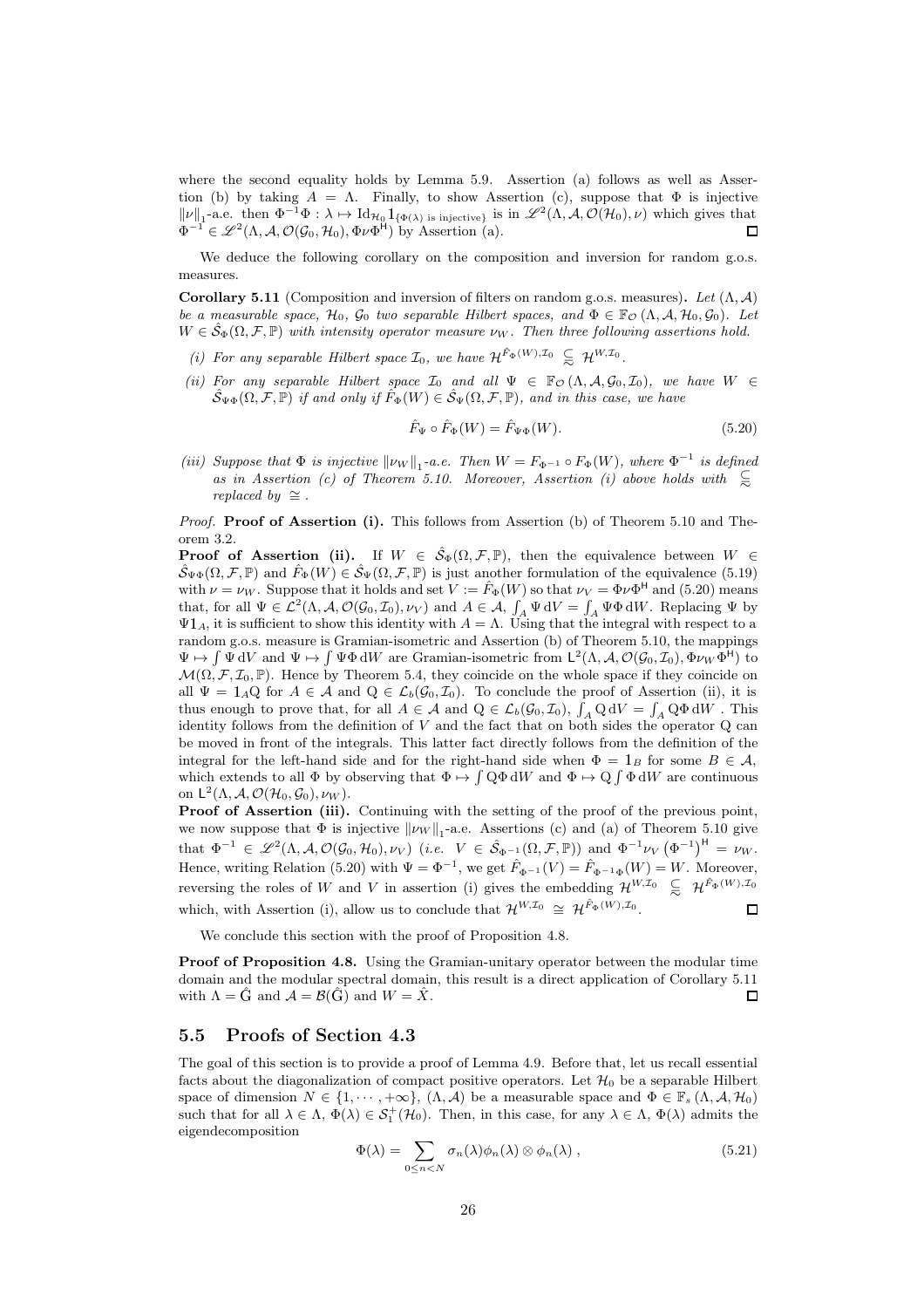where the series converges in operator norm and the family  $(\phi_n(\lambda))_{0 \leq n \leq N}$  is orthonormal. Moreover, we have

$$
\mathrm{Tr}(\Phi(\lambda)) = \sum_{0 \leq n < N} \sigma_n(\lambda) < +\infty \; .
$$

The following theorem shows that such a decomposition can be constructed in a way which makes the eigenvalues and eigenvectors measurable as functions of  $\lambda$ . We recall that the weak topology on  $\mathcal{H}_0$  is defined as the smallest topology which makes the functions  $\{x^H : x \in \mathcal{H}_0\}$ continuous.

**Theorem 5.12.** *Let*  $\mathcal{H}_0$  *be a separable Hilbert space and*  $(\Lambda, \mathcal{A})$  *be a measurable space. Let*  $\Phi \in$  $\mathbb{F}_s(\Lambda, \mathcal{A}, \mathcal{H}_0)$  such that for all  $\lambda \in \Lambda$ ,  $\Phi(\lambda) \in \mathcal{S}_1^+(\mathcal{H}_0)$ . Then the pairs  $\{(\sigma_n, \phi_n) : 0 \leq n \leq N\}$ *in* (5.21) *can be taken so that for all*  $0 \leq n < N$ ,  $\sigma_n$  *is measurable from*  $(\Lambda, \mathcal{A})$  *to*  $(\mathbb{R}^+, \mathcal{B}(\mathbb{R}^+))$ *and*  $\phi_n$  *is measurable from*  $(\Lambda, \mathcal{A})$  *to*  $(\mathcal{H}_0, \mathcal{B}(\mathcal{H}_0))$ *.* 

*Proof.* The construction of the eigenvalues and eigenvectors is done iteratively using the Measurable Maximum Theorem (see [1, Theorem 18.19]) on  $\Lambda \times \bar{B}_{0,1}$ , where  $\bar{B}_{0,1}$  denotes the closed unit ball of  $\mathcal{H}_0$ , which is compact metrizable for the weak topology by the Banach-Alaoglu theorem and [1, Theorem 6.32]. As in [1, Definition 17.1], a *correspondence*  $\varphi$  from  $\Lambda$  to  $\bar{B}_{0,1}$ , denoted by  $\varphi : \Lambda \to \bar{B}_{0,1}$ , is a mapping which assigns each element of  $\Lambda$  to a subset of  $B_{0.1}$ .

Construction of  $(\sigma_1, \phi_1)$ : Define

$$
f: \begin{array}{ccc} \Lambda \times \bar{B}_{0,1} & \to & \mathbb{R}_+ \\ (\lambda,x) & \mapsto & \langle \Phi(\lambda)x,x \rangle_{\mathcal{H}_0} \end{array}.
$$

Then, for all  $x \in \overline{B}_{0,1}$ , the mapping  $\lambda \mapsto f(\lambda, x)$  is measurable. Moreover, for all  $\lambda \in \Lambda$ , considering the eigendecomposition of  $\Phi(\lambda)$ , the mapping  $x \mapsto f(\lambda, x)$  can be written as the uniform limit of continuous functions (for the weak topology on  $\bar{B}_{0,1}$ ) hence it is continuous for the weak topology on  $\bar{B}_{0,1}$ . Finally, the correspondence

$$
\varphi: \begin{array}{c} \Lambda \twoheadrightarrow \bar{B}_{0,1} \\ \lambda \mapsto \bar{B}_{0,1} \end{array}
$$

is weakly measurable (in the sense of [1, Definition 18.1]) with nonempty compact values (for the weak topology). Therefore the Measurable Maximum Theorem [1, Theorem 18.19] gives that  $m: \lambda \mapsto \max_{x \in \bar{B}_{0,1}} f(\lambda, x)$  is measurable and that there exists a function  $g: \Lambda \to \bar{B}_{0,1}$ such that for all  $\lambda \in \Lambda$ ,  $g(\lambda) \in \text{argmax}_{x \in \bar{B}_{0,1}} f(\lambda, x)$  and g is measurable from  $\Lambda$  to  $\bar{B}_{0,1}$ endowed with the Borel  $\sigma$ -field  $\mathcal{B}_{w}(\mathcal{H}_0)$  generated by the weak topology. This implies the usual measurability with respect to the  $\sigma$ -field  $\mathcal{B}(\mathcal{H}_0)$  generated by the norm topology because, for all  $x \in \mathcal{H}_0$ , the mapping  $y \mapsto ||x - y||_{\mathcal{H}_0}$  is measurable from  $(\mathcal{H}_0, \mathcal{B}_w(\mathcal{H}_0))$  to  $(\mathbb{R}_+, \mathcal{B}(\mathbb{R}_+)).$ We set  $\sigma_0 = m$  and  $\phi_0 = g$ . Then, from the definitions of f, m and g, that  $\sigma_0(\lambda)$  is the largest eigenvalue of  $\Phi(\lambda)$  and that  $\phi_0(\lambda)$  is an eigenvector with eigenvalue  $\sigma_0(\lambda)$ .

**Construction of**  $(\sigma_n, \phi_n)$ : Assume we have constructed *n* measurable functions  $\overline{\sigma_0, \cdots, \sigma_{n-1}}$  and  $\phi_0, \cdots, \phi_{n-1}$  satisfying for all  $\lambda \in \Lambda$ ,  $\sigma_0(\lambda) \geq \cdots \geq \sigma_{n-1}(\lambda)$ , and  $(\phi_0(\lambda), \cdots, \phi_{n-1}(\lambda))$  is an orthonormal family where for all  $0 \leq i \leq n-1$ ,  $\phi_i(\lambda) \in$  $\ker(\Phi(\lambda) - \sigma_i(\lambda) \mathrm{Id}_{\mathcal{H}_0})$ . Then, as in the initialization step, the function

$$
f: \begin{array}{ccc} \Lambda \times \bar{B}_{0,1} & \to & \mathbb{R}_+ \\ (\lambda, x) & \mapsto & \langle \Phi(\lambda)x, x \rangle_{\mathcal{H}_0} - \sum_{i=1}^{n-1} \sigma_i(\lambda) \left| \langle x, \phi_i(\lambda) \rangle_{\mathcal{H}_0} \right|^2 \end{array}.
$$

is measurable in  $\lambda$  and continuous in x (for the weak topology) and the correspondence

$$
\varphi: \begin{array}{ccc} \Lambda & \twoheadrightarrow & \bar{B}_{0,1} \\ \lambda & \mapsto & \bar{B}_{0,1} \cap \mathrm{Span}\left(\phi_0(\lambda), \cdots, \phi_{n-1}(\lambda)\right)^\perp \end{array}
$$

is weakly measurable (in the sense of [1, Definition 18.1]) because of [1, Corollary 18.8 and Lemma 18.2]) and the fact that  $\varphi(\lambda) = \left\{ x \in \bar{B}_{0,1} : \sum_{i=0}^{n-1} \left| \langle x, \phi_i(\lambda) \rangle_{\mathcal{H}_0} \right| \right\}$  $\begin{cases} 2 = 0 \end{cases}$  and has nonempty compact values (because  $\varphi(\lambda)$  is a closed subset of  $\overline{B}_{0,1}$  for the weak topology hence is compact for this topology). Hence, as previously, the Measurable Maximum Theorem gives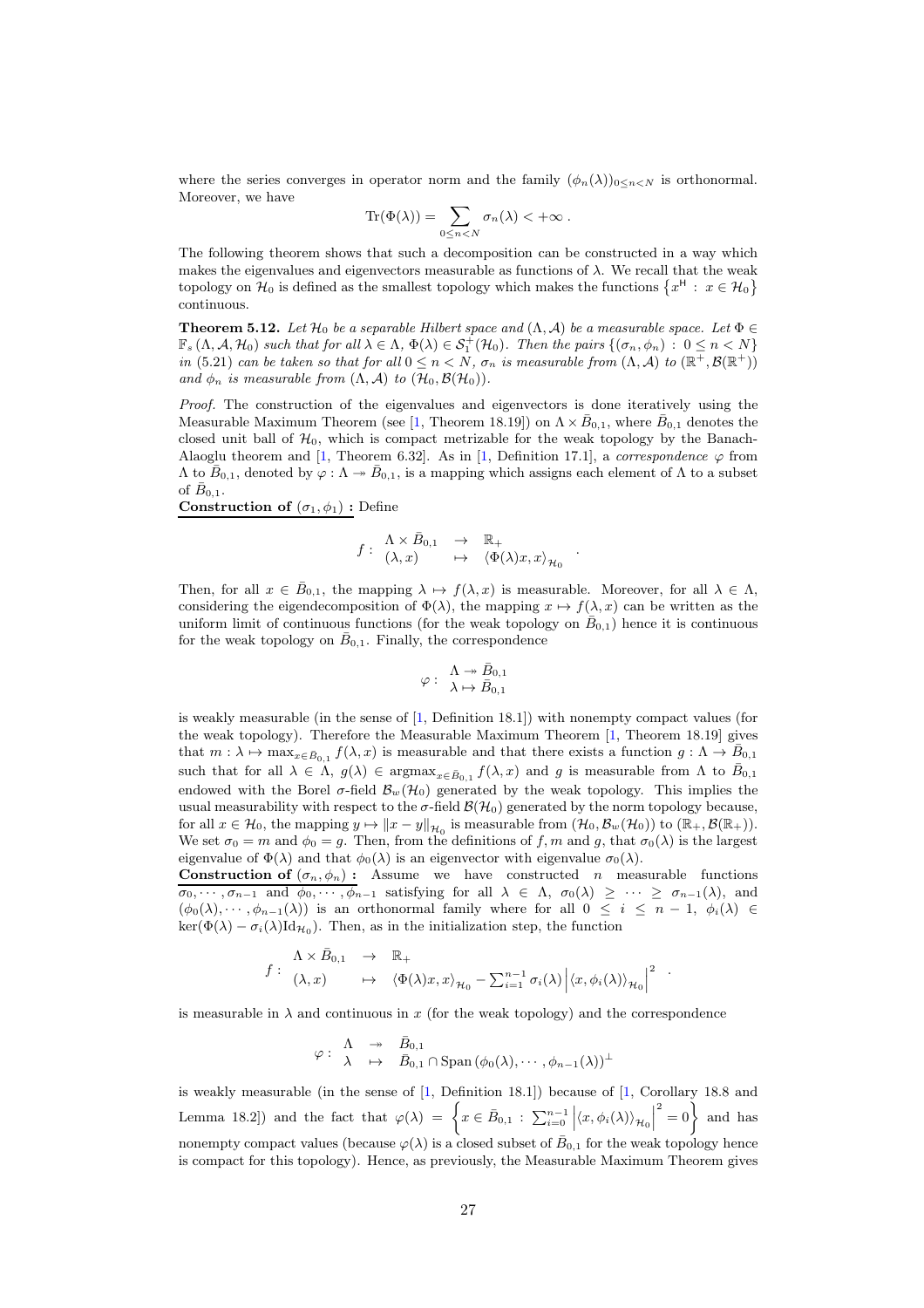that  $m : \lambda \mapsto \max_{x \in \varphi(\lambda)} f(\lambda, x)$  is measurable and that there exists a measurable function  $g: \Lambda \to \mathcal{H}_0$  such that for all  $\lambda \in \Lambda$ ,  $g(\lambda) \in \text{argmax}_{x \in \varphi(\lambda)} f(\lambda, x)$ . We set  $\sigma_n = m$  and  $\phi_n = g$ . Then, from the definitions of f, m and g, we get that  $\sigma_n(\lambda) \leq \sigma_{n-1}(\lambda)$  is the  $(n+1)$ -th largest eigenvalue of  $\Phi(\lambda)$  (because it is the largest eigenvalue of  $\Phi(\lambda) - \sum_{i=0}^{n-1} \sigma_i(\lambda) \phi_i(\lambda) \otimes \phi_i(\lambda)$ ) and that  $\phi_n(\lambda)$  is an eigenvector with eigenvalue  $\sigma_n(\lambda)$  and is orthogonal to  $\phi_0, \dots, \phi_{n-1}$ .  $\Box$ 

We can now prove Lemma 4.9.

**Proof of Lemma 4.9.** We provide a proof in the case where  $N = \infty$  as the finite dimensional case is easier. Let  $f \in L^1(\Lambda, \mathcal{A}, \mathcal{S}_1^+(\mathcal{H}_0), \mu)$  be the density of  $\nu$  with respect to  $\mu$ . We assume without loss of generality that  $f(\lambda) \in \mathcal{S}_1(\mathcal{H}_0)^+$  for all  $\lambda \in \hat{G}$  (rather than for  $\mu$ -almost every  $\lambda$ ). Using Theorem 5.12 we can write

$$
f(\lambda) = \sum_{n=0}^{+\infty} \sigma_n(\lambda) \phi_n(\lambda) \otimes \phi_n(\lambda) , \qquad (5.22)
$$

where  $(\sigma_n(\lambda))_{n\in\mathbb{N}}$  is non-decreasing and converges to zero and  $(\phi_n(\lambda))_{n\in\mathbb{N}}$  satisfies (ii). Moreover, for all  $\lambda \in \Lambda$ ,  $\sum_{n} \sigma_n(\lambda) = ||f(\lambda)||_1 < \infty$ , and we get Assertions (i) and (iii).

It only remains to prove (iv)–(vi), which we now proceed to do. By  $(5.22)$  and the previously proved assertions, we get that for all  $n \in \mathbb{N}$  and all  $\lambda \in \Lambda$ ,  $\left\| \phi_n^{\mathsf{H}} f^{1/2}(\lambda) \right\|$  $\sum_{n=1}^{\infty}$  $\sigma_n(\lambda) \leq ||f(\lambda)||_1$ . Hence  $\phi_n^H f^{1/2} \in L^2(\Lambda, \mathcal{A}, \mathcal{S}_2(\mathcal{H}_0, \mathbb{C}), \nu)$  and Proposition 5.3 gives that  $\phi_n^H \in L^2(\Lambda, \mathcal{A}, \mathcal{O}(\mathcal{H}_0, \mathbb{C}), \nu)$  and for all  $n, p \in \mathbb{N}$ ,

$$
\left\langle \phi_n^{\mathsf{H}}, \phi_p^{\mathsf{H}} \right\rangle_{\nu} = \int \phi_n^{\mathsf{H}} f \phi_p \, \mathrm{d}\mu = \begin{cases} 0 & \text{if } n \neq p, \\ \int \sigma_n \, \mathrm{d}\mu & \text{otherwise.} \end{cases}
$$

where the last equality comes from  $(5.22)$  and the previously proved assertions.

Similarly, for all  $n \in \mathbb{N}$ ,  $\phi_n \otimes \phi_n f^{1/2} \in L^2(\Lambda, \mathcal{A}, \mathcal{S}_2(\mathcal{H}_0), \nu)$ , hence by Proposition 5.3, we have  $\phi_n \otimes \phi_n \in L^2(\Lambda, \mathcal{A}, \mathcal{O}(\mathcal{H}_0), \nu)$  and for all  $n, p \in \mathbb{N}$ ,

$$
[\phi_n \otimes \phi_n, \phi_p \otimes \phi_p]_{\nu} = \int (\phi_n \otimes \phi_n) f(\phi_p \otimes \phi_p) d\mu = \begin{cases} 0 & \text{if } n \neq p, \\ \int \sigma_n (\phi_n \otimes \phi_n) d\mu & \text{otherwise,} \end{cases}
$$

which proves Assertion (v). Now observe that, for all  $\lambda \in \Lambda$ ,  $\left(\sum_{n=0}^{\infty} \phi_n(\lambda) \otimes \phi_n(\lambda)\right) f(\lambda) =$  $f(\lambda)\left(\sum_{n=0}^{\infty} \phi_n(\lambda) \otimes \phi_n(\lambda)\right) = f(\lambda)$ . This yields  $\left\|\sum_{n=0}^{\infty} \phi_n \otimes \phi_n - \text{Id}_{\mathcal{H}_0}\right\|_{\nu} = 0$ , and thus Assertion (vi) holds, which concludes the proof. П

A first consequence of Lemma 4.9 is the following.

**Remark 5.1.** *Applying Lemma 4.9 to the trace-class p.o.v.m.*  $\nu_X$ , we deduce that

$$
\hat{X} = \hat{F}_{\left(\sum_{0 \le n < N} \phi_n \otimes \phi_n\right)}(\hat{X}) = \sum_{0 \le n < N} \hat{F}_{\phi_n \otimes \phi_n}(\hat{X}) \,,\tag{5.23}
$$

*where*  $(\hat{F}_{\phi_n \otimes \phi_n}(\hat{X}))_{0 \leq n \leq N}$  *are uncorrelated random g.o.s.'s on*  $(\hat{G}, \mathcal{B}(\hat{G}), \mathcal{H}_0)$ *. In other words,*  $(4.10)$  holds both with  $\hat{X}$  in the sum sign or out of it in the right-hand side. Moreover, for all  $n \in \mathbb{N}$ ,  $\hat{F}_{\phi_n \otimes \phi_n}(\hat{X}) = \hat{F}_{\phi_n} \circ \hat{F}_{\phi_n^{\text{H}}}(\hat{X})$  and, by (iv) of Lemma 4.9,  $(\hat{F}_{\phi_n^{\text{H}}}(\hat{X}))_{0 \leq n < N}$  is a sequence *of uncorrelated* C*-valued o.s. measures. Hence, interpreting (5.23) in the time domain, we get a decomposition of the process*  $X = (X_t)_{t \in G}$  *based on a collection of the uncorrelated univariate processes*  $(F_{\phi_n^{\text{H}}}(X))_{0 \leq n < N}$ .

To conclude, we prove Proposition 4.10.

**Proof of Proposition 4.10.** Let  $f_X(\chi) = \sum_{0 \leq n < N} \sigma_n(\chi) \phi_n(\chi) \otimes \phi_n(\chi)$  denote the density of  $\nu_X$  with respect to  $\mu$  as given by Lemma 4.9. We have, for all  $t \in G$  and  $\Theta \in L^2(\hat{G}, \mathcal{B}(\hat{G}), \mathcal{O}(\mathcal{H}_0), \nu_X), [F_{\Theta}(X)]_t = \int \chi(t) \Theta(\chi) \hat{X}(d\chi)$ , and thus by isometric isomorphism between the spectral domain and the time domain,

$$
\mathbb{E}\left[\|X_t-[F_{\Theta}(X)]_t\|^2\right]=\int\left\|(\mathrm{Id}_{\mathcal{H}_0}-\Theta(\chi))f_X^{1/2}(\chi)\right\|_2^2\mu(\mathrm{d}\chi).
$$

The result is then obtained by observing that, for each  $\chi \in \hat{G}$ , the norm in the integral is minimal under the constraint  $\text{rank}(\Theta(\chi)) \le q(\chi)$  for  $\Theta(\chi) = \sum_{0 \le n < q(\chi) \wedge N} \phi_n(\chi) \otimes \phi_n(\chi)$ .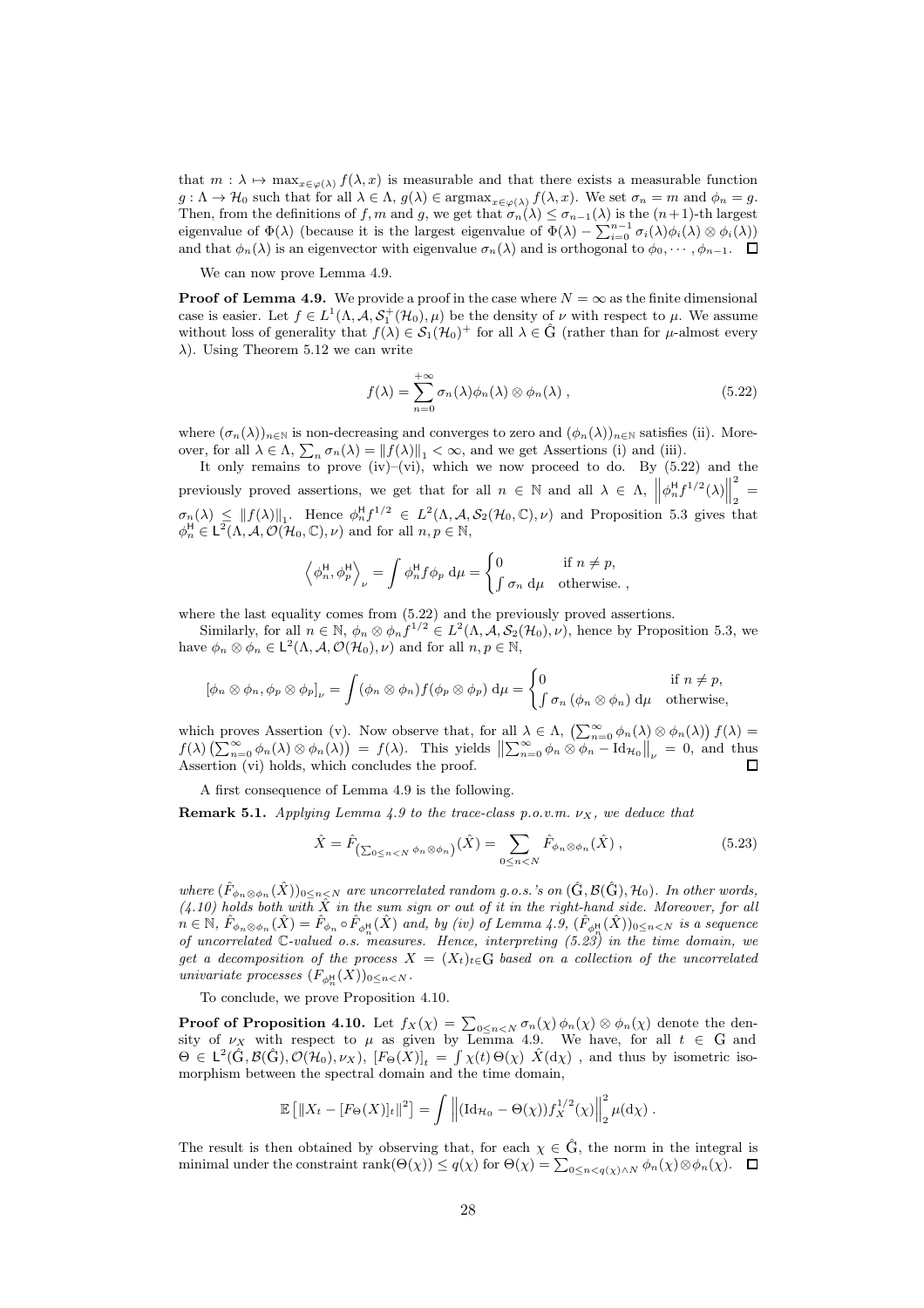# References

- [1] Charalambos D. Aliprantis and Kim C. Border. *Infinite dimensional analysis*. Springer, Berlin, third edition, 2006. ISBN 978-3-540-32696-0; 3-540-32696-0. A hitchhiker's guide.
- [2] Sterling K. Berberian. *Notes on spectral theory*. Van Nostrand Mathematical Studies, No. 5. D. Van Nostrand Co., Inc., Princeton, N.J.-Toronto, Ont.-London, 1966.
- [3] Sterling K. Berberian. Naimark's moment theorem. *The Michigan Mathematical Journal*, 13(2):171–184, 1966.
- [4] James K. Brooks. On the vitali-hahn-saks and nikodym theorems. *Proceedings of the National Academy of Sciences of the United States of America*, 64(2):468–471, 1969. ISSN 00278424. URL <http://www.jstor.org/stable/59771>.
- [5] Vaidotas Characiejus and Alfredas Račkauskas. The central limit theorem for a sequence of random processes with space-varying long memory. *Lithuanian mathematical journal*, 53(2):149–160, 2013.
- [6] Vaidotas Characiejus and Alfredas Račkauskas. Operator self-similar processes and functional central limit theorems. *Stochastic Processes and their Applications*, 124(8):2605  $-2627, 2014.$  ISSN 0304-4149. doi: https://doi.org/10.1016/j.spa.2014.03.007. URL <http://www.sciencedirect.com/science/article/pii/S0304414914000581>.
- [7] John B. Conway. *A course in functional analysis*, volume 96 of *Graduate Texts in Mathematics*. Springer-Verlag, New York, second edition, 1990. ISBN 0-387-97245-5.
- [8] John B. Conway. *A course in operator theory*, volume 21 of *Graduate Studies in Mathematics*. American Mathematical Society, Providence, RI, 2000. ISBN 0-8218-2065-6.
- [9] J. Diestel and J. J. Uhl, Jr. *Vector measures*. American Mathematical Society, Providence, R.I., 1977. With a foreword by B. J. Pettis, Mathematical Surveys, No. 15.
- [10] Nicolae Dinculeanu. *Vector measures*. Pergamon Press, Oxford, 1967.
- [11] Nicolae Dinculeanu. *Vector integration and stochastic integration in Banach spaces*, volume 48. John Wiley & Sons, 2011.
- [12] Marie-Christine Düker. Limit theorems for Hilbert space-valued linear processes under long range dependence. *Stochastic Processes and their Applications*, 128(5): 1439–1465, May 2018. ISSN 03044149. doi: 10.1016/j.spa.2017.07.015. URL <https://linkinghub.elsevier.com/retrieve/pii/S0304414917301916>.
- [13] R. Holmes. Mathematical foundations of signal processing. *SIAM Review*, 21(3):361–388, 1979. doi: 10.1137/1021053. URL <https://doi.org/10.1137/1021053>.
- [14] Siegfried Hörmann, Lukasz Kidziński, and Marc Hallin. Dynamic functional principal components. *J. R. Stat. Soc. Ser. B. Stat. Methodol.*, 77(2):319–348, 2015. ISSN 1369- 7412. doi: 10.1111/rssb.12076. URL <https://doi.org/10.1111/rssb.12076>.
- [15] Yˆuichirˆo Kakihara. *Multidimensional Second Order Stochastic Processes*. World Scientific, 1997. doi: 10.1142/3348. URL <https://www.worldscientific.com/doi/abs/10.1142/3348>.
- [16] G Kallianpur and V Mandrekar. Spectral theory of stationary h-valued processes. *Journal of Multivariate Analysis*, 1(1):1–16, 1971.
- [17] A. N. Kolmogoroff. Stationary sequences in Hilbert's space. *Bolletin Moskovskogo Gosudarstvenogo Universiteta. Matematika*, 2:40pp, 1941.
- [18] Degui Li, Peter M. Robinson, and Han Lin Shang. Long-range dependent curve time series. *Journal of the American Statistical Association*, 115(530):957–971, 2020. doi: 10.1080/01621459.2019.1604362. URL <https://doi.org/10.1080/01621459.2019.1604362>.